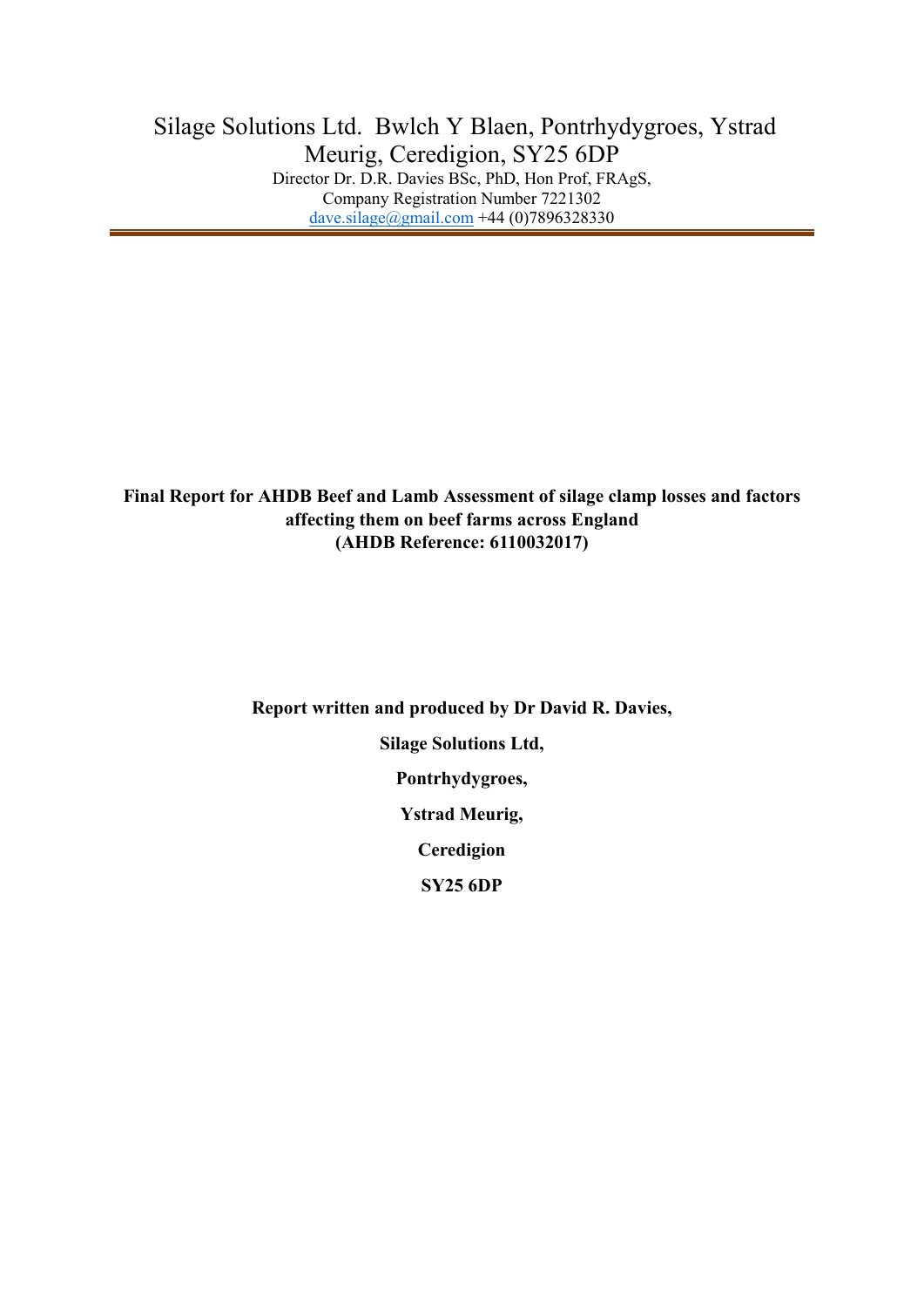**Aims:** The predominant aims of this project were to examine the variability in grass silage quality from a number of farms in England and to assess what factors were associated with differences in quality both within a clamp on a single farm and between clamps on different farms.

# **Materials and Methods**

Twenty-one farms volunteered for the survey but upon visiting one farm was rejected as the grass silage clamp was very small, the silage within the clamp was approximately 18 months old and the clamp had been opened once and resealed and the top sheet had numerous holes visible from a standing position at the face. Therefore the report is based on the 20 remaining farms. Figure 1 shows a google map of the location of all the participating farms, with names and addresses in Appendix 1.



# **Assessment process**

All farms were visited in January 2017. It was decided that the shorter the time frame between farm visits, the lower the climatic variables affecting the silage assessments on farm would be and January is a time when most farms are feeding a consistent quantity of silage on a daily basis.

On arrival at each farm one grass silage clamp was identified for the assessment. Each farm assessment was made by the same two personnel from Silage Solutions Ltd (namely D.R. and G.K Davies). The first assessment was height of grass in the clamp, clamp width and length. In addition ambient temperature in front of the clamp was measured as was the geographical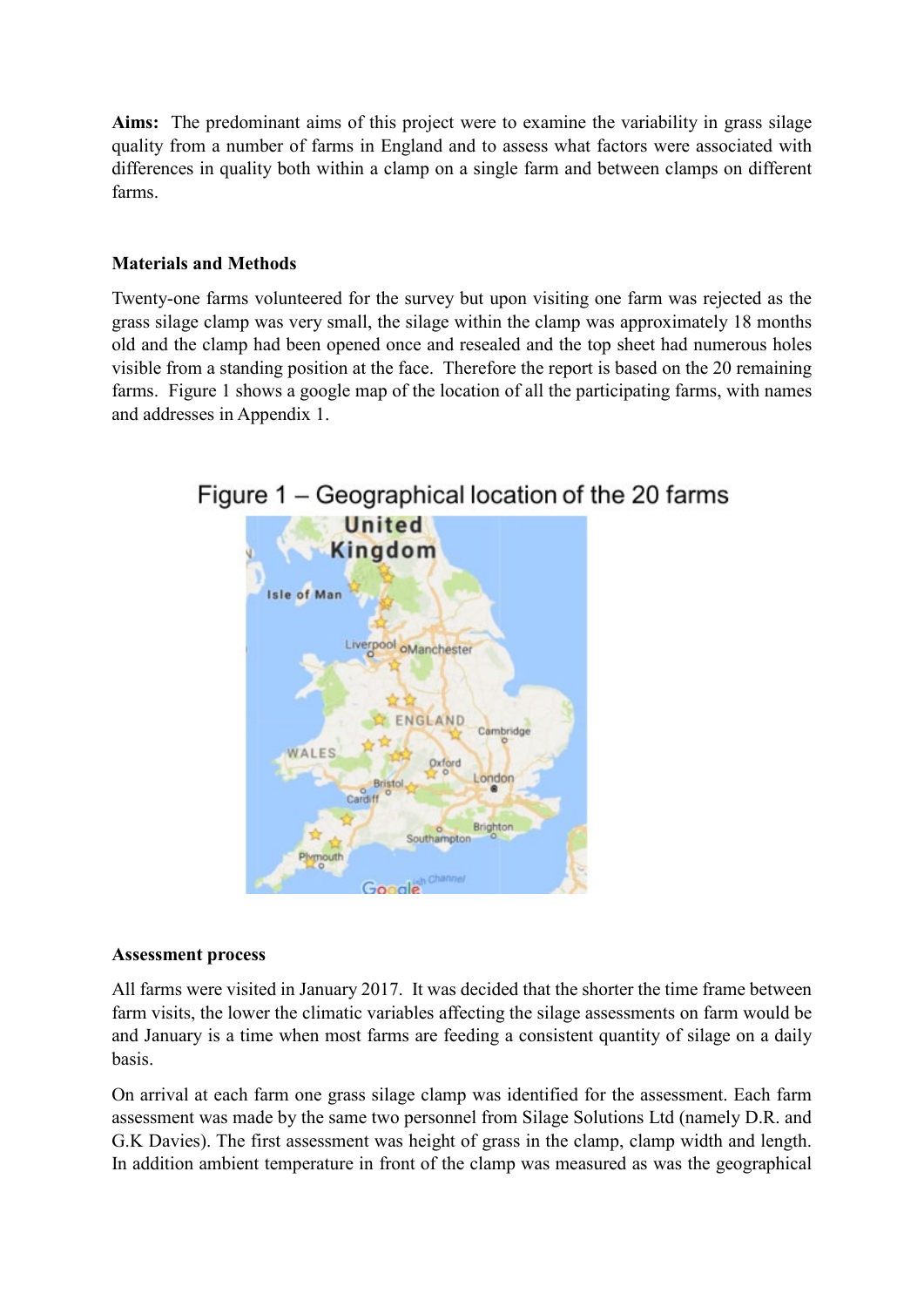orientation of the clamp and the open face. From the clamp dimensions the sampling points in each clamp were then marked out as shown in Figure 2.

# Figure 2 Sampling-Open clamp face sampling at points denoted with an X



At each sampling point a temperature measurement was made at three depths into the face, firstly at the surface using an Infrared Thermometer (Fluke 62 Max+) and at 12 and 50 cm depths perpendicularly into the face using probe thermometers. This assessment enabled a relative temperature assessment to be made in order to make an evaluation of the aerobic deterioration of the silage on the day of the visit.

In addition to this a handheld NIRs (Nirs4Farm, Aunir) silage quality nutritional assessment was made at each point by holding the NIRs scanner directly onto the open face (this assessment fell out-side the project agreement but selected results will be included as they provide useful data for the industry to be aware of).

Once the measurements that required the face to be undisturbed had been made a silage core sample was removed from each of the 9 points. Each cored sample was weighed upon removal from the corer and the depth of the hole in the clamp recorded, these measurements along with the dimensions of the corer radius enabled an assessment of clamp density to be made (weight of silage removed in the core sample divided by volume of the cored hole), the methodology is an accepted technique (Muck and Holmes 2000). If insufficient sample was removed in a single core from that point (due to the density of silage at that being low) then further core samples immediately adjacent to that core were taken in order to provide sufficient sample for analysis.

Each sample was mixed well and analysed by NIRs on farm analysis (NIRs4Farm) before leaving the farm. The samples were then individually vacuum packed and stored for subsequent analysis by laboratory NIRs analysis using the Forage Analysis Assurance group (FAA) prediction equations at the FAA Grass Silage Master Lab at Agriculture Food Biosciences Institute AFBI, Hillsborough, Northern Ireland. In addition analyses of pH, Lactic acid, Volatile Fatty acids, Ammonia-N, dry matter, Ash and total-N (Crude Protein) were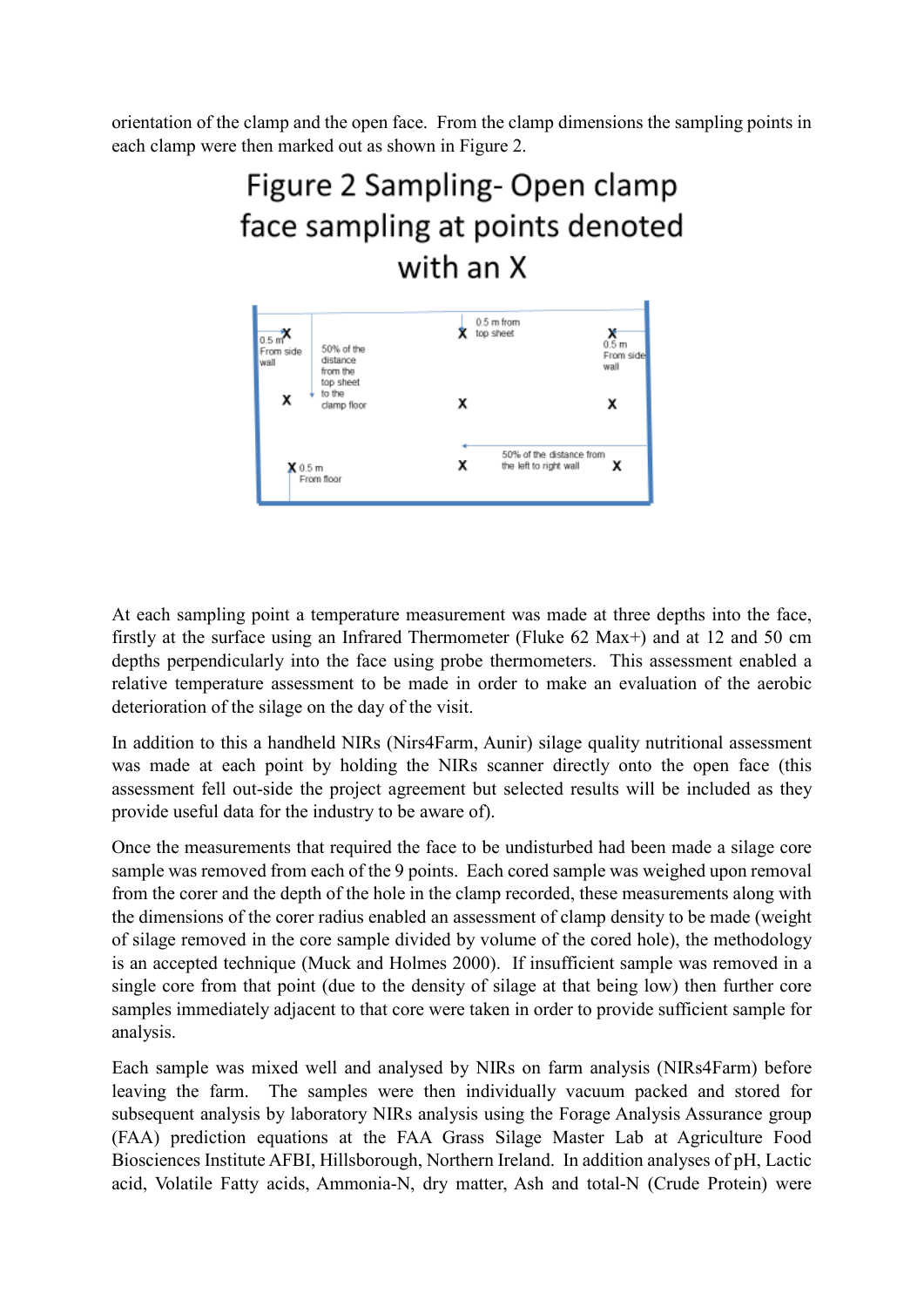conducted using recognised wet chemical approaches, with all except pH, being conducted at the AFBI laboratory. The pH analysis was conducted by Silage Solutions Ltd. Additional sample of all samples have been retained at -20°C for subsequent further analyses as required, for example the samples would provide an invaluable data resource for the assessment of the both within and between farm variability in grass silage mineral content.

In addition to these samples three other sample types were taken:

- 1. A sample of top 'waste' silage was collected on all farms. This sample was collected by walking across the top of the clamp and taking a core vertical down into the clamp of approximately 30 cm depth every  $3-4$ <sup>th</sup> step and mixing all cores taken together. These samples were analysed by wet chemical procedures for Dry Matter and Ash and incidentally mineral content the latter of which also falls outside the remit of this project. These analyses were conducted at a commercial laboratory in England (NRM, Cawood, Yorkshire).
- 2. A sample was removed immediately behind the silage fed on the day of the visit and a second sample removed from the face from where tomorrow's silage would be removed from. These samples were used to examine the aerobic stability/spoilage of the sample by placing in Aerobic Stability Vessels at Silage Solutions Ltd and assessing the time taken for the temperature to rise by  $+2$ °C above ambient (Ambient being 18-20°C).
- 3. A random sample of silage that had not been further 'chopped' by the feed-out process to assess particle size of the silage using the Penn state separator methodology. Before this was carried out the silage was partially air dried in order to facilitate particle separation.

Each farm was also requested to fill in a questionnaire about their grass silage production and management processes.

# **Results**

# **Farm Survey and Observation Facts**

The data collected either during the visit or in the questionnaire completed by each farm is shown in Table 1 as a resume. It indicates that 9 out of the 20 farms had a single cut in the clamp whereas the remainder had more than one cut. Six used a biological additive five of which were homo-fermentative and one a mixed homo/hetero-fermentative inoculant and one used a chemical additive with the remaining 13 using no additive or not specified. Four farms used forage wagons as the method of harvesting whereas the remainder used so called precision chop forage harvesters. Side sheet was not used on a number of the farms for the silage at the point when it was sampled.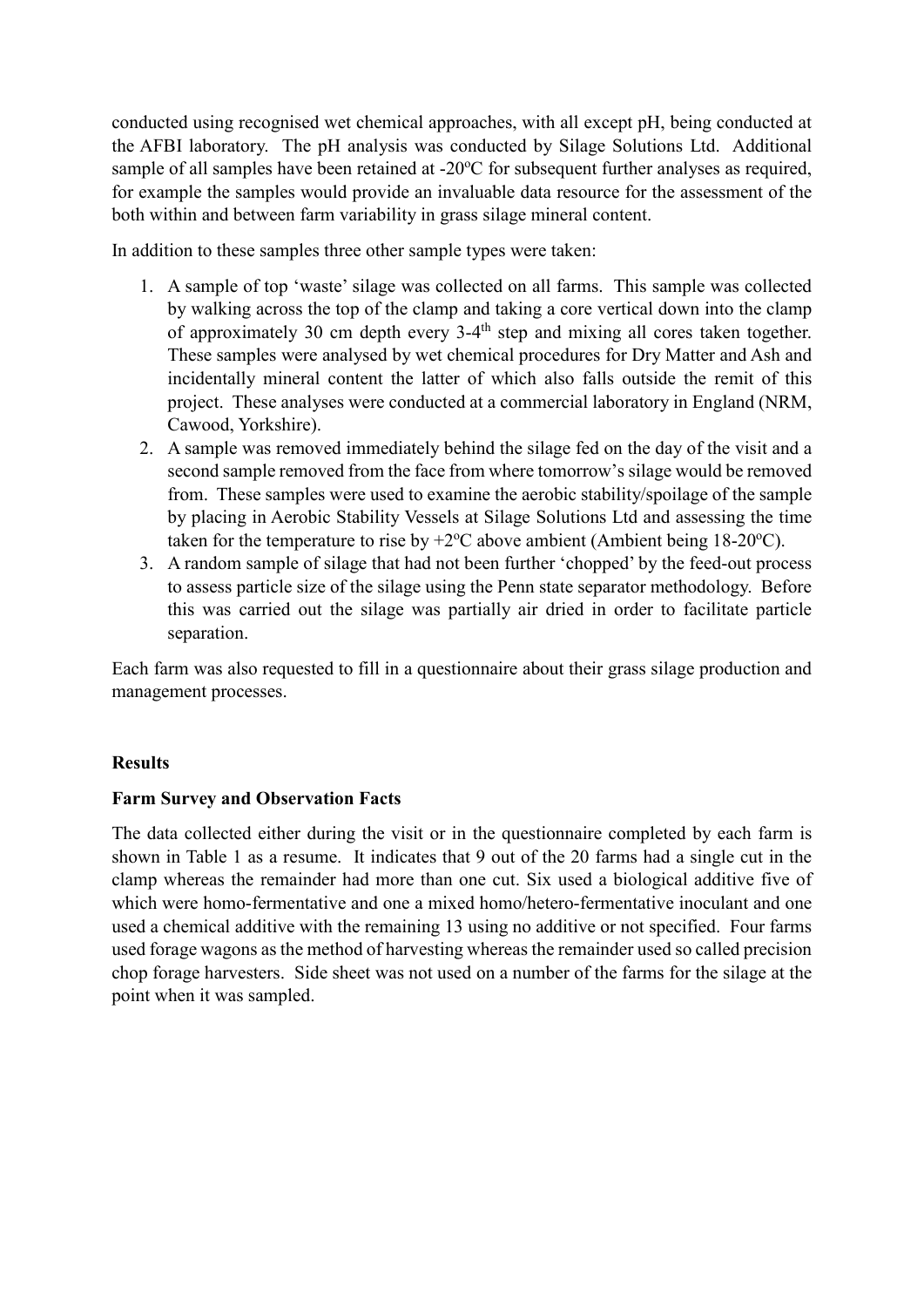# Table 1 Resume of farm operations

| Farm                    | Contractor     |                         | Chopped                 | Side<br>Sheet   | Thin<br>Top<br>Sheet       | Top sheet<br>number | Top Weight     | Additive                               | How<br>many<br>cuts/clamp | Cutting<br>date         | Wilting                                     | Livestock       |                     |
|-------------------------|----------------|-------------------------|-------------------------|-----------------|----------------------------|---------------------|----------------|----------------------------------------|---------------------------|-------------------------|---------------------------------------------|-----------------|---------------------|
|                         | Mowing         | Foraging                | Compacting              | /Wagon          |                            |                     |                |                                        |                           |                         | (s)                                         | time(h)         |                     |
|                         | ${\rm F/C}$    | F/C                     | N                       | W               | Y                          | Y                   | $\overline{2}$ | MATTS/MESH                             |                           | $\overline{2}$          |                                             | $\overline{24}$ | Dairy               |
| $\overline{2}$          | F              | F                       | $\mathbf N$             | PC              | $\mathbf N$                | $\overline{N}$      |                |                                        | Ecosyl                    | 3 W/C                   |                                             | 24-48           | B/S                 |
| $\overline{\mathbf{3}}$ | $\mathbf C$    | $\mathcal{C}$           | $\mathcal{C}$           | PC              | Y                          | Y                   | $\overline{2}$ | <b>TYRES</b>                           |                           | 3 W/C                   | 10/6                                        |                 | <b>Beef</b>         |
| $\overline{4}$          | F              | $\overline{\mathrm{F}}$ | $\mathbf N$             | PC              | Y                          | N                   |                | <b>MESH/G BAGS</b>                     |                           | $\overline{2}$          |                                             | $\overline{24}$ | Beef/Sheep          |
| 5                       | $\mathbf C$    | $\mathbf C$             | $\mathcal{C}$           | PC              | $\overline{Y}$             | Y                   |                | Some G Bags                            |                           | $\overline{2}$          | May                                         |                 | Dairy               |
| 6                       | $\mathcal{C}$  | $\mathbf C$             | $\mathcal{C}$           | PC              | $\mathbf N$                | N                   |                | MESH Some G Bags<br>on edge            |                           |                         | 4pm 27/5                                    | 24              | Dairy               |
| $\tau$                  | F              | $\mathbf C$             | F                       | PC              | N<br>O seal                | N                   |                | MESH Heston bales<br>touching          | N                         | 2<br>week<br>difference |                                             | 48              | Beef                |
| 8                       | F              | $\mathcal{C}$           | F                       | W               | Y                          | Y                   |                | Tyres touching                         | ${\bf N}$                 |                         | $\frac{3}{6}$ 10-7pm                        | $\overline{24}$ | Beef                |
| 9                       |                |                         |                         | PC              | ${\bf N}$                  | Y                   |                | Barrels/ straw bales                   |                           | 2                       |                                             |                 | Dairy               |
| 10                      |                |                         |                         | PC              | Y                          | Y                   |                | <b>MESH/G Bags</b>                     | $\mathbf N$               |                         |                                             |                 | Youngstock<br>dairy |
| 11                      | F              | F                       | F                       | PC              | $\mathbf Y$                | N                   |                | <b>Hessian Bales</b><br>G bags on side | Ecosyl                    | $\overline{2}$          | 23/5 PM                                     | 42              | Beef                |
| 12                      | F              | $\mathbf{F}$            | F                       | PC              | $\sqrt{2}$                 | Y                   | $\overline{2}$ | Tyres touching                         | Ecosyl                    | $\overline{2}$          | 19/5 and 15/7<br><b>PM</b>                  | 24-48           | Beef                |
| 13                      | F/C            | F/C                     | F/C                     | PC              | Silostop<br>$\overline{2}$ | Silostop            |                | Silage matts touching                  | Biotal<br>Axphast         |                         | 15/5 PM                                     | 36              | Beef                |
| 14                      | $\mathcal{C}$  | $\mathcal{C}$           | $\mathbf C$             | PC              | Y                          | N                   | $\overline{2}$ | Tyres                                  | Ecosyl<br>Ecocorn         | direct cut 3<br>days    | $\overline{15/7}$ direct cut<br>over 3 days |                 | Beef/Sheep          |
| 15                      | $\mathcal{C}$  | $\mathcal{C}$           | $\mathcal{C}$           | PC              | Y                          | Y                   | $\overline{2}$ | Hessian bales                          | N                         |                         | $26/5$ all day                              |                 | Beef/Sheep          |
| 16                      | $\overline{C}$ | $\overline{C}$          | $\overline{C}$          | PC              | $\overline{\mathbf{Y}}$    | Y                   | $\sqrt{2}$     | <b>MESH</b> G Bags                     | Ecosyl                    |                         | 24/5 PM                                     | $\overline{24}$ | Beef                |
| $\overline{17}$         | F              | $\mathbf{F}$            | $\mathbf{F}$            | W               | $\overline{Y}$             | N                   | 2              | Tyres touching<br>not<br>many on ramp  | N                         |                         | 24/5 PM                                     | 24              | <b>Beef</b>         |
| 18                      | F              | $\overline{\mathrm{F}}$ | $\overline{\mathrm{F}}$ | $\overline{PC}$ | $\overline{N}$             | Clingseal           | $\overline{2}$ | Tyres almost touching                  | ${\bf N}$                 | $\overline{2}$          | 24/5 PM                                     | $\overline{24}$ | Beef/Sheep          |
| $\overline{19}$         | $\mathbf C$    | $\mathcal{C}$           | $\mathcal{C}$           | PC              | $\mathbf N$                | Y                   |                | Straw bales /Matts                     | N                         | $\overline{2}$          | 26/6 3PM                                    | 24              | Beef/Sheep          |
| 20                      | F              | $\mathbf{F}$            | $\mathbf{F}$            | W               | $\mathbf N$                | N                   |                | G bags in front                        | Safesil                   |                         | 13/5 PM                                     | $\overline{24}$ | Beef                |

Key  $F =$  carried out by farmer,  $C =$  carried out by contractor,  $F/C$  carried out by farmer who was also a local contractor.

 $W =$  Picked up using self loading wagon,  $PC =$  Picked up by Precision Chop Forage harvester,

 $Y = Yes$  did use one,  $N = No$  didn't use one. Blank = no information was available/provided. Date contains all information provided.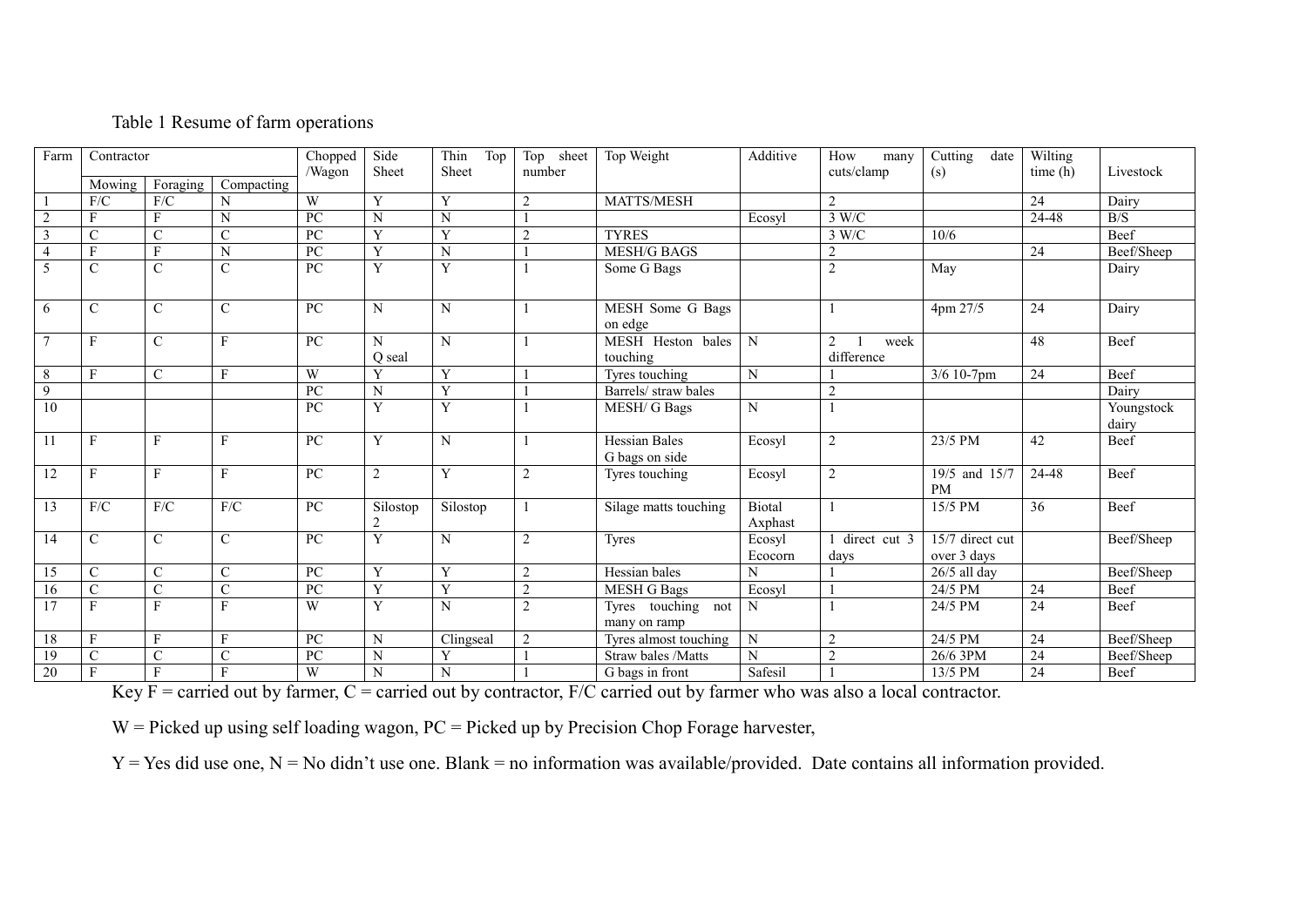# **Clamp Dimensions**

The mean, minimum, maximum and range of clamp dimensions, and mean silage densities are indicated in Table 2. These data enable an assessment to be made of the effect of silage clamp size on the relative portions of silage that is in the vulnerable zone that is 0.5 m either from the side wall or the top sheet of the clamp (see Table 3). Many farmers disregard this portion of the clamp as being the 'bits around the side' but by conducting these evaluations then it is clear to see that a significant proportion and on average 27% of the volume and 21% of the fresh weigh of all the silage is in these more vulnerable zones. Obviously the smaller sized clamps have a higher proportion and the larger clamps a smaller proportion in this zone.

The ideal size of clamp depends on a number of factors most importantly is probably feed-out rate, however if small numbers of stock are to be fed from a single clamp than occasionally a clamp can be too small to enable good compaction. It is stated here that the proportion of the clamp within a 0.5 m of the wall increases as the silage clamp width and height reduces, such a statement implies small clamps will have higher losses than large clamps. However this is not necessarily the case as small clamps have a higher feed-out rate and so can have reduced aerobic spoilage losses at feed-out. The crucial factor is management at filling and rapid feedout and this is true irrespective of clamp size. The data are presented to highlight the importance of silage in this region to the overall quantity of silage, its effect on losses of both DM and quality and by knowing, management process can be put in place to reduce these losses.

Table 4 indicates the mean percentage dry matter (% DM), the total clamp fresh weight and the costs of producing the silage. These show not only the costs of producing the silage but also the cost of the silage in the vulnerable 0.5 m of the top sheet and wall silage. The average cost of producing the silage from the farms surveyed was £21,000 with a maximum cost of *circa* £58,000 The average value of the silage within the vulnerable zone was *ca.* £4,200 whereas the maximum cost was *ca*. £10,700. The data in this section is calculated by using the AHDB cost of £120 to produce one tonne DM of grass silage. This is then used alongside the measured values for clamp dimensions and therefore the proportion of silage in the vulnerable 0.5 m zone next to the walls and top.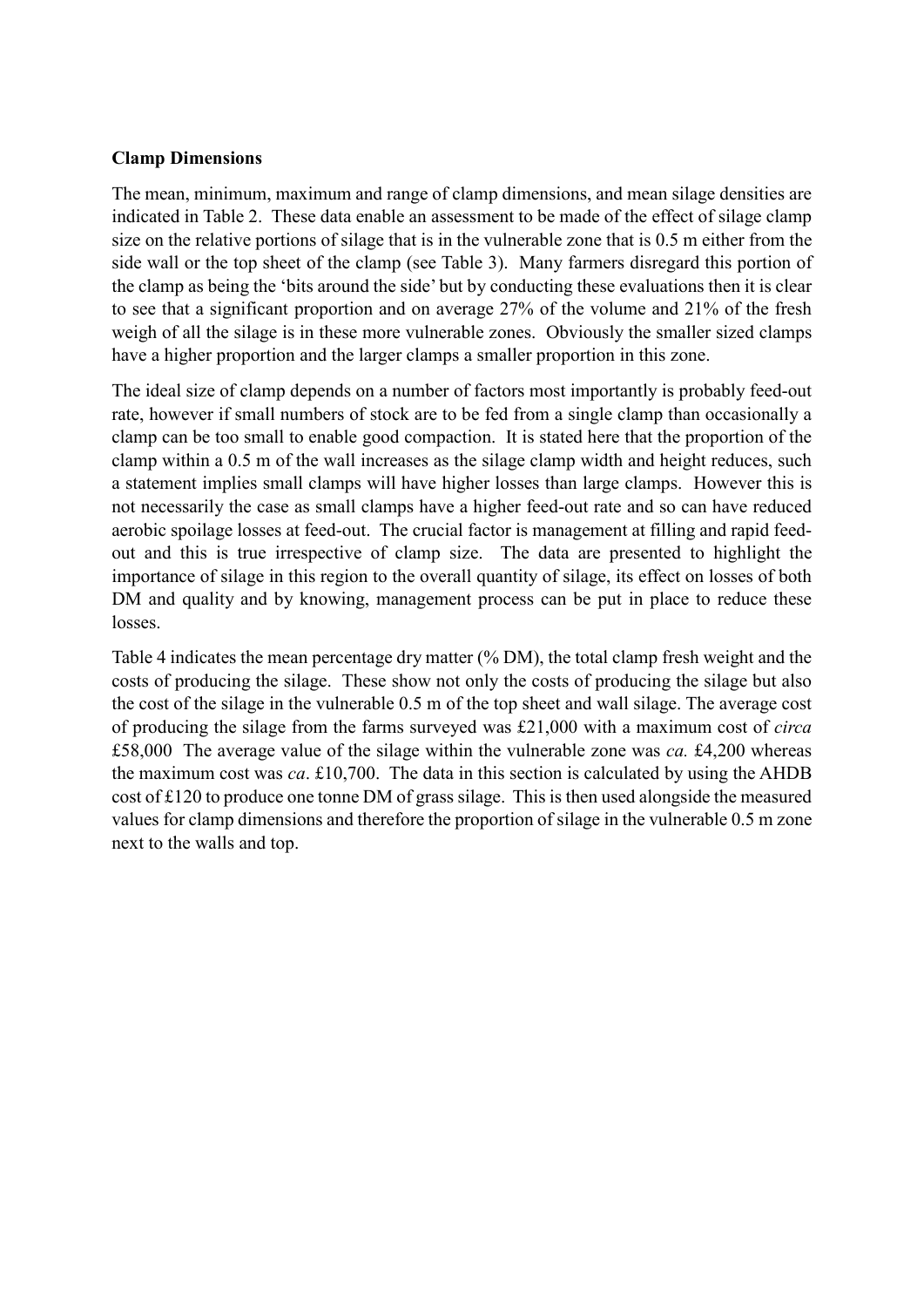|         |       |               |           |              |              |                     |                 | Difference in      |
|---------|-------|---------------|-----------|--------------|--------------|---------------------|-----------------|--------------------|
|         |       |               | Height of |              | Area of      |                     |                 | silage             |
|         | Clamp | Height of     | Silage    |              | silage       |                     |                 | height at the wall |
|         | Width | Silage        | in the    | Clamp        | exposed      | Volume <sup>b</sup> | Average $FMc$   | and middle of the  |
|         | (m)   | at wall $(m)$ | middle(m) | length $(m)$ | $facea$ (m2) | (m3)                | Density $kg/m3$ | face(m)            |
| Mean    | 12.80 | 2.51          | 2.96      | 29.15        | 31.76        | 935.20              | 613.11          | 0.46               |
| Minimum | 8.40  | 1.60          | 1.90      | 14.00        | 13.44        | 336.00              | 291.64          | 0.00               |
| Maximu  |       |               |           |              |              |                     |                 |                    |
| m       | 20.50 | 3.40          | 5.50      | 45.00        | 47.60        | 1872.20             | 805.47          | 3.20               |
| Range   | 12.10 | 1.80          | 3.60      | 31.00        | 34.16        | 1536.20             | 513.83          | 3.20               |

**Table 2 Indicating the mean, minimum, maximum and range of clamp dimensions and density across all 20 farms surveyed**

Notes <sup>a</sup> Assumes all clamps have an even silage height equal to that at the walls, so underestimating the clamps where there is a big difference in height of silage at the wall and centre.  $\frac{b}{c}$  Calculated using the assumptions made for <sup>1</sup>

<sup>c</sup> The minimum targets for density are 750 kg FM/m<sup>3</sup> or more precisely on a dry matter basis 220-250 kg DM/m<sup>3</sup>.

**Table 3 Indicating the mean, minimum, maximum and range from the 20 clamps surveyed of the contents by fresh matter weight (t) and percentages in the various portions of the clamp**

|                       | Quantity of silage in                    |                                          | Weight (t) of silage in first metre $\vert$ | % of total weight of silage within   |  |
|-----------------------|------------------------------------------|------------------------------------------|---------------------------------------------|--------------------------------------|--|
| the first metre depth |                                          | % volume of silage                       | back from face that is within               | $0.5$ m of wall and top <sup>d</sup> |  |
|                       | of face <sup><math>a</math></sup> (FM T) | within 0.5 m of wall or top <sup>b</sup> | $0.5$ m from top and side <sup>c</sup>      |                                      |  |
| Mean                  | 20.07                                    | 27.39                                    | 4.14                                        | 21.62                                |  |
| Minimum               | 8.77                                     | 22.12                                    | 1.34                                        | 15.30                                |  |
| Maximum               | 38.34                                    | 39.43                                    | 7.89                                        | 36.30                                |  |
| Range                 | 29.57                                    | 17.32                                    | 6.55                                        | 21.01                                |  |

Notes <sup>a</sup> Calculated from Table 1 above using the assumptions made in that table and using the mean within clamp density for that farm.

 $<sup>b</sup>$  The % volume in the outer portion of the clamp is calculated form the width and length dimensions</sup>

<sup>c</sup> Calculated from the previous 2 columns <sup>d</sup> Calculated from previous column multiplied by total measured length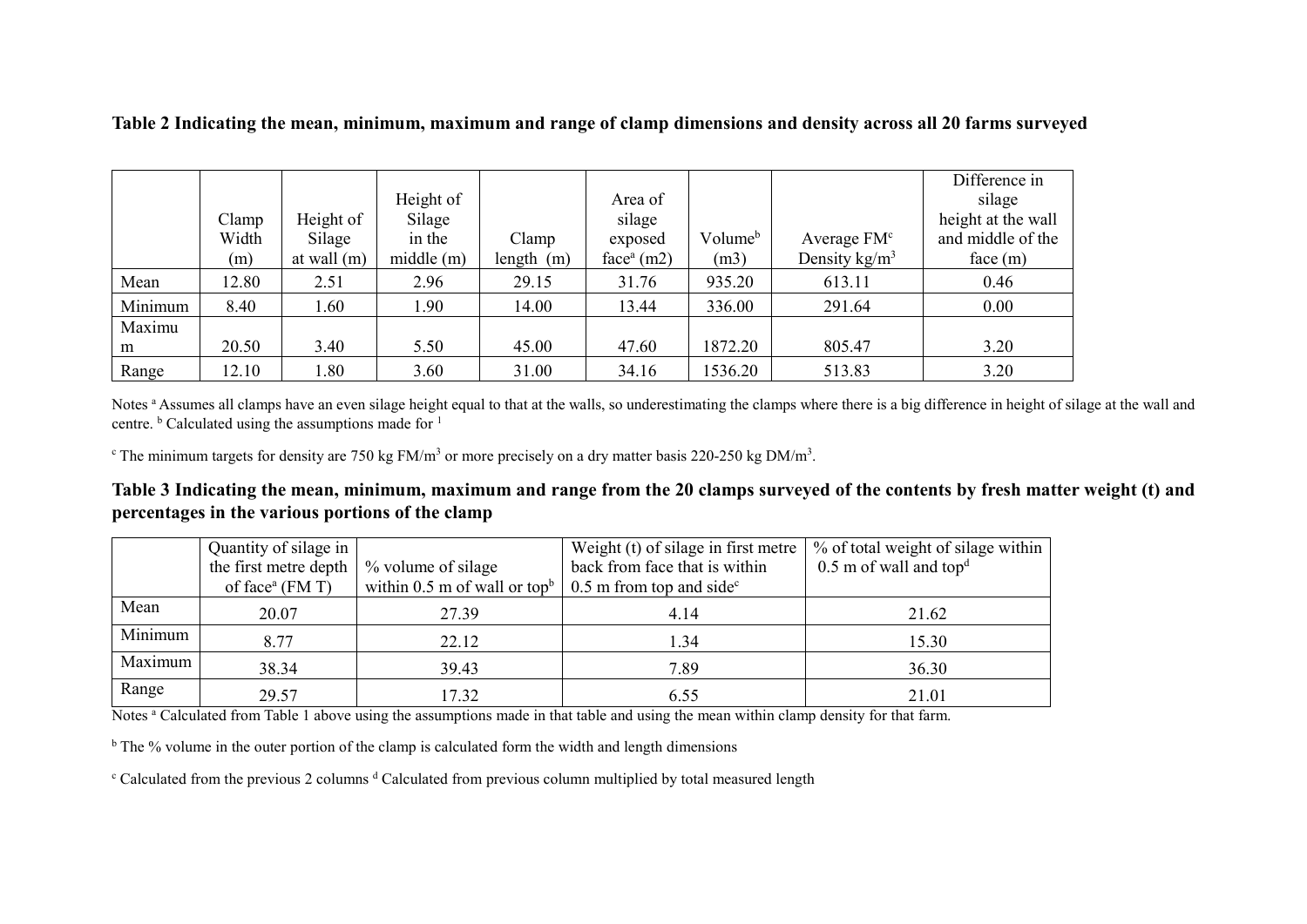**Table 4 Indicating the mean, minimum, maximum and range from the 20 clamps surveyed of the % DM, total silage fresh weight/clamp, total cost of production using the £120/t DM figure from AHDB and the cost of producing the silage within 0.5 m of the wall or top sheet.**

|         | Mean   |       |        |                                                                                                                                                 |
|---------|--------|-------|--------|-------------------------------------------------------------------------------------------------------------------------------------------------|
|         | $\%DM$ |       |        | Weight (t FM) of silage in clamp   Cost of Producing that clamp of silage $f$   Cost( $f$ ) of producing the silage within 0.5 m of top or wall |
| Mean    | 30.21  | 585   | 21,034 | 4,288                                                                                                                                           |
| Minimum | 20.47  | 166   | 6,324  | 1,488.                                                                                                                                          |
| Maximum | 44.85  | .368  | 57,845 | 10,620                                                                                                                                          |
| Range   | 24.38  | ,2012 | 51,521 | 9,131                                                                                                                                           |

The costs of production within this table are calculated by using the dimensions as measured on the farms of the width, height and depth of the silage in the clamp on the day it was filled. The assumptions are that the clamp was filled in a regular quadrat shape and therefore this is likely to be an underestimate in most cases. The mean density across the clamp is then used to estimate the kg of fresh matter in the clamp and then by using the mean % DM the total tonnes of silage DM can be calculated. Finally the cost of production per tonne of silage DM from AHDB is used. Finally the cost of silage with 0.5 m of the wall is also calculated using the dimensions of the clamp and calculating the amount of silage with in this region and working through the calculations made for the cost of the whole clamp. There are many caveats on to the exact accuracy of this data as the density, in general is lower in these regions however it does serve to encourage farmers to think about this region more carefully because despite these caveats it does make up a significant proportion of the forage ensiled.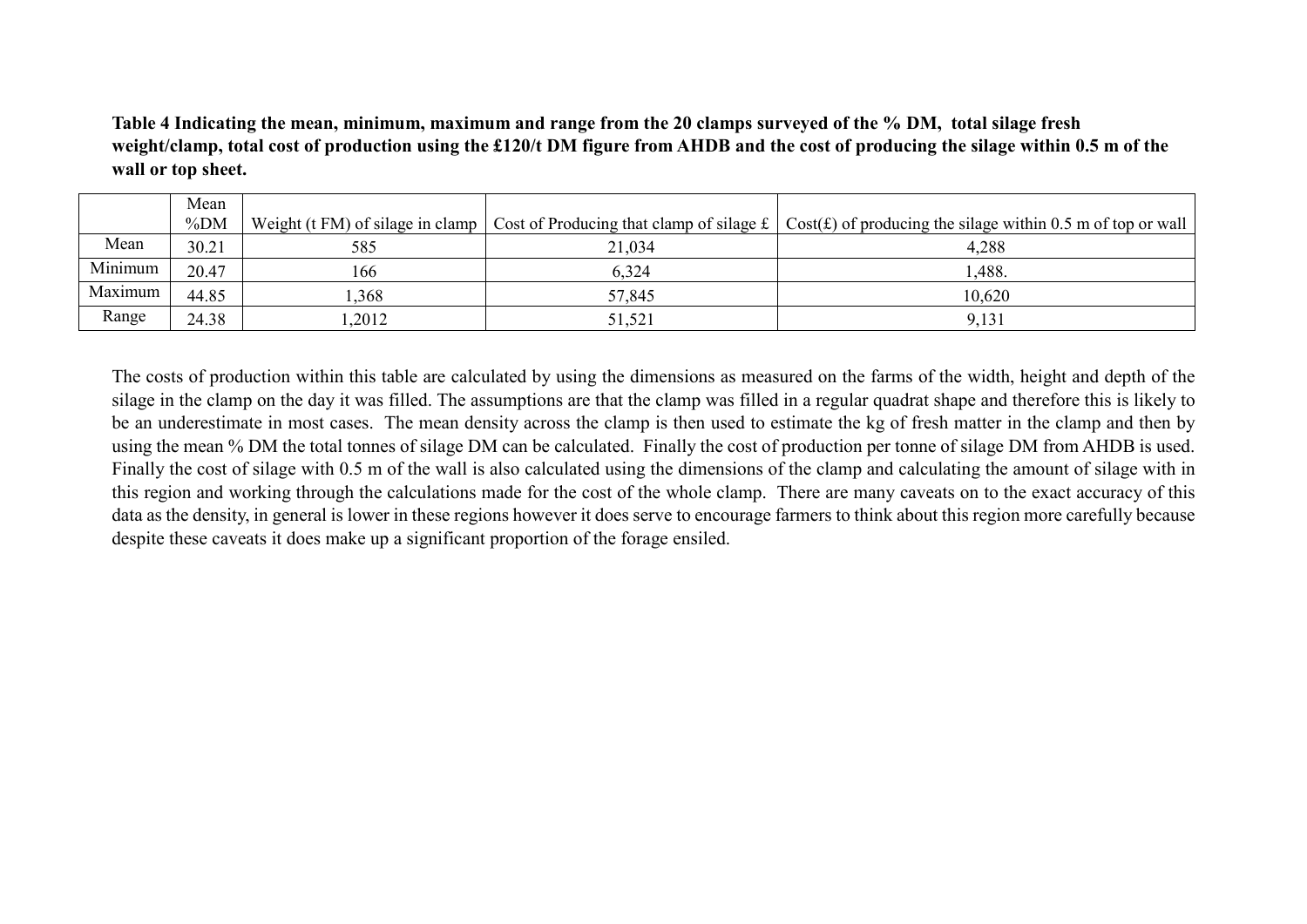### **Silage density**

The density of silage in a clamp is a key marker that affects many of the problems associated with storage Poor density leads to poorer preservation quality and secondary fermentation (not to be confused with aerobic spoilage). This is where products of the primary fermentation normally lactic acid, are converted to secondary fermentation products such as acetic and butyric acids by undesirable silage microorganisms, due to the presence of trapped oxygen at the beginning of the storage period. Poor density also increases the ingress of oxygen during the entire storage period if sealing is inadequate and finally it increases the risk of aerobic spoilage or deterioration at feed-out due to the ability of oxygen to penetrate further into the silage from the open clamp face. Also in terms of forage audit a standard book value is often used by farmers to assess silage stocks. Therefore the data collected during this survey is of great value.

Figure 1 shows the variation in density for all 20 farms (F1-F20). At each of the 9 sampling sites density was measured. The graph indicates the mean values of the three right hand side, three left hand side, three top and three vertically central samples. Farm 9 was the largest clamp in the study hence the central sample density is partly a result of the settling effect from the weight of silage above it.



Figure 1 Variation in Fresh Matter density across all farm clamps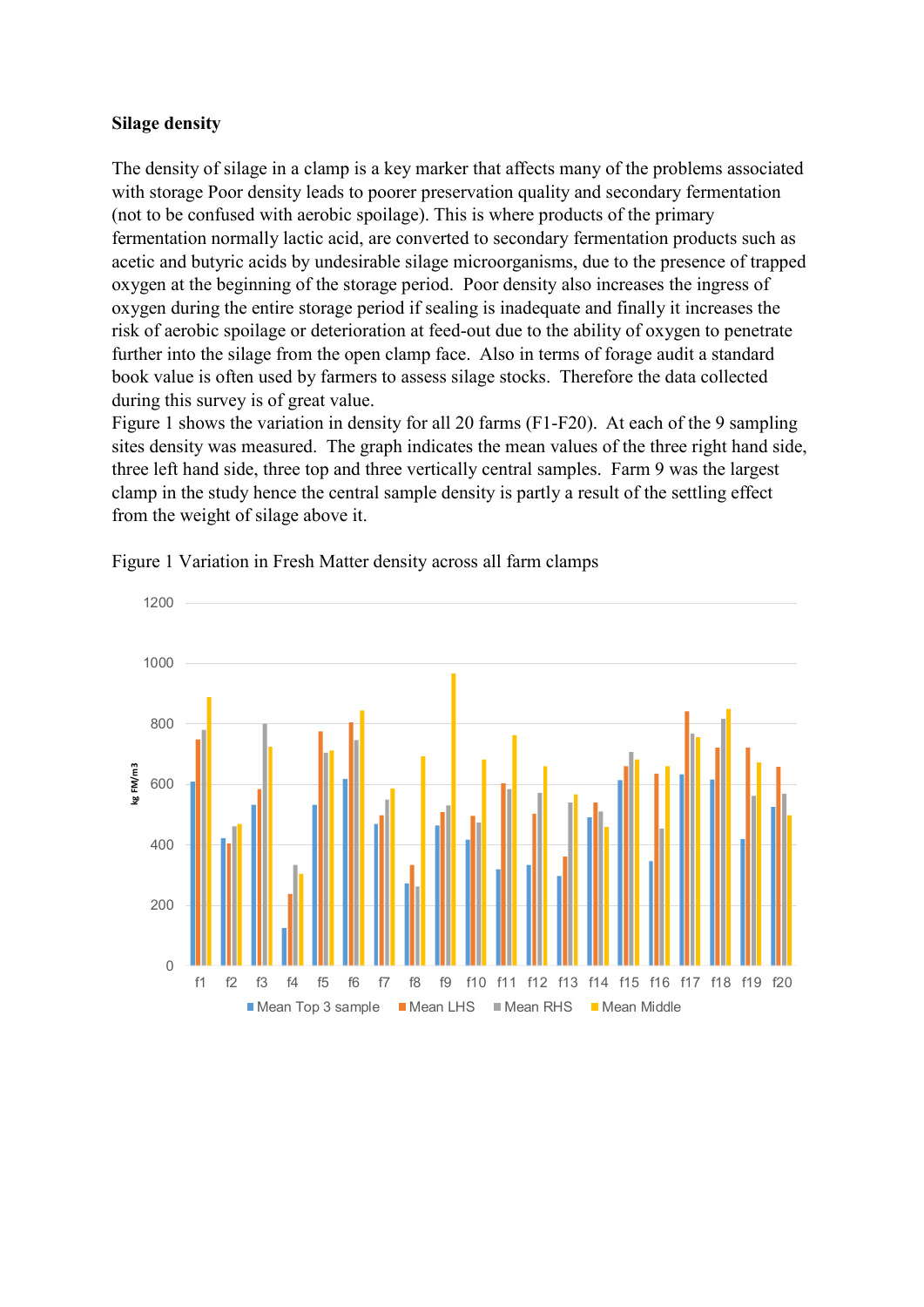Figure 2 shows the comparative mean density of the left hand side to the right hand side three samples. The dataset is such that the value for the mean three right hand samples (top middle and bottom) is subtracted from the mean three left hand samples. The data indicates that on four of the 20 farms there is a big difference between density between the two sides (namely farms 3, 13, 16 and 19) and on a further three farms there was a difference that is probably more than just random sampling errors (namely farms 4, 18 and 20). Specifically considering farm 16, which was more dense on the left hand side than the right hand side, this farm had a sloping earth bank on the left hand side and a vertical wall on the right hand side, indicating that compaction of sloping walls can be greater than vertical walls due to the ability of the packing tractor to exert more weight on the forage beneath as the silo is being filled. These data suggest that on some farms at least the process of filling and compacting the clamp is affecting the density. Factors such as direction compacting tractor travels up and down the clamp, may have an effect. For example if consolidation occurs always with the tractor facing forward from front to back of the clamp then visibility of one clamp wall may be superior to the other and thus affecting closeness of the tractor wheel to the wall. Alternatively if the delivery trailers always tip the forage at one side of the clamp this may also affect the filling on the opposite sides of the clamp. Farm 16 had an earthen wall at a shallow angle on the left hand side and a more vertical soil wall on the right hand side. The left hand side had a much higher density than the right hand side due to the angle of the retaining clamp soil wall.

Figure 2 Difference between the mean left hand side density compared to the right hand side density

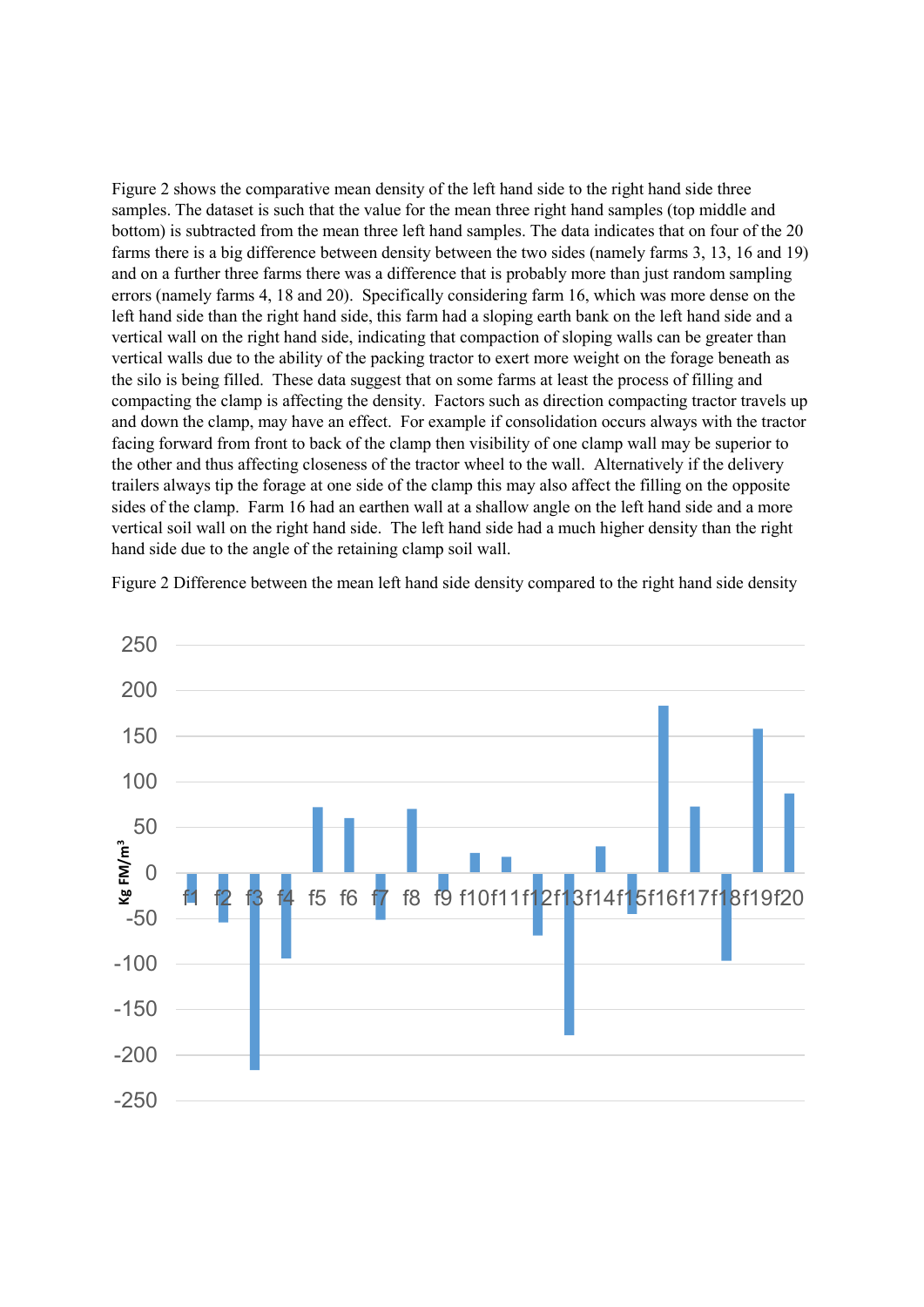Figure 3 shows the comparative mean FM density of the vertical central samples to the top three samples. It should be as close as possible to zero (probably near 100) and it is driven by top weight not being the heavier weight. The data clearly shows big difference in density between the top and central samples. The exceptions are F2, F14, F15 and F20. Farms 2 and 14 had relatively poor density, throughout the clamp. Whereas F15 and F20 had relatively good density in the body of the clamp but due to their small height the impact of any settling derived consolidation would have been less than larger taller clamps. Farm 20 was a self-feed clamp which thus necessitates a lower overall height



Figure 3 Difference between mean top and mean centre FM density

#### **Particle size distribution**

The chop length of silage has been one of the key factors shown to influence silage density. However much of this work has been done in experimental trials on one given research farm. In order to assess the effect of particle size distribution on silage quality and density in this survey, the Penn State Separator method was employed to examine the particle size distribution. A sample was collected from each farm in such a way as to avoid further change in the chop length. On most farms this was achieved by taking a sample immediately beneath the previous days' block of silage that had been removed. The sample was air dried to approximately 60% DM. The sample was then placed on the Penn state separator (a series of four boxes on top of each other such that there is a gradation of pore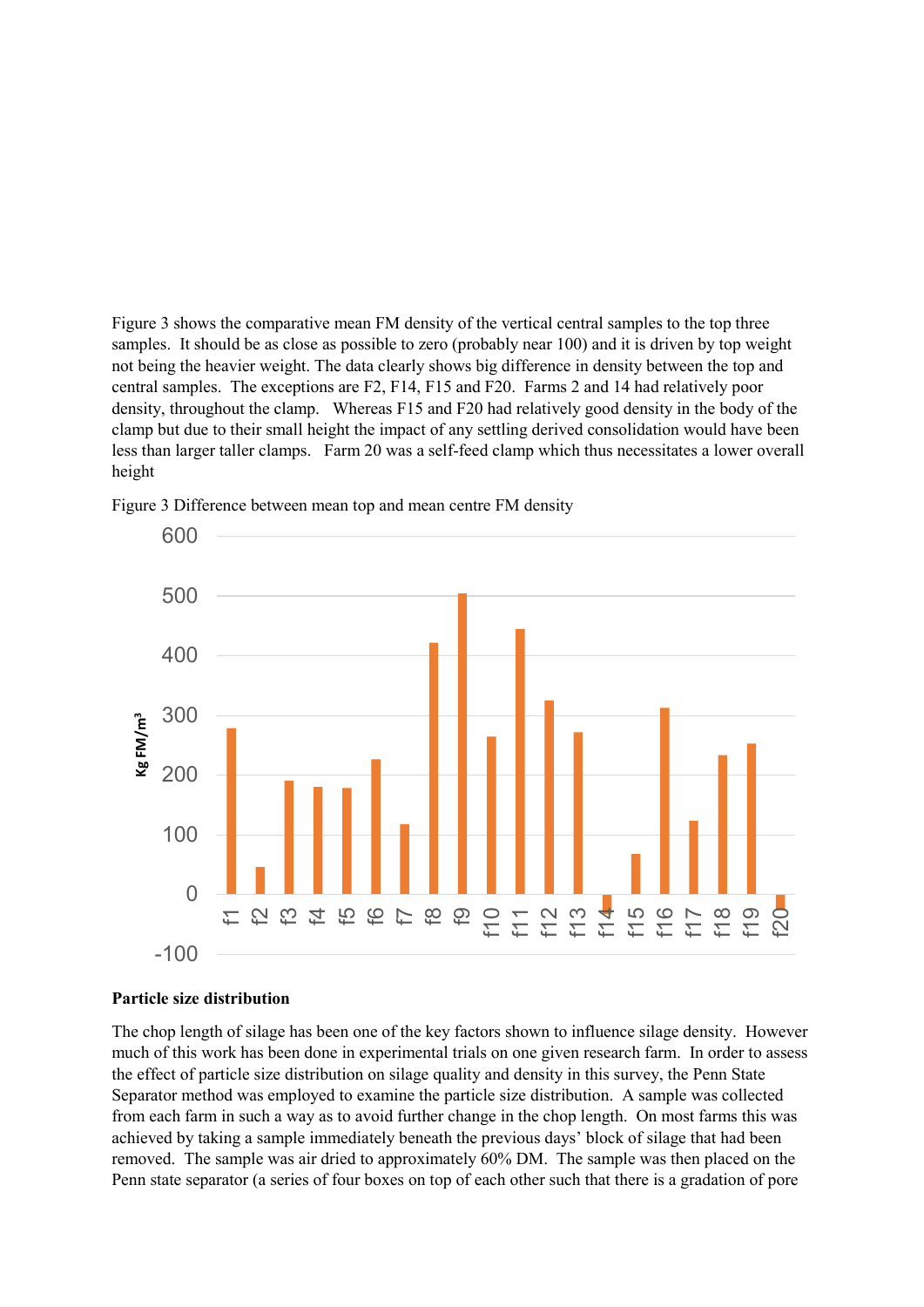size largest to smallest). The proportion retained on each sieve was then calculated and the results are presented in Table 5. In addition the DM density (kg/m<sup>3</sup>) are also indicated. This methodology only gives an estimate of particle size distribution as the particles residing on a given sieve can be significantly larger than the pore size of the sieve especially on the top sieve. A simple  $r^2$  correlation between % on the top sieve and DM density gave a  $r^2$  value of 0.0016 indicating no relationship between particle size distribution and density and thus showing that on farms whilst particle size maybe important what is far more important is the way the silage clamp is managed at filling to ensure good compaction density. Furthermore considering farms 1 and 2. Farm 1 used a forage wagon whereas farm 2 used a precision chop forage harvester. It is clear to see that farm 1 has a larger particle size distribution but four times better silage density.

In total across the 20 farms surveyed four farms used a forage wagon and looking at their mean particle size distribution and the % of forage retained on the top sieve it is clear that they had almost two times the percentage than the overall mean, indicating a larger chop length. However comparing their DM densities then three of the four farms had a higher density than the overall mean density. Finally comparing the best forage wagon silage it ranked second out of the 20 farms in terms of overall mean silage density and when compared to the best mean farm density it actually had less variation in density with the parts nearer the walls and top of the clamp having better density. Thus again indicating the importance of silage clamp management in obtaining the required density rather than one aspect which could be envisaged as being detrimental.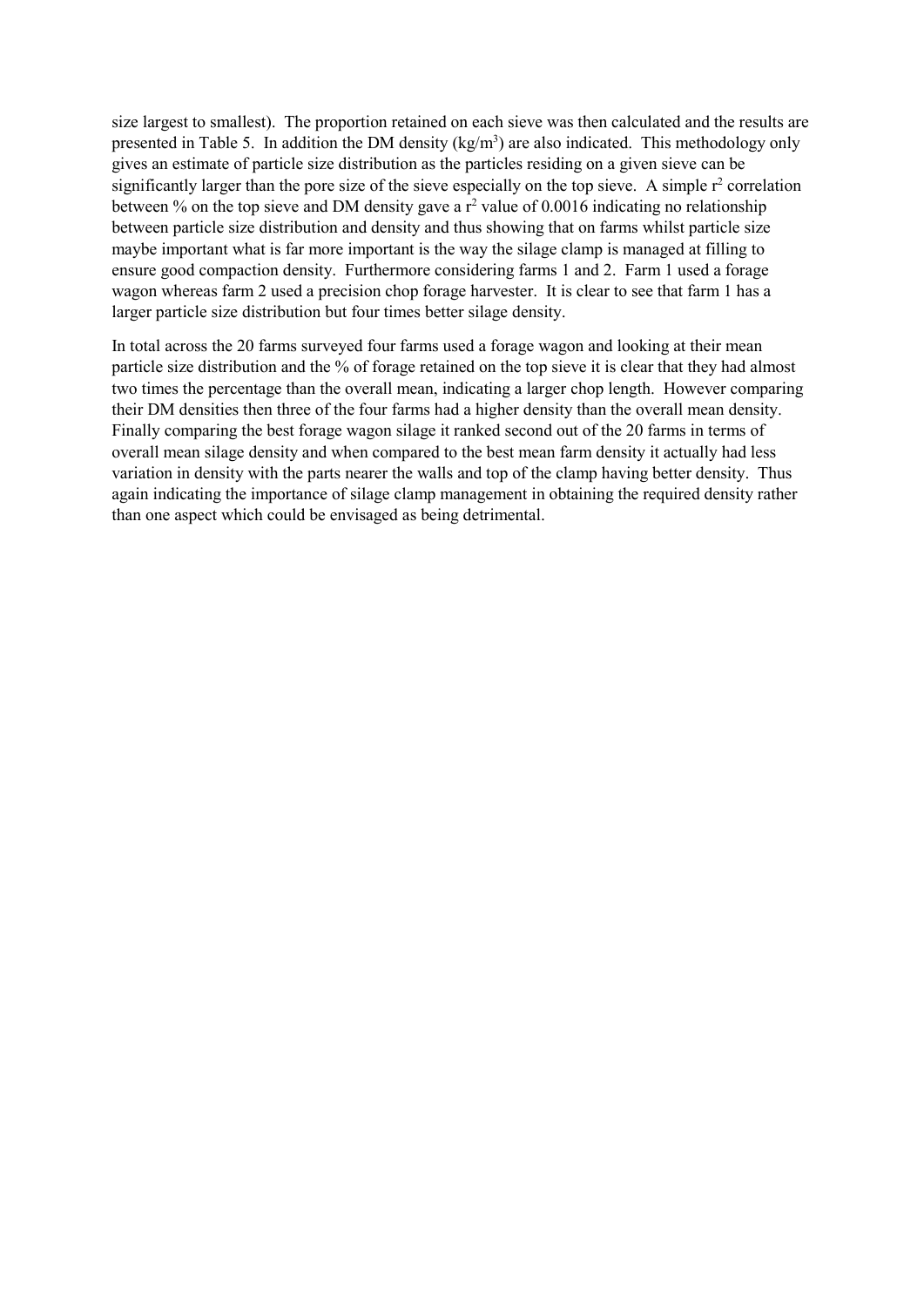| Farm            | $%$ Top           | $%$ second      | $%$ Third        | % fourth                | DM density |
|-----------------|-------------------|-----------------|------------------|-------------------------|------------|
|                 | sieve             | sieve           | Sieve            | sieve                   | kg/m3      |
| $\mathbf{1}$    | 76.               | 17              | $\overline{5}$   | $\overline{2}$          | 225        |
| $\overline{2}$  | 23.               | 43              | 21               | 13                      | 86         |
| $\overline{3}$  | 31                | 52              | 11               | $\overline{7}$          | 244        |
| $\overline{4}$  | $\overline{50}$ . | $\overline{31}$ | $\overline{12}$  | $\overline{8}$          | 82         |
| $\overline{5}$  | 44                | 43              | $\overline{8}$   | 5.                      | 154        |
| $\overline{6}$  | 44                | 48              | $\overline{5}$ . | $\overline{3}$          | 166        |
| $\overline{7}$  | 31                | 54              | 11               | $\overline{5}$          | 243        |
| $\overline{8}$  | 69                | 23              | 5.               | $\overline{2}$          | 147        |
| $\overline{9}$  | 32                | 53              | $\overline{8}$   | $\overline{6}$          | 258        |
| $10\,$          | 27                | 55              | 11               | $\overline{7}$          | 124        |
| $11\,$          | 29                | 59              | 8                | $\overline{\mathbf{3}}$ | 164        |
| 12              | 34                | 59              | $\overline{6}$   | 0.2                     | 161        |
| 13              | 30                | 60              | $\overline{7}$   | 3.                      | 205        |
| 14              | 28                | 58              | $\overline{7}$   | 7.                      | 141        |
| 15              | 32                | 65              | 0.2              | $\overline{3}$ .        | 158        |
| $\overline{16}$ | 37                | 46              | 10               | 6.                      | 220        |
| 17              | 78                | 18              | 4.               | $\boldsymbol{0}$        | 197        |
| $\overline{18}$ | 27                | $\overline{52}$ | $\overline{15}$  | $\overline{5}$          | 189        |
| 19              | 24                | 60              | $11\,$           | 6                       | 171        |
| 20              | 78                | 15              | $\overline{4}$   | $\overline{2}$          | 147        |
| mean            | 41                | 46              | $\overline{8}$   | $\overline{5}$          | 174        |
| min             | 23                | 15              | 0.2              | $\boldsymbol{0}$        | 82.        |
| $\max$          | 78                | 65              | 21               | 13                      | 258        |
| std             | 18.8              | 15.9            | 4.6              | 2.9                     | 48.8       |

Table 5: the particle size distribution and the mean within farm DM density of silage.

# **Silage temperatures**

Table 6 shows the mean, minimum, maximum, standard deviation and range of temperatures measured at all sampling sites across all farms at each measurement depth namely surface, 12 cm and 50 cm depths. The data indicate that in general the silages were cool but that there were exceptions as can be seen by the maximum temperature in excess of 49°C.

|                  | Surface     | 12 cm       | $50 \text{ cm}$ |
|------------------|-------------|-------------|-----------------|
|                  | $\rm ^{o}C$ | $\rm ^{o}C$ | $\rm ^{o}C$     |
| mean             | 8.06        | 13.94       | 17.46           |
| m <sub>1</sub> n | 2.30        | 4.00        | 5.90            |
| max              | 16.00       | 49.00       | 49.10           |
| std              | 2.48        | 7.05        | 7.57            |
| Range            | 13.70       | 45.00       | 43.20           |

Table 6 Summary of all the silage temperatures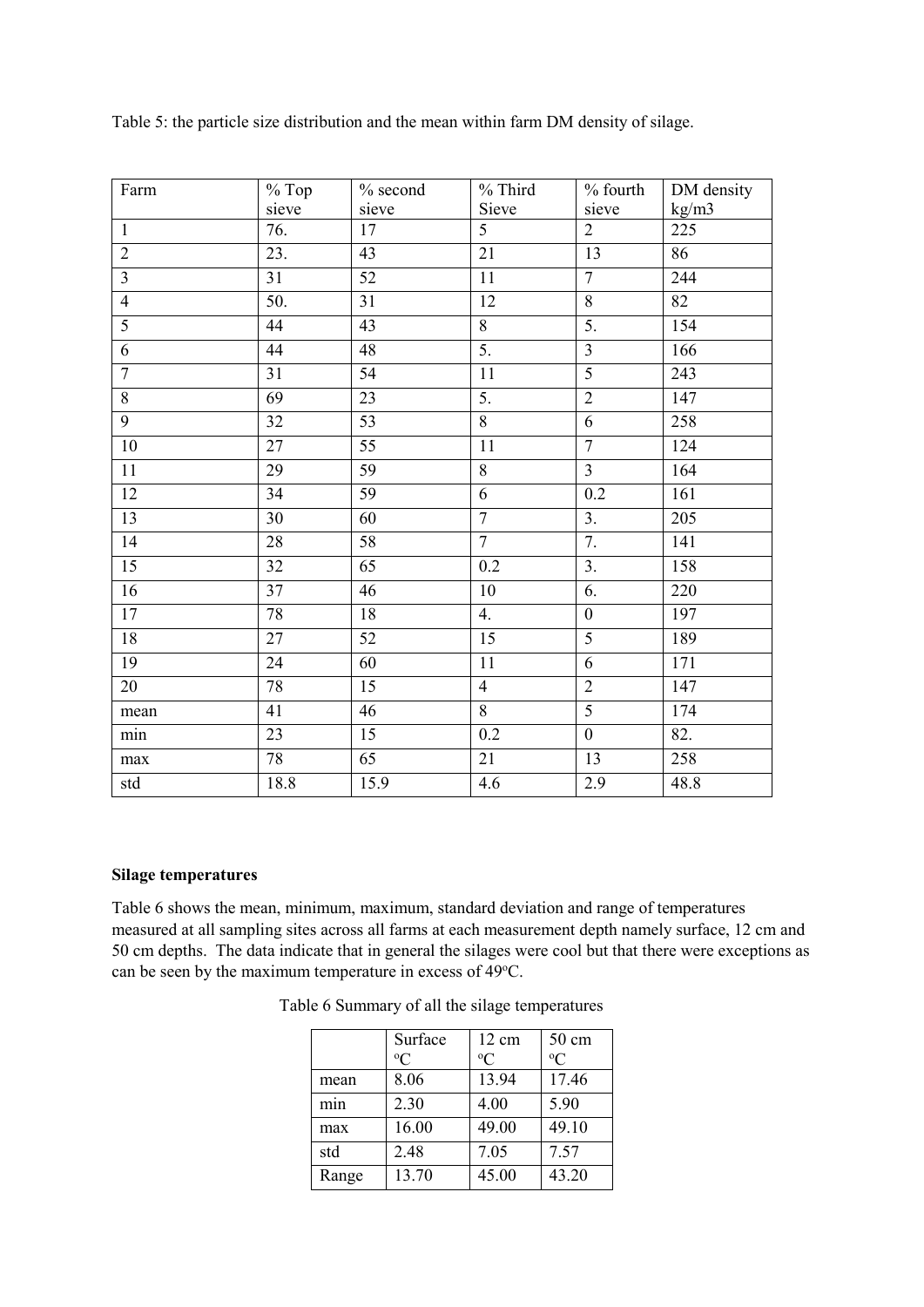|                 | Ambient | Surface °C | $12 \text{ cm} \text{°C}$ | $50 \text{ cm} \degree C$ | 12 cm minus | 50 cm minus | 50 minus |
|-----------------|---------|------------|---------------------------|---------------------------|-------------|-------------|----------|
|                 |         |            |                           |                           | surface     | surface     | 12       |
| F1              | 5.50    | 5.36       | 8.68                      | 11.31                     | 3.32        | 5.96        | 2.63     |
| F2              | 5.60    | 7.36       | 22.73                     | 28.43                     | 15.38       | 21.08       | 5.70     |
| F <sub>3</sub>  | 5.80    | 6.46       | 9.61                      | 14.22                     | 3.16        | 7.77        | 4.61     |
| F4              | 8.00    | 8.00       | 18.13                     | 22.01                     | 10.13       | 14.01       | 3.88     |
| F5              | 9.20    | 11.71      | 21.22                     | 24.99                     | 9.51        | 13.28       | 3.77     |
| F <sub>6</sub>  | 9.10    | 9.03       | 16.72                     | 19.51                     | 3.32        | 5.96        | 2.63     |
| F7              | 10.10   | 9.66       | 12.99                     | 14.59                     | 3.33        | 4.93        | 1.60     |
| F <sub>8</sub>  | 10.50   | 9.56       | 13.82                     | 19.49                     | 4.27        | 9.93        | 5.67     |
| F9              | 7.90    | 6.18       | 12.54                     | 16.98                     | 6.37        | 10.80       | 4.43     |
| F10             | 7.90    | 5.76       | 12.39                     | 14.56                     | 6.63        | 8.80        | 2.17     |
| F11             | 10.40   | 10.69      | 15.19                     | 18.40                     | 4.50        | 7.71        | 3.21     |
| F12             | 10.60   | 10.61      | 12.28                     | 12.90                     | 1.67        | 2.29        | 0.62     |
| F13             | 6.00    | 6.26       | 8.76                      | 11.16                     | 2.50        | 4.90        | 2.40     |
| F14             | 7.40    | 7.71       | 14.36                     | 18.41                     | 6.64        | 10.70       | 4.06     |
| F15             | 5.80    | 5.41       | 13.41                     | 15.89                     | 8.00        | 10.48       | 2.48     |
| F16             | 7.50    | 9.12       | 19.34                     | 23.89                     | 10.22       | 14.77       | 4.54     |
| F17             | 8.50    | 9.52       | 10.92                     | 15.46                     | 1.40        | 5.93        | 4.53     |
| F18             | 6.10    | 6.23       | 14.98                     | 18.00                     | 8.74        | 11.77       | 3.02     |
| F19             | 6.60    | 8.24       | 13.04                     | 18.97                     | 4.80        | 10.72       | 5.92     |
| F <sub>20</sub> | 7.50    | 8.32       | 7.58                      | 10.08                     | $-0.74$     | 1.76        | 2.50     |
| Mean            | 7.80    | 8.06       | 13.94                     | 17.46                     | 5.66        | 9.18        | 3.52     |
| Min             | 5.50    | 5.36       | 7.58                      | 10.08                     | $-0.74$     | 1.76        | 0.62     |
| Max             | 10.60   | 11.71      | 22.73                     | 28.43                     | 15.38       | 21.08       | 5.92     |
| Range           | 5.10    | 6.36       | 15.16                     | 18.36                     | 16.12       | 19.32       | 5.30     |

Table 7 :the within farm minimum, maximum and range of temperatures measured across the 9 sampling points.

Table 7 indicating the within farm minimum, maximum and range of temperatures measured across the nine sampling points. The relative temperatures at each sampling point have been calculated by subtracting the temperature nearest the surface from the temperature deeper in the clamp.

There is no correct answer to what should the temperature in a clamp be, this is because it depends on a number of factors such as the prevailing temperature on the day the crop was harvested and the position in the clamp. So a silage cut in early May is likely to have a core temperature in the 20s where as a second cut made in June may have a temperature of 37°C if the weather was good and the silage clamp is outside reflecting the sun's rays. Then once the grass is compacted the heat will remain in the clamp and only very slowly dissipate such that the top and near the walls will cool whereas the central portion may maintain this temperature if it is well consolidated and sealed for six months or more. Therefore as a rule of thumb the temperature nearer the open face of the clamp should be cooler than the temperature deeper in the clamp. Thus in these tables if there is a negative number then this indicates a potential issue of aerobic deterioration as the sample nearer to the open face is warmer than that deeper in. The results shown in Table 7 suggest there is no problem with heating at feed-out and thus no problem of aerobic spoilage. The negative number does indicate that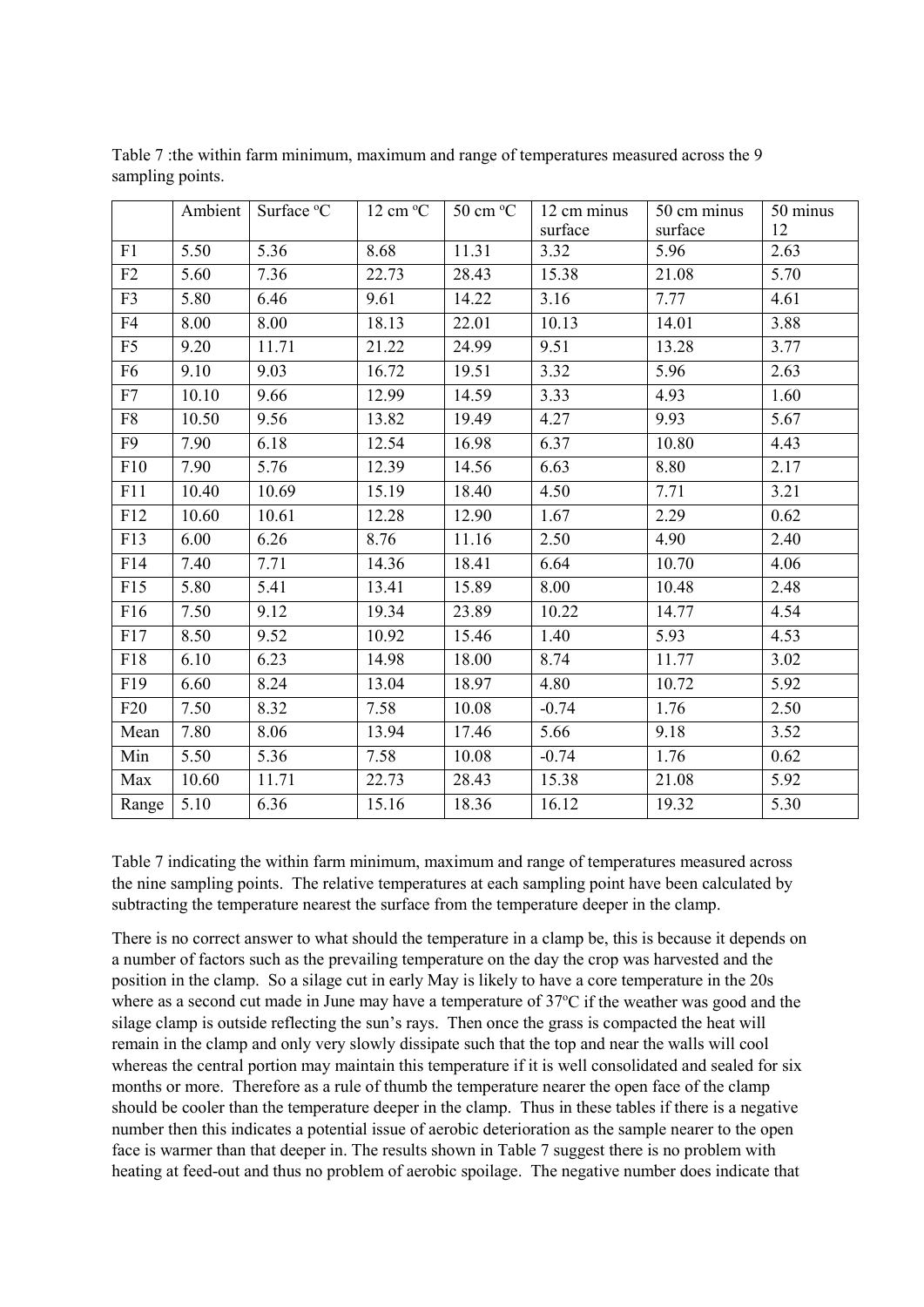in that particular instance the temperature of the silage nearer the surface was higher than deeper into the face. Whilst the table provides useful mean data two of the farms did have interesting results in certain regions of the clamp these results are shown in Table 8.

| Farm             | Sample                  | Surface          | 12 cm             | $50 \text{ cm}$ |
|------------------|-------------------------|------------------|-------------------|-----------------|
| No.              | site                    | $\rm ^{o}C$      | $\rm ^{o}C$       | $\rm ^{o}C$     |
| F2               | $\mathbf{1}$            | $\overline{5.4}$ | 19.2              | 33.4            |
| F2               | $\overline{2}$          | 4.3              | 9.2               | 25.5            |
| F2               | 3                       | 6.6              | 18.8              | 22.9            |
| $\overline{F2}$  | $\overline{4}$          | 10               | 36.1              | 31.7            |
| F2               | 5                       | 9.3              | 17.8              | 31.8            |
| F2               | $\overline{6}$          | $\overline{4.5}$ | $\overline{8.7}$  | 24.8            |
| F2               | $\overline{7}$          | 11               | 31.5              | 35.4            |
| F2               | 8                       | $\overline{8.7}$ | 33.1              | 26.8            |
| F2               | 9                       | 6.4              | 30.2              | 23.6            |
| $\overline{F4}$  | $\overline{1}$          | 8.5              | 20.2              | 39.4            |
| F <sub>4</sub>   | $\overline{4}$          | 8.9              | 26.2              | 34.3            |
| $\overline{F4}$  | $\overline{7}$          | 8.2              | $\overline{25.6}$ | 27.4            |
| F <sub>5</sub>   | $\mathbf{1}$            | 13.4             | 49                | 45.1            |
| F11              | $\overline{7}$          | 10.8             | 19.1              | 29.8            |
| F14              | $\overline{\mathbf{4}}$ | 11.7             | 33.1              | 37.3            |
| F16              | $\mathbf{1}$            | 12.2             | 32.1              | 30.1            |
| F16              | $\overline{4}$          | 11               | 47.6              | 49.1            |
| F16              | 5                       | 9                | 18.9              | 35.6            |
| F17              | $\mathbf{1}$            | 7.8              | 14.6              | 17.6            |
| $\overline{F17}$ | $\overline{2}$          | $\overline{5.9}$ | 9.8               | 15.5            |
| F17              | 3                       | 5.7              | 7.1               | 9.6             |
| $\overline{F17}$ | $\overline{4}$          | $\overline{8.3}$ | $\overline{5}$    | 6.9             |
| $\overline{F17}$ | $\overline{5}$          | 7.5              | 12.6              | 22.9            |
| F17              | 6                       | 8.6              | $\overline{15.1}$ | 21.2            |
| F17              | sun7                    | 13.3             | $\overline{7.5}$  | 7.3             |
| F17              | sun8                    | 13.6             | 13.6              | 19.6            |
| $\overline{F}17$ | sun9                    | $\overline{15}$  | 13                | 18.5            |
| F18              | $\tau$                  | 10.9             | 27.4              | 23.1            |
| $\overline{F19}$ | $\overline{2}$          | 8.6              | 14.5              | 23.7            |
| $\overline{F19}$ | $\overline{7}$          | 9.8              | 23.6              | 29.1            |

Table 8: Selected temperature results of sites

Table 8 indicates selected temperature results of sites where the subtraction method of analysing temperatures for aerobic spoilage problems doesn't highlight the issue.

Table 8 above shows that 8 out of the 20 farms had some heating due to aerobic spoilage in certain points. Mainly in the top sections of the clamp. Here the deep thermometer can be relatively hot compared to the face sample, this is because the heating is occurring further back than the face and by the time the silage is at the face the heat has dissipated. Farm 16 sample point 1 and 4 show this most clearly. Farm 2 had a problem throughout the clamp face with some degree of heating in most/all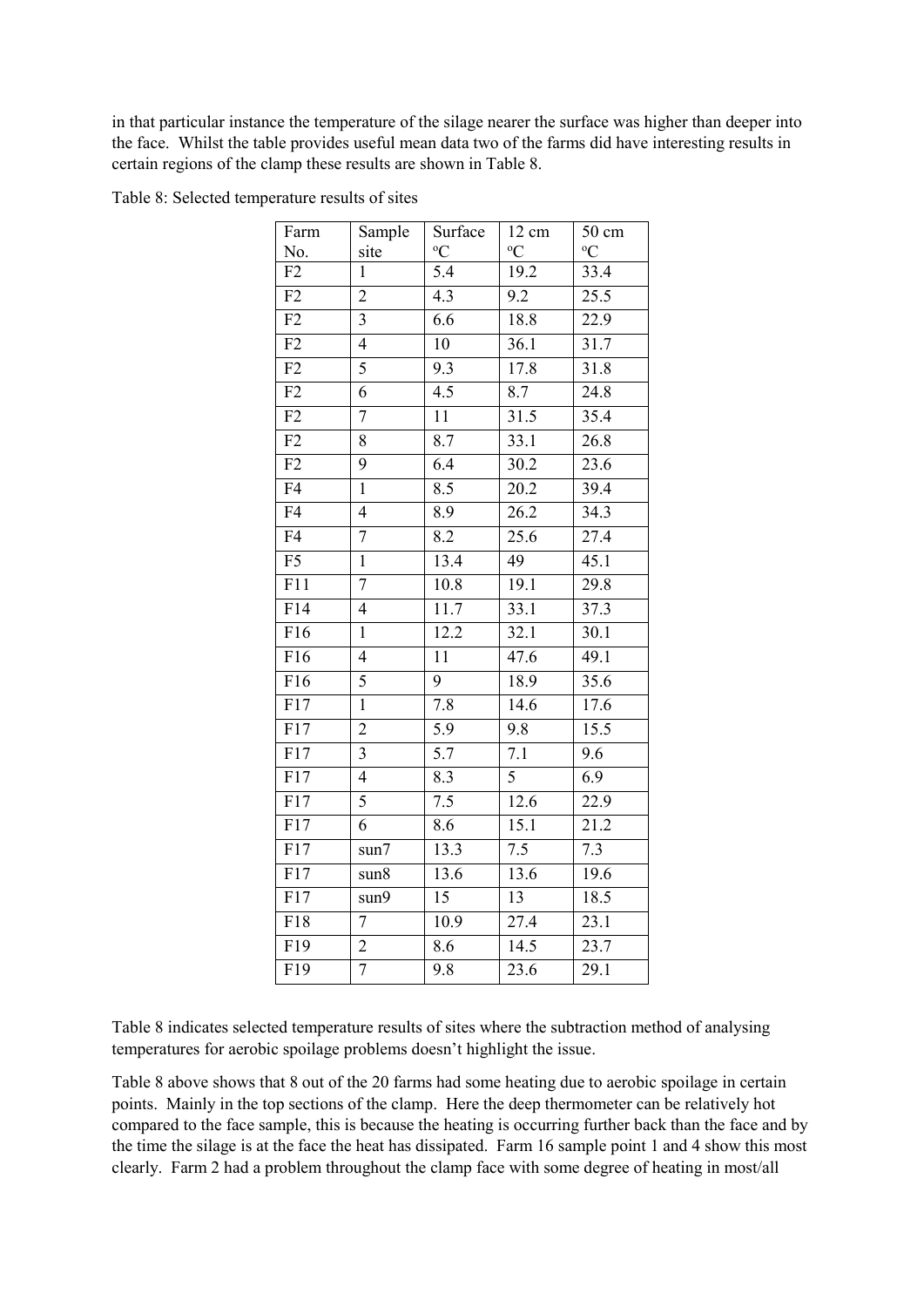samples. Farm 17 had no problem with heating and aerobic spoilage but some of the data has been included to indicate what happens to the surface temperature measurement when the sun is shining on a portion of the clamp face (sample sites  $7 - 9$ ) but not the whole clamp face. This is an example of when thermal imaging cameras are used to assess aerobic spoilage that misinformation can be attained.

This data also indicates why the thermal imaging camera employed by many sales reps can also be misguided. It can both under and over predict aerobic spoilage. Figure 3a below is a thermal imaging camera of a grass silage clamp. The 'hotter' red colour does not indicate heat generated due to aerobic spoilage but indicates where this farm fed silage using a shear grab 1h previously. The region has therefore recently been exposed and represents the residual heat in the silage that is now exposed and on the surface and so is relatively warmer than the surrounding face silage which was exposed over the previous day or so and which has now had time to cool down.

Another example of this is where the sun has been shining on a portion of the clamp face and this has caused additional heating of the silage in a specific region, this rise in temperature can last for some time after the sun stops shining and the thermal imaging camera will still be able to detect the temperature differences.



Figure 3a: A thermal imaging camera's view of a silage clamp

Figure 3a shows a thermal imaging cameras view of a silage clamp face the warmer temperature are in red with the colder temperatures in blue. There was no aerobic spoilage on this particular clamp face.

#### **Top and side waste and associated losses**

Table 8 below shows the quantity of top and side waste as determined by measuring the surface area of the waste from the open clamp face and sampling the waste and using a calculation based on the relative ash and organic matter content in the waste and the silage sampled from the top central point of the clamp (S4). This methodology enables an estimation of the kg of visible waste. Farm 3 had zero waste anywhere and so no sample of waste was taken. On all other farms measurements were made even if the silage on top/side looked of reasonable quality. Where samples are showing 0.00 waste this is because the waste sample had a lower ash content than the S4 sample from that silage clamp. This data only indicates losses associated with visibly wasted silage. The % DM losses in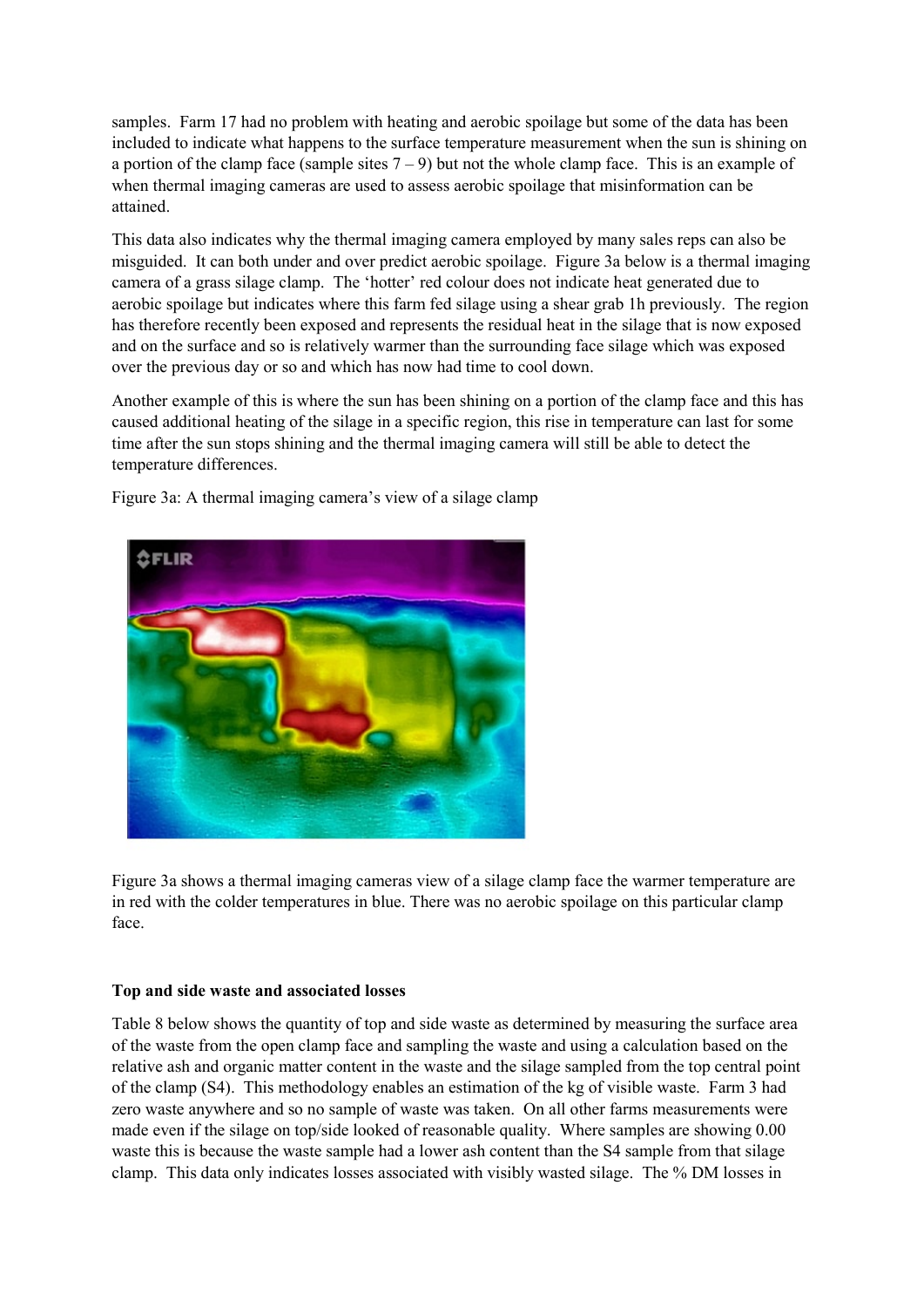weight enables the farmer to actually calculate that for every kg of waste there would have been even more weight of good quality silage and this is shown in the final column of the table.

#### **Aerobic stability**

Aerobic deterioration of silage is a big issue that can cause major DM losses and losses of nutritive value.

In an attempt to gauge this, two samples per farm were taken by hand. One sample was taken from a region of the clamp immediately behind the days feeding and a second sample was taken from the front of the following days feeding. This was an attempt to examine freshly exposed silage and longer exposed silage and how this may affect silage aerobic stability. Obviously on some occasions this was not possible, for example with self-feed clamps, also the silage fermentation quality between these two sample types may be variable as the on some farms one of the samples would be nearer to the wall or top of the clamp and will already have been potentially aerobically challenged. The samples were returned to SSL lab and there they were loosely packed into aerobic stability vessels with a temperature probe in the centre of each sample and the whole sample incubated at a constant temperature ranging between  $18{\text -}20^{\circ}$  C. The temperature was monitored every 30 minutes and the time taken for the temperature to increase to  $2^{\circ}$  C above the ambient was recorded. Measurement was stopped after 850 h (which is 35 d) some samples had not heated after this time, but in reality a period of 360h (15 d) is more than enough to indicate good aerobic stability. In fact too long aerobic stability s an indicator of poor fermentation quality as silages with high levels of butyric acid and ammonia-N are generally very stable. On average the data in Table 9 indicates that the aerobic stability on most farms was more than sufficient to be able to feed across the clamp face quickly enough not to have changes in quality during feed-out. However this data only represents two point samples from the clamp and it should be interpreted alongside the data on clamp temperatures measured across the 9 points shown in Table 8. In addition the month of January 2017 was relatively cold which has an obvious positive effect on aerobic stability as the yeasts that initiate most aerobic spoilage will not be able to proliferate very quickly and often the feed-out rate in January is also at its highest due to more animals being fed silage. However some farms had significant issues with aerobic spoilage most notable farm 2 which incidentally had one of the poorest mean silage density values. Farms 11, 12 and 14 had less aerobic stability on their recently exposed silage than five days and so one might expect losses occurring if their feed-out regime was taking five days to move one complete transit across the clamp face. Interestingly however the part of the clamp that had been exposed for longer had better aerobic stability on farms 11 and 12, bringing about more fundamental questions about aerobic stability and the silage clamp and the routine laboratory measurements to assess this process. However as eluded to early the silage fermentation quality may also have been poorer in these regions.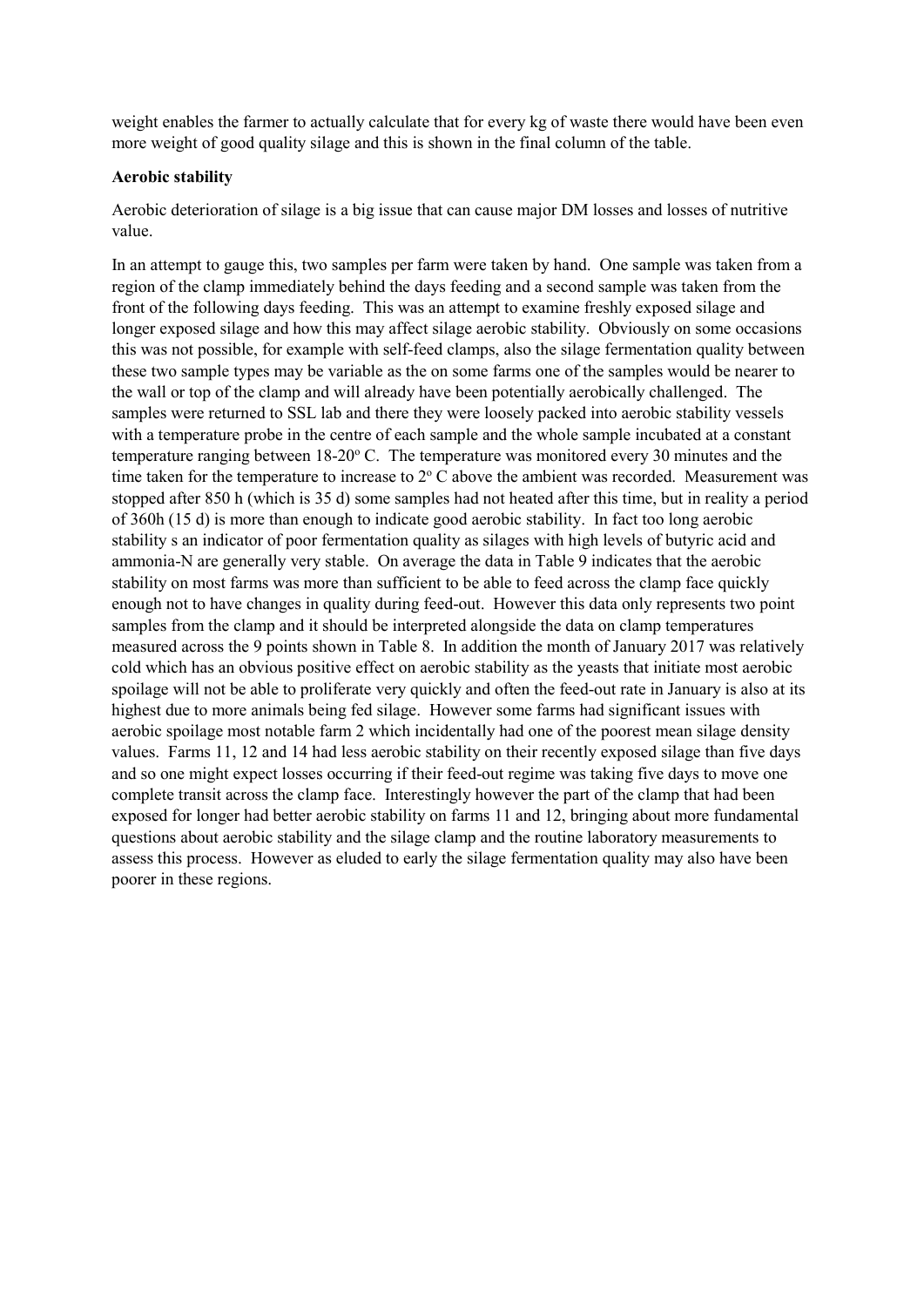Table 9:The aerobic stability of two silage samples/farm as measured by the time taken (h) to increase to  $2^{\circ}$  C above the ambient

| Farm                    | Recently | Longer   |
|-------------------------|----------|----------|
| $\mathbf{1}$            | 850      | 577.5    |
| $\sqrt{2}$              | 23.5     | 61.5     |
| $\overline{\mathbf{3}}$ | 226      | 90.5     |
| $\overline{4}$          | 850      | 267      |
| 5                       | 850      | 66.5     |
| $\overline{6}$          | 157.5    | 67.25    |
| $\boldsymbol{7}$        | 372.5    | 803.25   |
| 8                       | 850      | 396.75   |
| 9                       | 360      | 425      |
| 10                      | 850      | 71.5     |
| 11                      | 96.5     | 116.25   |
| 12                      | 76.25    | 850      |
| 13                      | 850      | 850      |
| 14                      | 67.5     | 65.75    |
| 15                      | 220.75   | 850      |
| 16                      | 377.25   | 178.25   |
| 17                      | 850      | 850      |
| 18                      | 850      | 850      |
| 19                      | 227      | 203.25   |
| $20\,$                  | 850      | 850      |
| Mean                    | 492.7375 | 424.5125 |
| Min                     | 23.5     | 61.5     |
| Max                     | 850      | 850      |
| Std                     | 344.4099 | 343.034  |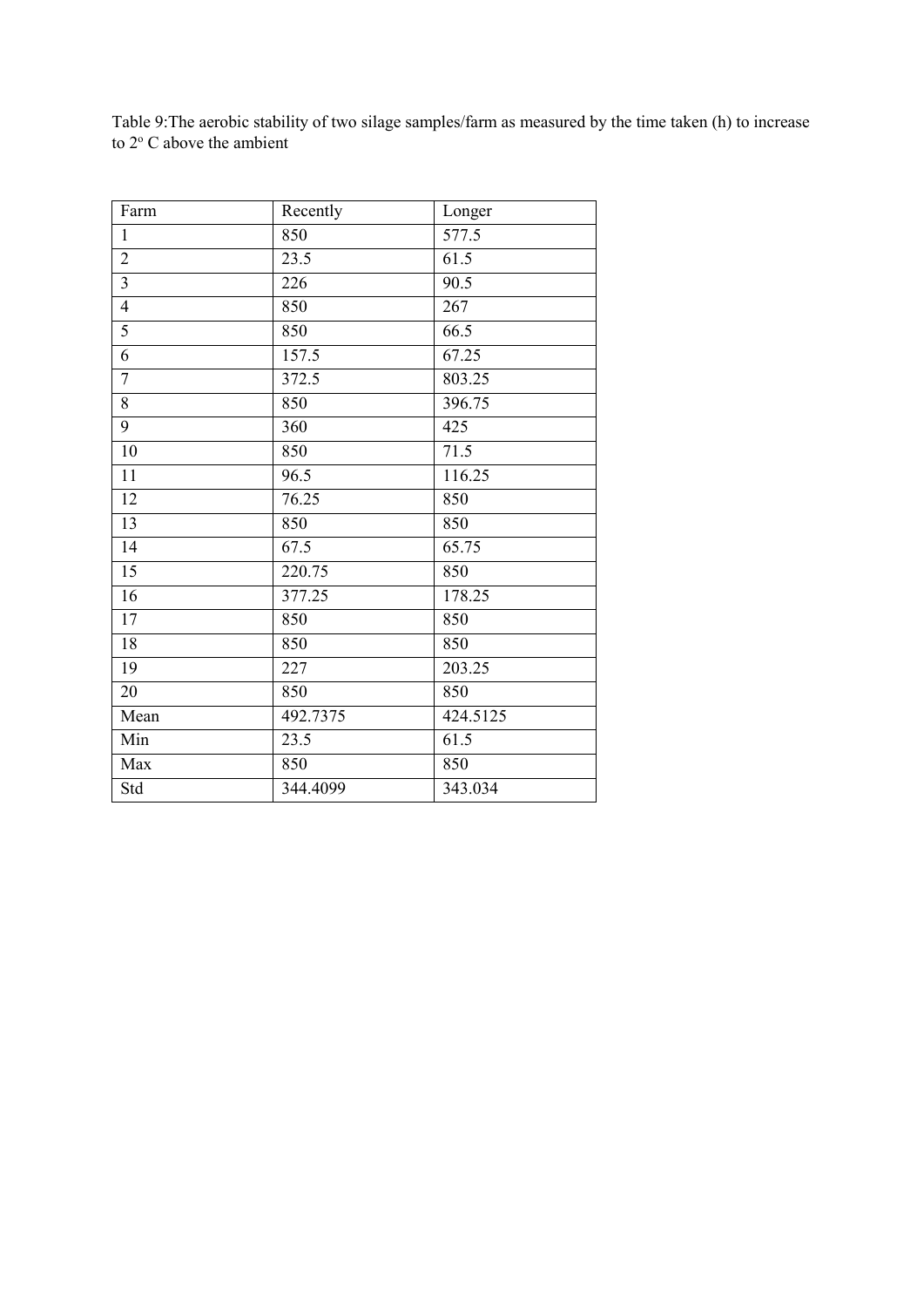| Farm            | $%$ Ash   | $%$ OM | $\%$ OM   | $%$ DM    | Equivalent weight of      |
|-----------------|-----------|--------|-----------|-----------|---------------------------|
|                 | waste     | waste  | Losses    | losses in | well-preserved silage for |
|                 |           |        | In waste  | waste     | every 1 kg DM waste       |
|                 |           |        | sample    | sample    | silage produced $(kg)^1$  |
| F1              | 19.60     | 80.40  | 63.41     | 45.65     | 1.84                      |
| F2              | 17.50     | 82.50  | 45.63     | 24.62     | 1.33                      |
| F <sub>3</sub>  | <b>NT</b> | NT     | <b>NT</b> | NT        | NT                        |
| F <sub>4</sub>  | 12.50     | 87.50  | 37.39     | 47.91     | 1.92                      |
| F <sub>5</sub>  | 30.00     | 70.00  | 74.39     | 50.92     | 2.04                      |
| F <sub>6</sub>  | 15.30     | 84.70  | 32.21     | 17.07     | 1.21                      |
| F7              | 7.30      | 92.70  | 7.35      | 4.55      | 1.05                      |
| ${\rm F}8$      | 7.50      | 92.50  | 0.00      | 0.00      | 1.00                      |
| F <sub>9</sub>  | 12.50     | 87.50  | 19.01     | 7.34      | 1.08                      |
| F10             | 9.80      | 90.20  | 23.76     | 21.80     | 1.28                      |
| F11             | 16.10     | 83.90  | 46.06     | 31.76     | 1.47                      |
| F12             | 8.40      | 91.60  | $0.00\,$  | 0.00      | 1.00                      |
| F13             | 8.80      | 91.20  | 4.59      | 2.31      | 1.02                      |
| F14             | 5.80      | 94.20  | 0.00      | 0.00      | 1.00                      |
| F15             | 9.60      | 90.40  | 0.00      | 0.00      | 1.00                      |
| F16             | 13.80     | 86.20  | 38.98     | 34.10     | 1.52                      |
| F17             | 9.70      | 90.30  | $0.00\,$  | 0.00      | 1.00                      |
| F18             | 14.20     | 85.80  | 22.26     | 19.66     | 1.24                      |
| F19             | 10.60     | 89.40  | 14.03     | 18.31     | 1.22                      |
| F <sub>20</sub> | 8.40      | 91.60  | $0.00\,$  | 0.00      | 1.00                      |

**Table 10:The losses associated with visible waste on top of the clamp**

<sup>1</sup> Visible waste is not the same as actual waste. During almost all fermentation in the silo there will be the production of some  $CO<sub>2</sub>$  and water, but the silage will be appear of good quality. Visible waste looks poor quality. Visible waste has undergone secondary fermentation (not aerobic spoilage) whereby the lactic acid has been converted initially to butyric acid,  $CO<sub>2</sub>$  and water. Thus the visible waste is the proportion remaining, however if this proportion of silage had remained in its original well preserved it would have weighed considerably more than the weight of the visibly wasted silage remaining. This column of data calculates the quantity of well-preserved silage for every kg of visible waste that would have been available for utilisation had the waste not been produced. OM = organic matter,  $DM = dry$  matter

The data presented in table 11 below uses data from table 10 to calculate the actual %DM losses of the waste using the equation

{1-(ash content of good silage x Organic Matter content of Waste)/(Ash content of Waste x Organic Matter content of Good silage) \times 100.

The value from the equation 1 above is then used alongside the measurement on farm of the regions of waste, which enables a total volume of waste to be calculated and thus in the final calculation the actual weight and % DM losses in the first 1 metre of visible open face. This is then used to calculate total clamp waste assuming the same volume of waste occurs throughout the clamp. It also assumes that this level of waste is the same throughout the clamp and calculates the total weight lost and the value (using the AHDB figure of £120/tonne DM) in terms of costs of production of the waste. The data shows that there is a large degree of variability in the quantity of visible waste between the farms ranging from 0-36% DM losses and 0 to 68 tonnes of DM and when taking the highest weight lost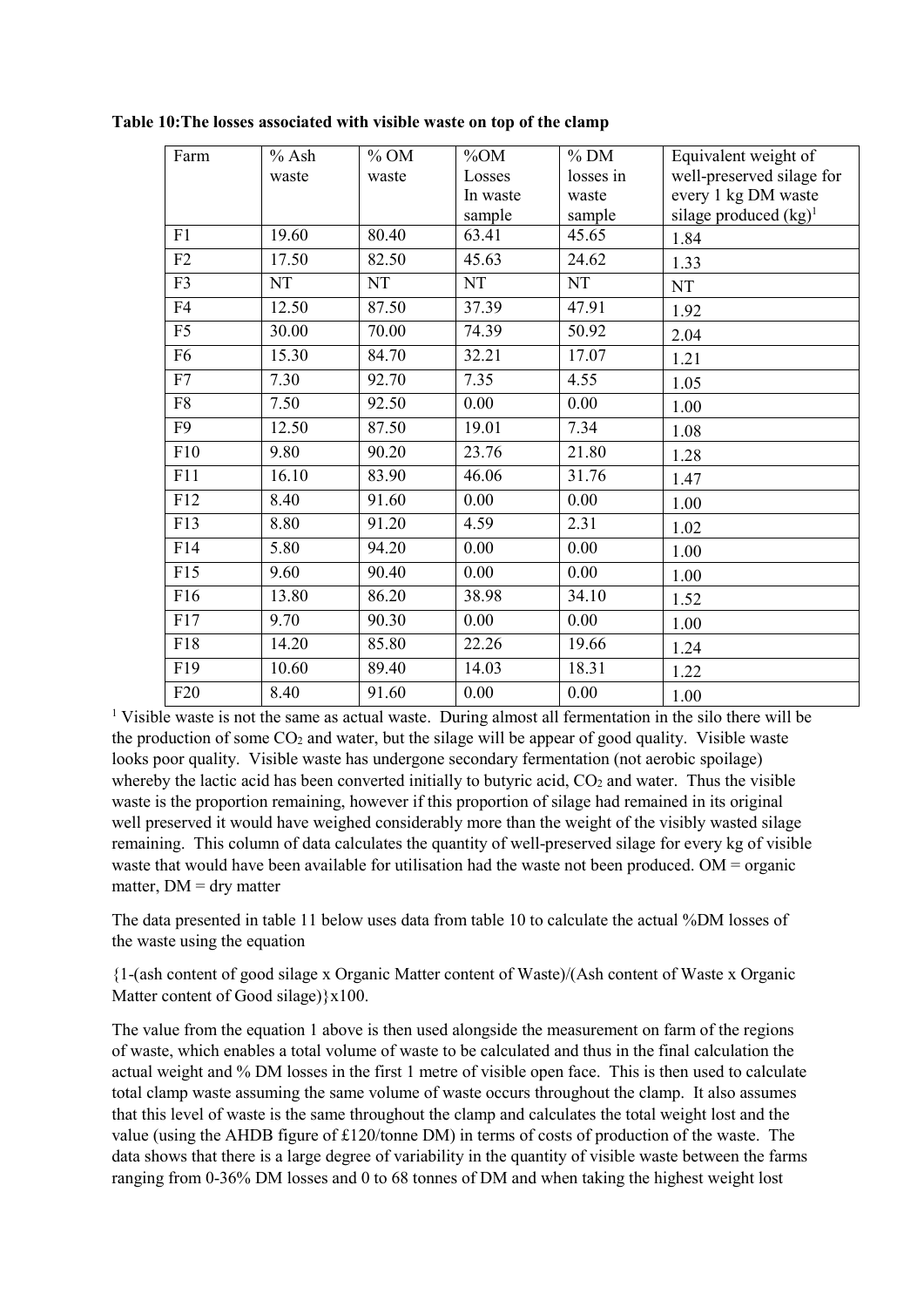alongside the quantity of silage that would have been if visible losses had been zero that equates to 139t DM and at 21.97% DM which was the mean % DM content of the silage on that farm that represents 632t of fresh matter waste of silage or 63 loads of waste to be carted away if the trailer is a 10t trailer.

| Farm            | Weight (kg DM) in the first 1 metre of open clamp face | <b>Total Loss</b> | Cost of   |           |             |              |            |
|-----------------|--------------------------------------------------------|-------------------|-----------|-----------|-------------|--------------|------------|
|                 | Total silage                                           | Shoulder          | Top waste | $%$ waste | Total waste | in whole     | production |
|                 | and waste                                              | waste             |           |           |             | clamp $(kg)$ | of losses  |
|                 |                                                        |                   |           |           |             | DM)          | (f)        |
| F1              | 10,747                                                 | 26.63             | 0.00      | 0.25      | 26.63       | 372.84       | 44.74      |
| F2              | 4,006                                                  | 7.53              | 794.01    | 20.01     | 801.54      | 13,225.39    | 1,587.05   |
| F3              | 6,521                                                  | 0.00              | 0.00      | 0.00      | 0.00        | 0.00         | 0.00       |
| F <sub>4</sub>  | 2,703                                                  | 0.00              | 0.00      | 0.00      | 0.00        | 0.00         | 0.00       |
| F <sub>5</sub>  | 4,490                                                  | 160.68            | 1,487.81  | 36.71     | 1,648.49    | 68,247.68    | 8,189.72   |
| F <sub>6</sub>  | 7,312                                                  | 0.00              | 1,152.99  | 15.77     | 1,152.99    | 34,013.33    | 4,081.60   |
| F7              | 8,707                                                  | 1.29              | 14.70     | 0.18      | 15.98       | 601.01       | 72.12      |
| ${\rm F}8$      | 4,397                                                  | 0.00              | 0.00      | 0.00      | 0.00        | 0.00         | 0.00       |
| F <sub>9</sub>  | 10,955                                                 | 0.00              | 703.43    | 6.42      | 703.43      | 30,950.71    | 3,714.09   |
| F10             | 3,250                                                  | 11.40             | 522.63    | 16.43     | 534.04      | 14,739.44    | 1,768.73   |
| F11             | 4,616                                                  | 24.87             | 1,206.76  | 26.68     | 1,231.63    | 33,993.03    | 4,079.16   |
| F12             | 3,609                                                  | 0.00              | 0.00      | 0.00      | $0.00\,$    | 0.00         | 0.00       |
| F13             | 5,437                                                  | 0.00              | 0.00      | 0.00      | 0.00        | 0.00         | 0.00       |
| F14             | 3,604                                                  | 0.00              | 0.00      | 0.00      | 0.00        | 0.00         | 0.00       |
| F15             | 2,108                                                  | 0.00              | 0.00      | 0.00      | 0.00        | 0.00         | 0.00       |
| F16             | 9,268                                                  | 0.00              | 779.52    | 8.41      | 779.52      | 21,436.87    | 2,572.42   |
| F17             | 9,219                                                  | 0.00              | 0.00      | 0.00      | 0.00        | 0.00         | 0.00       |
| F18             | 6,967                                                  | 20.03             | 0.00      | 0.29      | 20.03       | 454.68       | 54.56      |
| F19             | 6,739                                                  | 2.95              | 140.34    | 2.13      | 143.29      | 3,152.32     | 378.28     |
| F <sub>20</sub> | 3,511                                                  | 0.00              | 0.00      | 0.00      | 0.00        | 0.00         | 0.00       |

**Table 11: The weight and % DM losses of visible waste.**

Regression analysis indicated that there was no relationship between the size of the clamp or silage density and the visible top or side waste.

# **Nutritional and silage fermentation analyses**

Sample procurement was a very valuable additional part of this project and once the project funding had been agreed Silage Solutions Ltd made the decision to obtain as much data as possible from the samples. This went beyond what was agreed in the original contract proposal but has provided very useful information.

The first part involved the use of an on-farm hand held NIRs device. There are currently four commercial devices on the market from different suppliers and using different NIRs calibrations. Some of these devices claim to be able to produce a representative silage analysis from just placing on the open face of the clamp. Others suggest this can be done but say it is always better to take a wellmixed sample and analyse in a sampling bowl. The one used in this study was in the latter category (NIRs4Farm). However, for each sample an *in situ* face NIRs prediction was made alongside the exact same sample from a cored sample well mixed in a sampling bowl. The full results are in Appendix 2.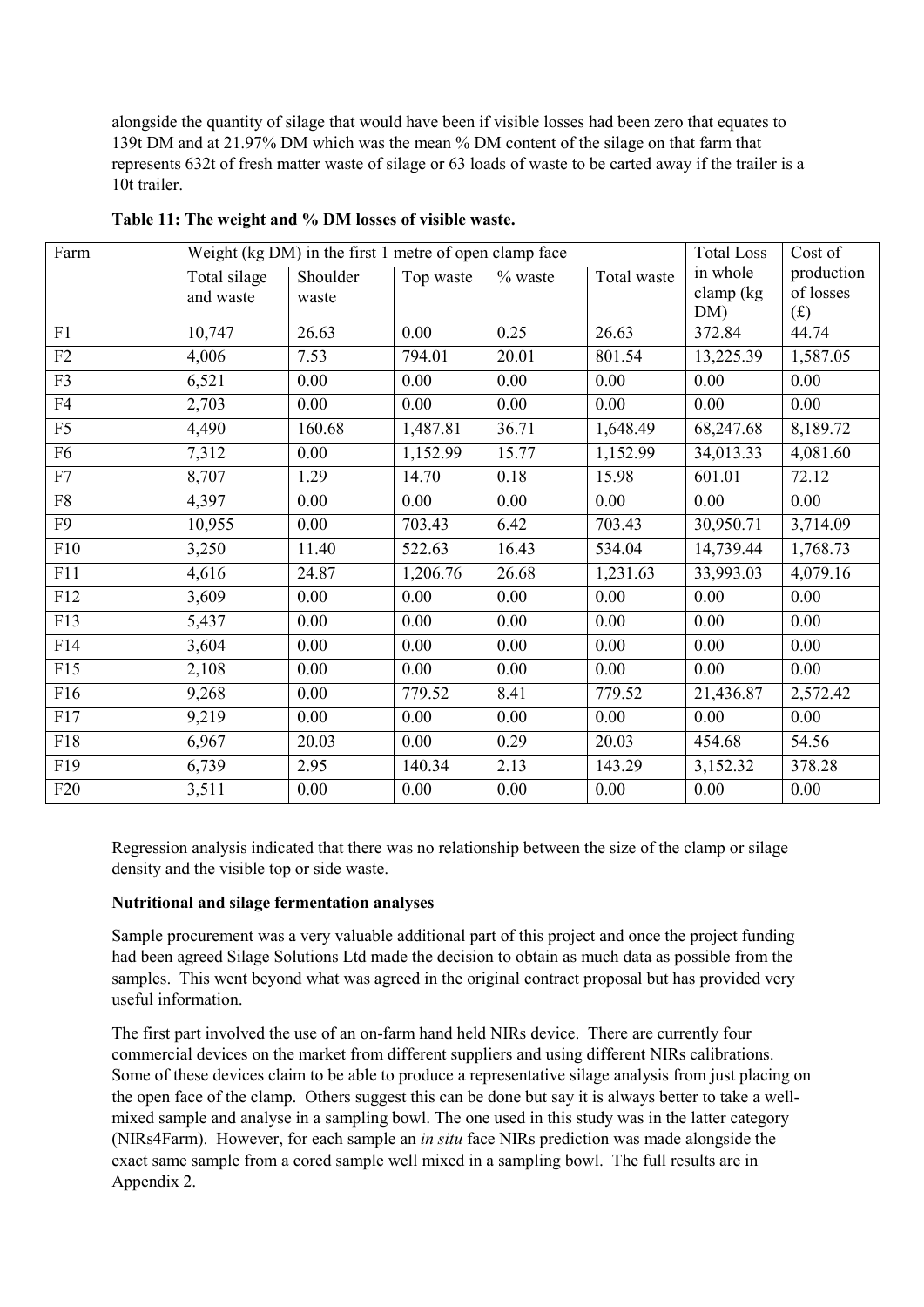Figure 4 below shows the regression analyses of face versus cored for the 177 samples assessed, for the dry matter percentage.



The % DM analysis shown (Fig 4) and those in the appendix indicate that by taking the easy option of placing the NIRs analyser on the silage open face will give you an inaccurate prediction of the nutrient content. This is not surprising as the maximum depth Near Infra Red light will penetrate the sample is less than 0.5 cm and the face of any silage clamp will undergo some changes relative to the silage immediately behind it. Whilst on-farm NIRs devices are likely to increase in the coming years there still needs to be correct sample analysis and presentation to the analytical instrumentation being employed.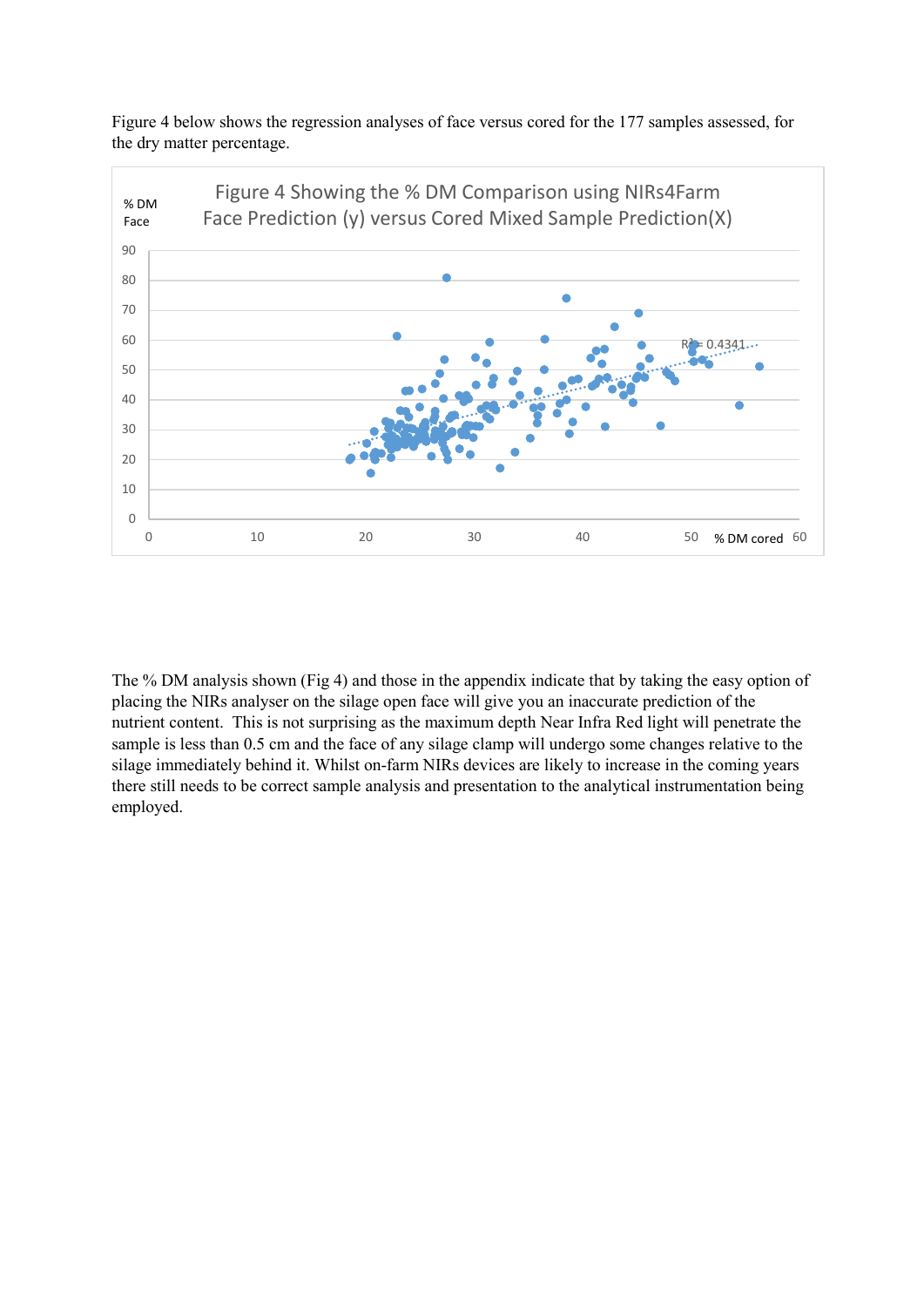

Figure 8 above shows the relationship between the on-farm NIRs prediction (conducted in the well mixed sample in a bowl) and the laboratory NIRs prediction for %DM. The prediction is quite good with just a few outliers. Other results vary on their degree of similarity to the laboratory NIRS predicted value and are shown in Appendix 2. It is worthy to note that both methodologies rely on predictions from a database and this result for DM suggests that providing the database is robust accurate prediction should be possible.

# **Laboratory NIRs compared to wet chemical analyses**

The following section compares the laboratory NIRs results to the recognized wet chemical methodology.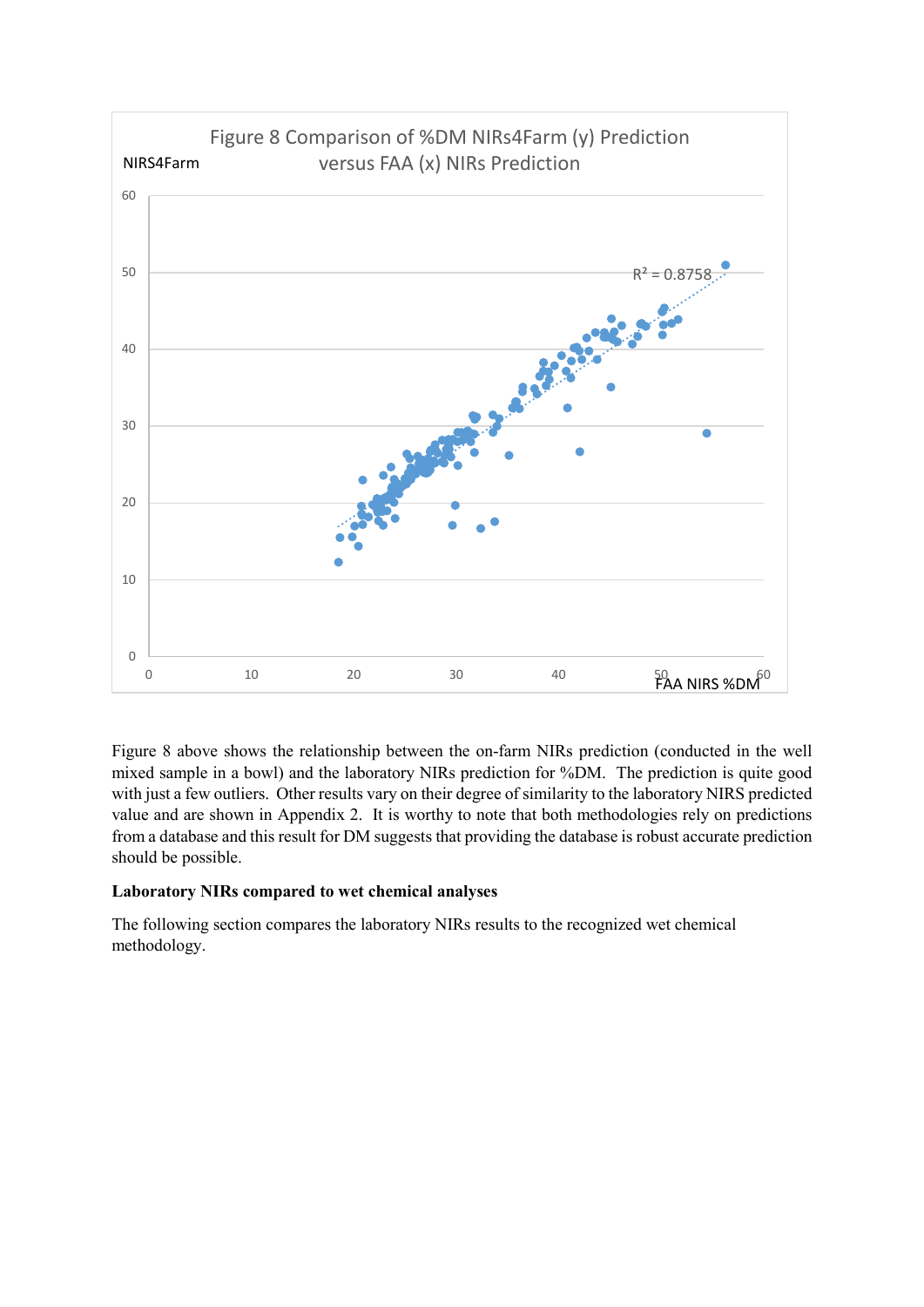

Figure 13 shows the relationship between Lab based NIRs predicted DM and Oven DM and the predicted values are in very good agreement with the traditional wet chemistry methodology over a wide range of parameters. This is an excellent correlation and appears to be strong over a wide range of % DM. Other analyte comparisons can be found in Appendix 2. None are as good as the prediction for % DM and some require further work on the database to improve the prediction for UK derived grass silages.

#### **Within and between farm variability of key nutritional/silage quality parameters**

The following section contains mean and range data for some of the key nutrients measured in standard silage analyses.

Table 12 shows the means/farm ie the 9 samples from each farm were averaged and the table represents the overall results of the 20 farms averaged values. The data indicates the mean % DM was 28.3 which is around the long term UK national average %DM. However the samples ranged from 19.4 to 41.6 % DM. With respect to % crude protein the mean was 12.76 with a range from 9.51 to 16.00, these data show a typical range in % crude protein concentrations compared to the national average figures, with possibly a lower maximum level. The D value had a mean of 67 (ME 10.72 MJ /kg DM) with a range from 56.17 to 75.0 (ME (from 9.0 to 11.9 MJ/kg DM) which is much more acceptable with dry cows requiring low D value silage but productive stock requiring a much higher plane of digestible energy nutrition.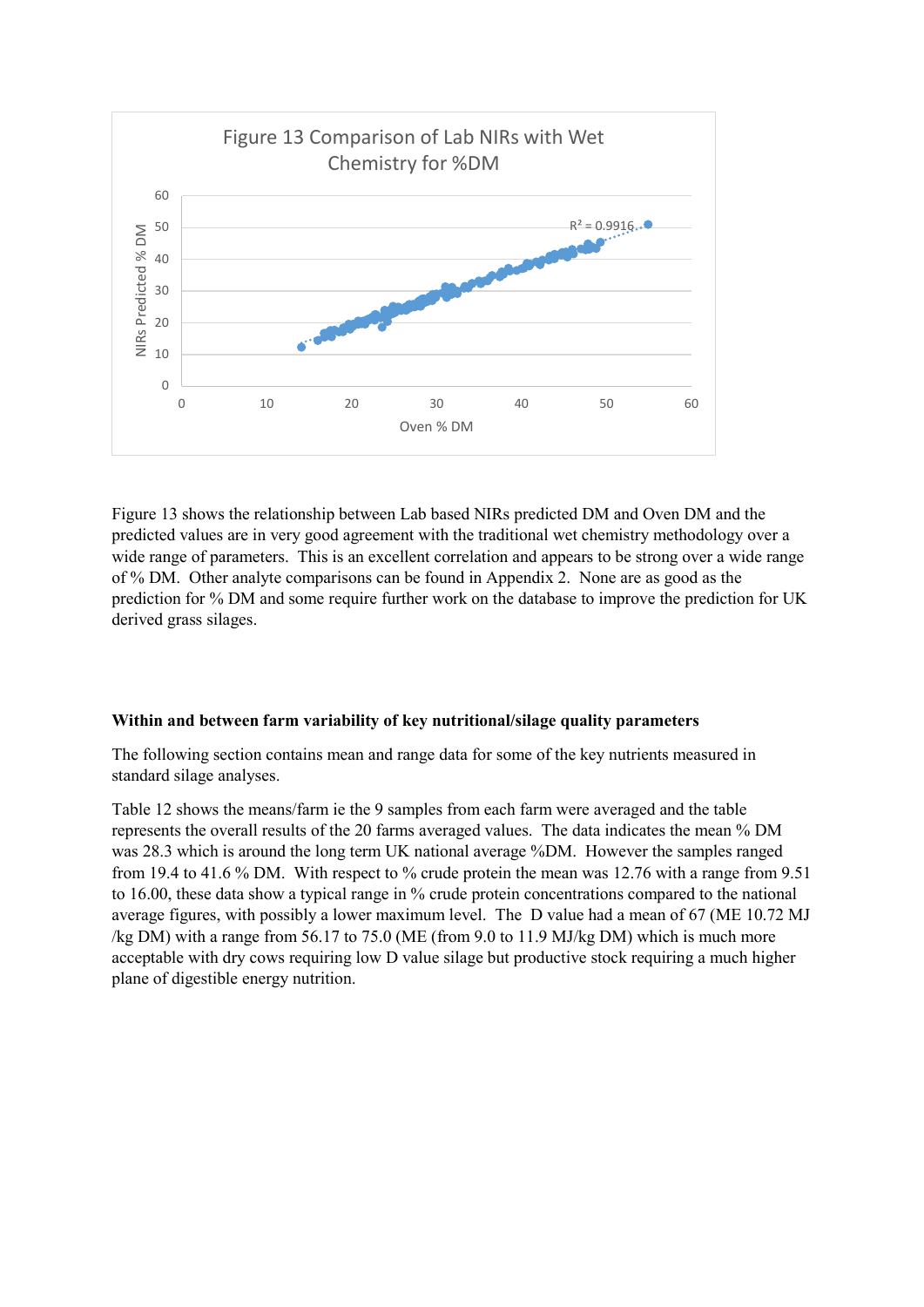|       | Dry Matter |      | Protein<br>$\frac{0}{6}$ | ME (MJ/kg) | Value<br>(% | Oil $\frac{6}{6}$ | Intake (kg DM | Milk yield |
|-------|------------|------|--------------------------|------------|-------------|-------------------|---------------|------------|
|       | $(\%)$     | pH   | DM)                      | DM)        | DM)         | DM)               | per day)      | (kg)       |
| Min   | 19.40      | 3.84 | 9.51                     | 9.00       | 56.17       | 2.60              | 10.63         | 5.89       |
| Max   | 41.61      | 4.61 | 16.00                    | 11.92      | 75.00       | 4.02              | 15.11         | 19.33      |
| Mean  | 28.30      | 4.17 | 12.76                    | 10.72      | 67.06       | 3.25              | 13.06         | 13.75      |
| Range | 22.21      | 0.77 | 6.49                     | 2.92       | 18.83       | 1.42              | 4.48          | 13.44      |

Table 12 Lab NIRs Mean results of 9 samples/farm from the 20 farms (Intake and Milk yield are predicted values with 0 kg of concentrate supplementation)

Possibly more important than the actual mean value/farm of the silage composition is the within clamp variability in silage quality across the clamp face, because this will lead to variability in the daily nutrient intake of the livestock being fed. In addition in the case where concentrates are being supplemented to the ration the relative proportions of forage to concentrates in the daily ration, which in some classes of stock can have effects on the health status of the heard with respect to production diseases such as sub-acute rumen acidosis, ketosis and laminitis.

The data in Table 13 shows that there is considerable within farm variability. The average variability in % DM across a single clamp face was 13.62 % units. With the most variable being 27.9% units and the least variable 4% units. For % crude protein the mean within farm variability was 4.6 % Units and for D value 11.0 % Units (ME 1.74 MJ/kg DM). This data shows considerable nutritive value variation on feed-out from the clamps and this variation is going to reduce the efficiency of livestock production and reduce the chances of maintaining a constant nutrient input and therefore a constant livestock production. The variability is likely to be less of a problem for the dry suckler cow than any other class of stock. This variability in production can be clearly seen from the predicted intake figures where the mean within clamp variation being equivalent to almost 3.3 kg DMI/cow/day depending on where in the clamp the silage originated with a maximum of 6.1 kg DMI/cow/day variation in intake. This has obvious knock on effects on potential production as can be seen from the predicted milk yield figures.

Table 13: Lab NIRs (AFBI) Mean results of the within farm ranges/farm from the 20 farms (Intake and Milk yield are predicted values with 0 kg of concentrate supplementation)

|      |            |      | Crude   |            |       |                                |               |            |
|------|------------|------|---------|------------|-------|--------------------------------|---------------|------------|
|      |            |      | Protein |            | Value |                                |               |            |
|      | Dry Matter |      | (9/0)   | ME (MJ/kg) | (%    | Oil $\left(\frac{9}{6}\right)$ | Intake (kg DM | Milk yield |
|      | (%)        | pH   | DM)     | DM)        | DM)   | DM)                            | per day)      | (kg)       |
| Min  | 4.00       | 0.40 | .70     | 0.70       | 4.00  | 0.20                           | 1.00          | 3.00       |
| Max  | 27.90      | .60  | 11.30   | 3.60       | 23.00 | 2.20                           | 6.10          | 17.00      |
| Mean | 13.62      | .03  | 4.60    | 1.74       | 1.00  | 0.75                           | 3.29          | 9.45       |

Considering that seven farms had one cut of one crop of silage in the clamp and the other 13 had more than one cut this could alter the variability shown in table 11. Tables 14 and 15 show the mean and ranges in silage composition across clamps with a single cut of grass (Table 14) and more than 1 cut (table 15).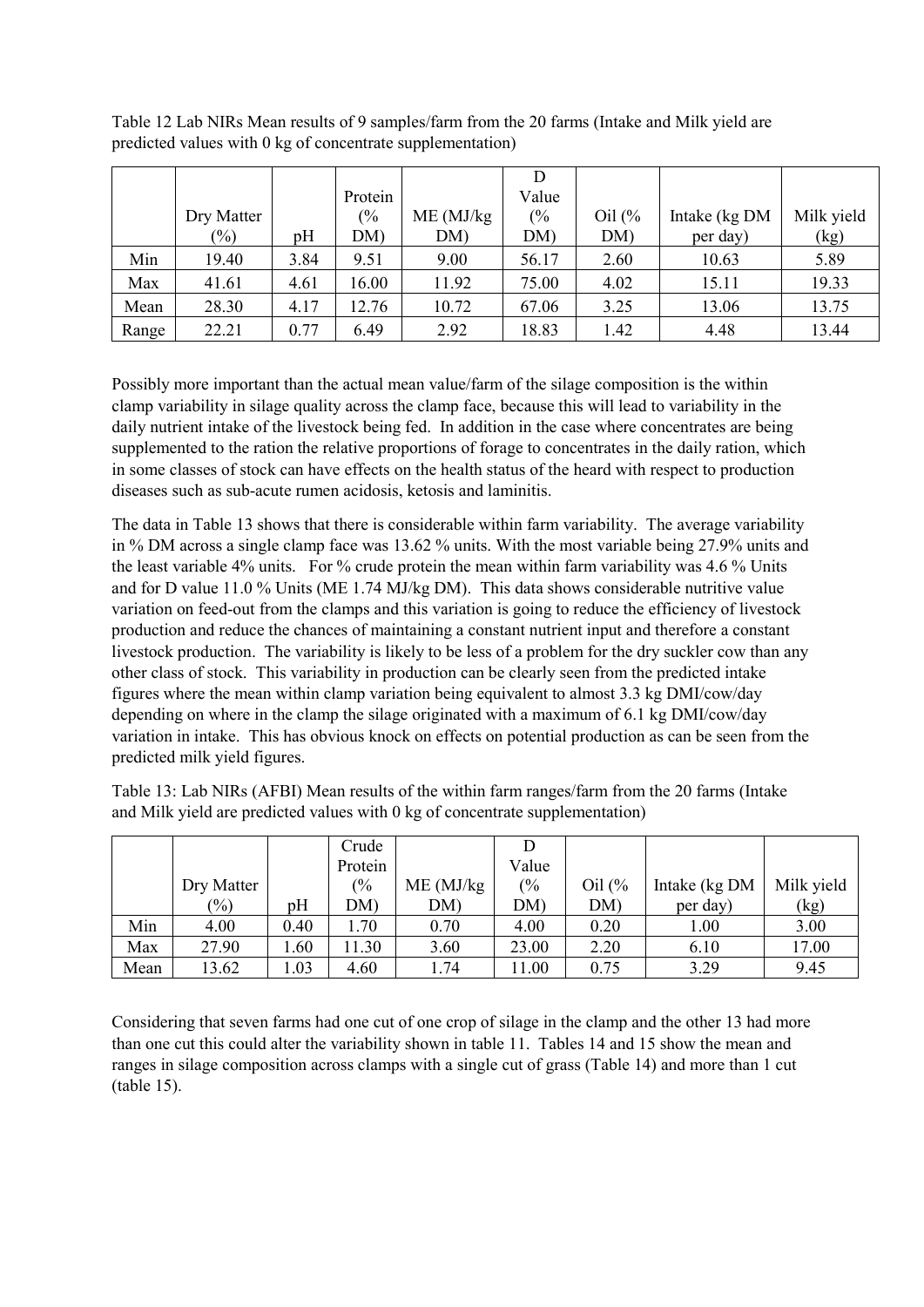|       |                |      | Protein       |            | Value         |                   | Intake    |                 |
|-------|----------------|------|---------------|------------|---------------|-------------------|-----------|-----------------|
|       | Dry            |      | $\frac{0}{6}$ | ME (MJ/kg) | $\frac{0}{6}$ | Oil $\frac{6}{6}$ | $\log DM$ |                 |
|       | Matter $(\% )$ | pH   | DM)           | DM)        | DM)           | DM)               | per day)  | Milk yield (kg) |
| Min   | 19.40          | 3.84 | 9.51          | 9.43       | 58.67         | 2.60              | 10.63     | 5.89            |
| Max   | 38.96          | 4.47 | 16.00         | 11.92      | 75.00         | 4.02              | 14.86     | 18.78           |
| Mean  | 26.35          | 4.17 | 12.42         | 10.83      | 67.75         | 3.25              | 12.84     | 13.62           |
| Range | 19.56          | 0.62 | 6.49          | 2.49       | 16.33         | 1.42              | 4.22      | 12.89           |

Tables 14: the lab NIRs (AFBI) mean results of the single cut/clamp farms

Table 15 Shows the Lab NIRs (AFBI) Mean results of the more than one cut/clamp

|       |            |      | Protein       |            | Value |                   |             |            |
|-------|------------|------|---------------|------------|-------|-------------------|-------------|------------|
|       | Dry Matter |      | $\frac{0}{6}$ | ME (MJ/kg) | (%    | Oil $\frac{6}{6}$ | Intake (kg  | Milk yield |
|       | $(\%)$     | pH   | DM)           | DM)        | DM)   | DM)               | DM per day) | (kg)       |
| Min   | 20.54      | 3.88 | 10.90         | 9.00       | 56.17 | 2.78              | 11.23       | 8.11       |
| Max   | 41.61      | 4.61 | 14.71         | 11.50      | 72.00 | 3.72              | 15.11       | 19.33      |
| Mean  | 29.34      | 4.17 | 12.94         | 10.66      | 66.69 | 3.25              | 13.17       | 13.82      |
| Range | 21.07      | 0.73 | 3.81          | 2.50       | 15.83 | 0.94              | 3.88        | 11.22      |

The data in tables 14 and 15 indicate that there is very little difference in the variability across all farms irrespective of whether there was a single or more than 1 cut of grass per clamp, which is not surprising.

Tables 16 and 17 show the within clamp variability in quality depending on whether there is a single cut (Table 16) or more than 1 cut (Table 17) of silage in each clamp assessed. The data indicates that the single cut per clamp has marginally less variability within clamp than the clamps that had more than 1 cut/clamp suggesting factors other than variation in harvesting conditions between different cuts cause the within clamp silage variation.

Table 16: the Lab NIRs mean results of the within farm ranges/farm from farms with one cut/clamp

|      |                |      | Protein |            | Value |          | Intake    |                 |
|------|----------------|------|---------|------------|-------|----------|-----------|-----------------|
|      | Dry Matter     |      | (%      | ME (MJ/kg) | (%    | Oil $(%$ | $\log DM$ |                 |
|      | $\binom{0}{0}$ | pH   | DM)     | <b>DM</b>  | DM)   | DM)      | per day)  | Milk yield (kg) |
| Min  | 4.00           | 0.50 | 1.70    | 0.70       | 4.00  | 0.30     | 1.00      | 4.00            |
| Max  | 14.80          | 1.60 | 10.50   | 1.70       | 10.00 | 2.20     | 6.10      | 13.00           |
| Mean | 10.20          | 1.11 | 4.34    | .24        | 7.86  | 0.70     | 2.61      | 7.14            |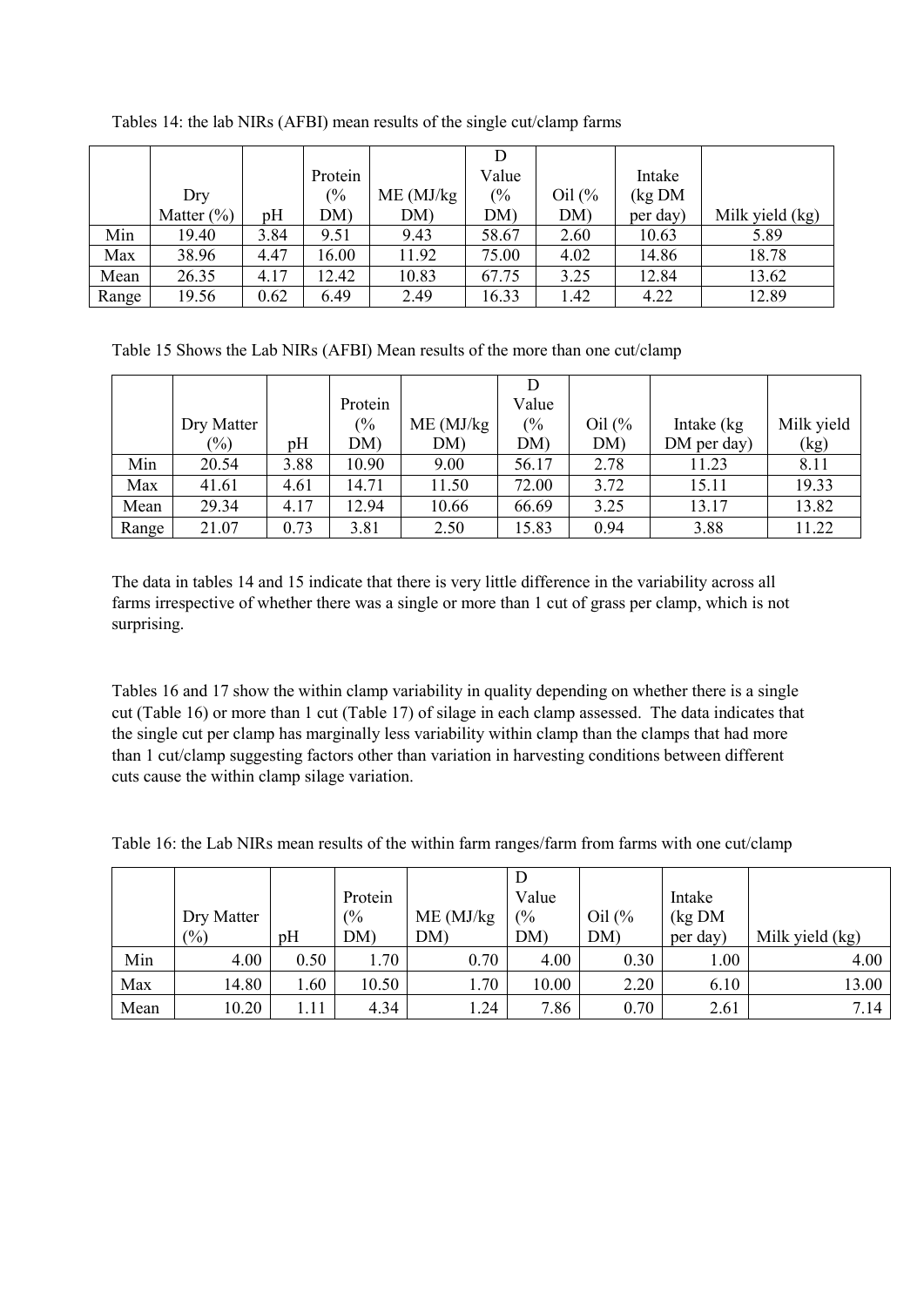Table 17 Shows the Lab NIRs mean results of the within farm ranges/farm from farms with more than 1 cut/clamp. (The data in this Table is for farms where more than 1 cut was in the clamp)

|      |                 |      | Protein |             | Value |                                | Intake   |                 |
|------|-----------------|------|---------|-------------|-------|--------------------------------|----------|-----------------|
|      | Dry Matter      |      | (%      | $ME$ (MJ/kg | (%    | Oil $\left(\frac{9}{6}\right)$ | (kg DM)  |                 |
|      | $\frac{(0)}{0}$ | pH   | DM)     | DM)         | DM)   | DM)                            | per day) | Milk yield (kg) |
| Min  | 6.10            | 0.40 | 1.70    | 00.1        | 6.00  | 0.20                           | 1.40     | 3.00            |
| Max  | 27.90           | 1.60 | 11.30   | 3.60        | 23.00 | 1.90                           | 6.00     | 17.00           |
| Mean | 15.46           | 0.98 | 4.74    | 2.00        | 12.69 | 0.77                           | 3.65     | 10.69           |

Similar variability data was determined using the on-farm NIRs, the only difference was the absolute values and thus this indicates that on-farm NIRs can be used to determine variability in silage quality within a single clamp.

The data showing predicted intake and milk performance, is shocking showing that between 1 and 6 kg of DM is the predicted variability in intake across a single clamp with the corresponding differences in milk yield being 3 to 17 kg/cow/day. Unfortunately no LWG predictions were available.

Tables 18 and 19 indicate wet chemistry results all conducted at AFBI with the exception of pH which was performed in house. NIRS predicted values for Lactic acid, Volatile Fatty acids and ammonia-N have for a long time been suspected of being relatively poor thus it was always intended to use wet chemistry to obtain values for these parameters.

The tables follow the same format as tables 12 and 13 with mean and ranges of the farm data and the mean ranges of the within farm data.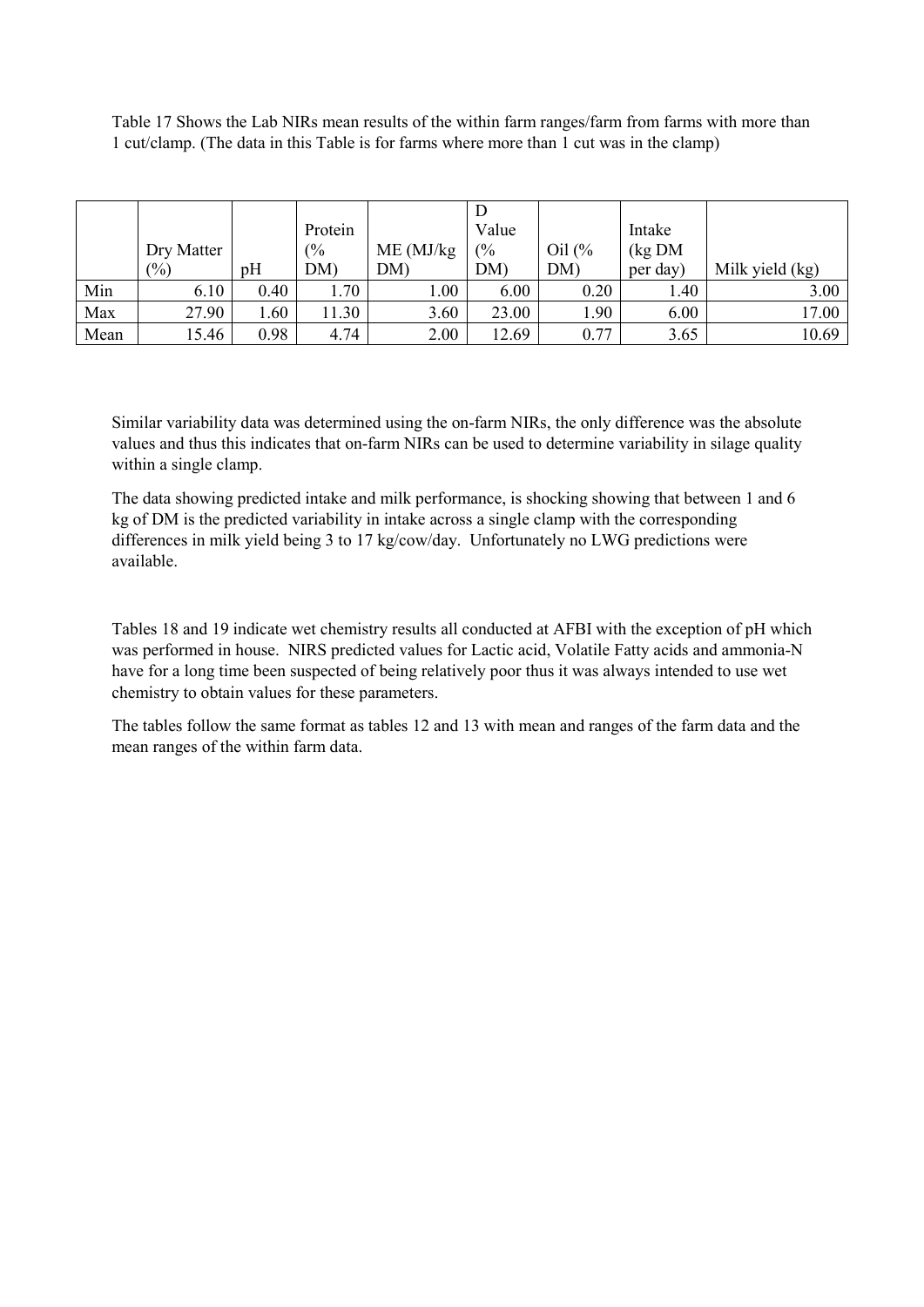|       | Lactic Acid | Acetic Acid | Propionic Acid | n-Butyric Acid | TVFA    | NH3/N  | Ethanol   | Propanol  | <b>WSC</b> | Ash     | Lactic:Acetic |
|-------|-------------|-------------|----------------|----------------|---------|--------|-----------|-----------|------------|---------|---------------|
|       | $g/Kg$ DM   | $g/Kg$ DM   | $g/Kg$ DM      | $g/Kg$ DM      | g/kg DM | $\%TN$ | $g/Kg$ DM | $g/Kg$ DM | g/kg DM    | g/kg DM | Ratio         |
| Min   | 14.90       | 8.84        | 0.09           | 0.00           | 4.30    | 6.33   | 1.41      | 0.00      | 3.29       | 70.08   | 0.94          |
| Max   | 50.68       | 39.06       | 8.56           | 25.94          | 70.73   | 26.06  | 24.15     | 8.46      | 139.51     | 120.03  | 10.78         |
| Mean  | 62.20       | 21.27       | 2.47           | 6.35           | 30.36   | 10.08  | 7.74      | 1.97      | 33.64      | 88.47   | 3.92          |
| Range | 35.78       | 30.22       | 8.46           | 25.94          | 56.44   | 19.72  | 22.74     | 8.46      | 136.22     | 49.95   | 9.85          |

Table 18: Wet Chemistry mean results of 9 samples/farm from the 20 farms (179 samples)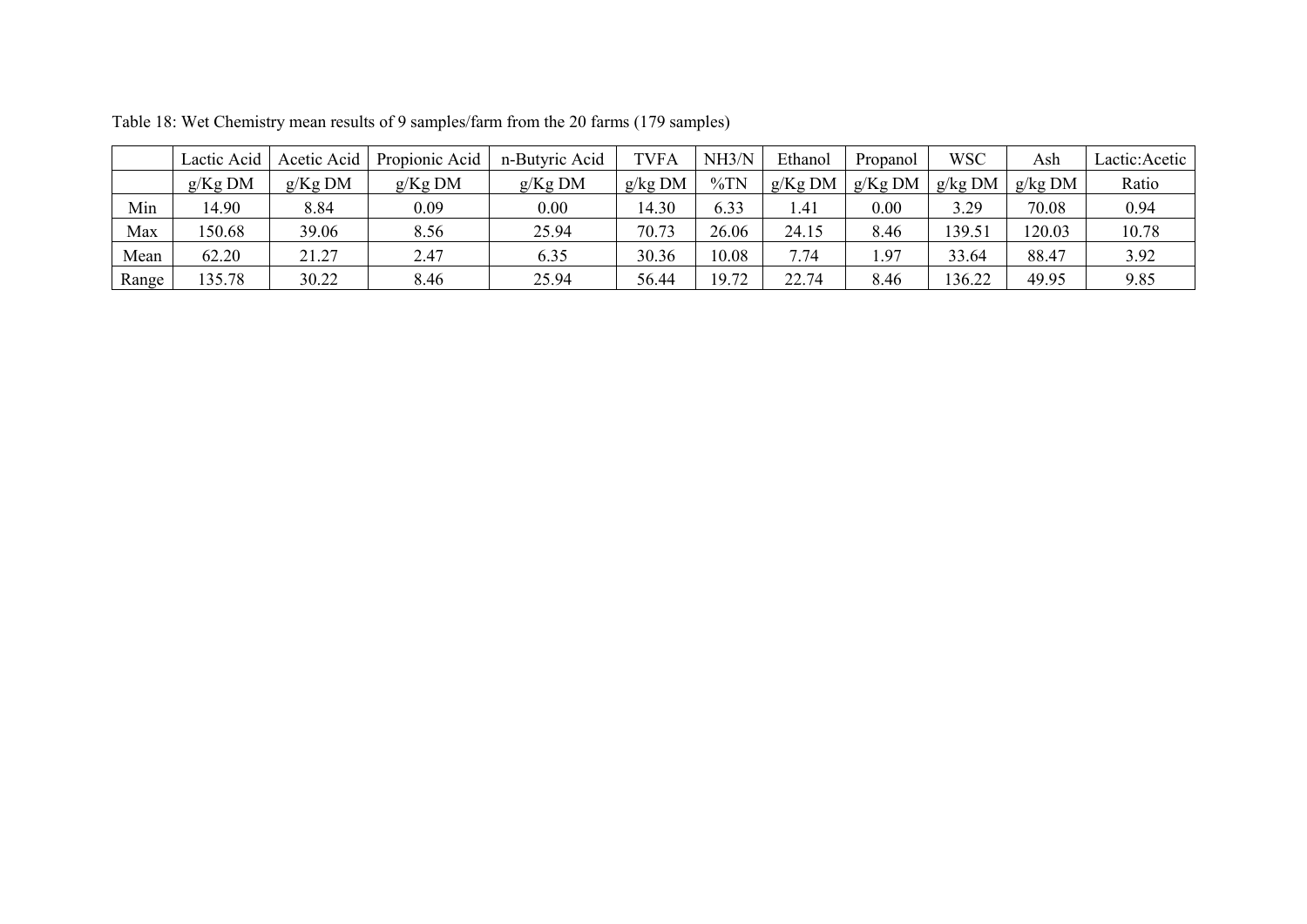|       | Lactic Acid | Acetic Acid | Propionic Acid | n-Butyric Acid | TVFA    | NH3/N  | Ethanol   | Propanol  | <b>WSC</b> | Ash     | Lactic: Acetic |
|-------|-------------|-------------|----------------|----------------|---------|--------|-----------|-----------|------------|---------|----------------|
|       | $g/Kg$ DM   | $g/Kg$ DM   | $g/Kg$ DM      | $g/Kg$ DM      | g/kg DM | $\%TN$ | $g/Kg$ DM | $g/Kg$ DM | g/kg DM    | g/kg DM | Ratio          |
| min   | 34.37       | 12.32       | 0.44           | 0.00           | .1.98   | .30    | 2.54      | 0.00      | 1.37       | 9.51    | 1.41           |
| Max   | 202.17      | 71.46       | 16.38          | 56.90          | 104.32  | 34.40  | 43.35     | 22.02     | 70.72      | 142.76  | 18.94          |
| mean  | 121.98      | 31.79       | 6.11           | 22.66          | 49.24   | 1.20   | 12.37     | 6.30      | 64.64      | 43.48   | 8.30           |
| range | 167.80      | 59.14       | 5.94           | 56.90          | 92.34   | 33.10  | 40.81     | 22.02     | 169.35     | 133.25  | 17.54          |

Table 19: Wet chemistry Mean results of the within farm ranges/farm from the 20 farms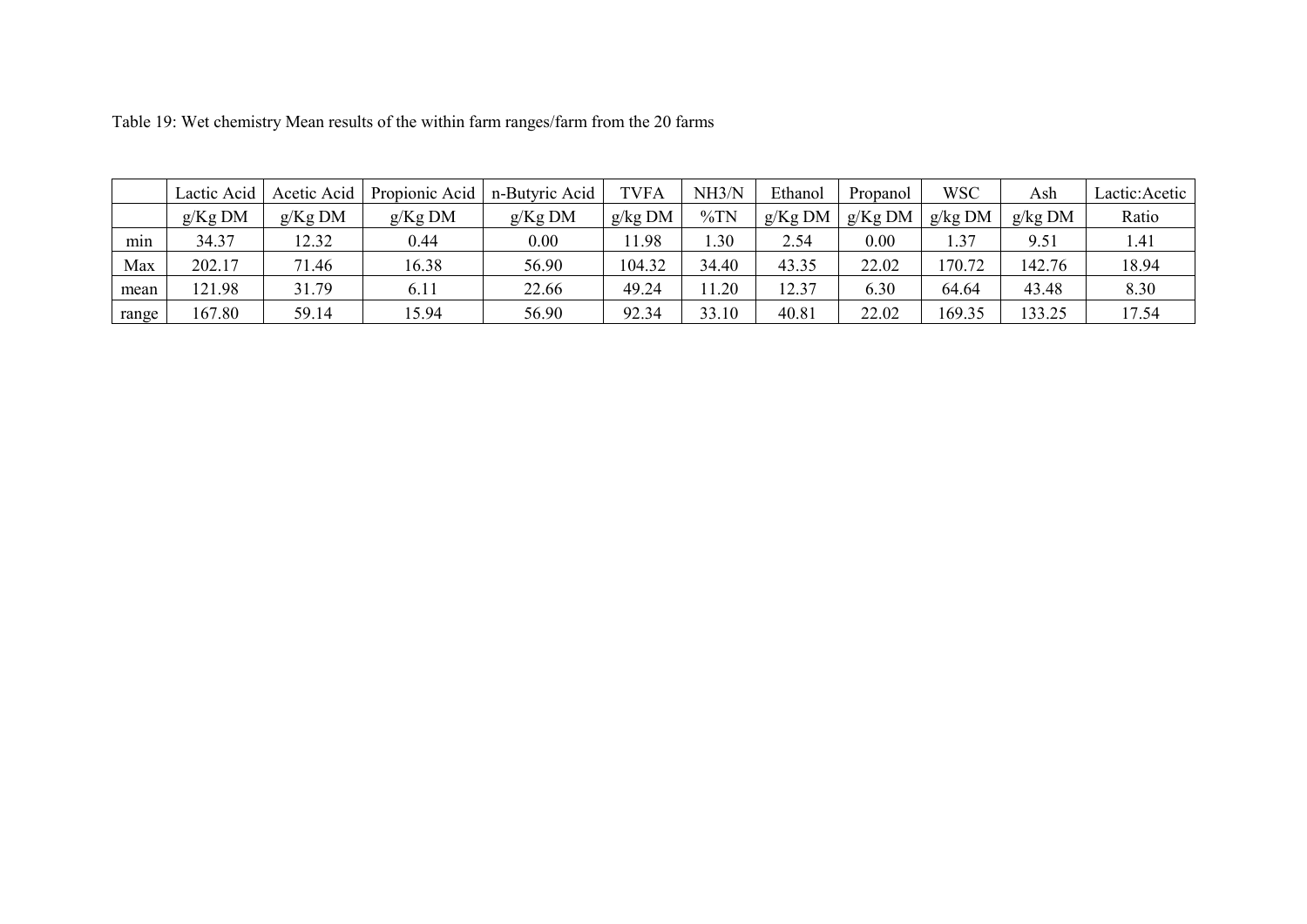Tables 18 and 19 above both show that there is a large degree of variability in silage preservation/fermentation quality. It is well known that these products have an effect on the intake of silage with increased levels of them associated with decreased levels of silage intake and ultimately performance. Thus when looking at the within farm ranges it is likely that these results explain a common problem on many farms prefaced by the comment 'Oh the cattle haven't eaten up today, I wonder why'. Variation in silage preservation quality across the clamp face during feed-out will affect daily intakes and this will have a knock on effect on rumen health and production response and even meat quality by affecting daily live weight gains and keeping livestock on a consistent growth pattern.

In addition the fermentation profiles will have an impact on storage losses as the higher relative proportions of acetic and butyric acids and ammonia are also associated with the production of  $CO<sub>2</sub>$ and water which represent DM losses. Typical 'average' biochemical equations are indicated below. There are a number of assumptions in the equations developed below such as the pathways of formation of the end products and the specific microbial groups involved but it does enable an estimation of 'invisible' fermentation losses to be assessed. It also highlights some of the issues to farmers of these undesirable fermentation end-products in the silage.

| 1g DM Acetate     | 0.3 g H <sub>2</sub> O + 0.7 g CO <sub>2</sub>   |
|-------------------|--------------------------------------------------|
| 1g DM Butyrate    | $0.4 \text{ g H}_2\text{O} + 1.0 \text{ g CO}_2$ |
| $1g$ DM Ammonia-N | 2.6 g $CO2$                                      |

The formulae above have been used to estimate the 'invisible' losses on the farms surveyed at each individual sample point. Tables 20 and 21 indicate the calculated losses on a  $g/kg$  DM basis, also indicated are the DM density data and the fermentation losses on a kg DM/m<sup>3</sup> basis. These are included as an approximation of losses. As with the previous data Table 21 indicates the average data from each individual farm to show the mean and range across all farms, whereas Table 21 shows the within each individual farm in order to indicate the range of variability seen within farms.

| Table 20: Showing the Mean fermentation losses results of 9 samples/farm from the 20 farms |  |  |  |
|--------------------------------------------------------------------------------------------|--|--|--|
|                                                                                            |  |  |  |

|       | <b>Fermentation losses</b><br>g/kg DM | DM density<br>kg DM/m3 | <b>Fermentation</b> loss<br>kg/m3 | Financial loss<br>f(TDM) |
|-------|---------------------------------------|------------------------|-----------------------------------|--------------------------|
| Min   | 16.86                                 | 30.45                  | 0.84                              | 2.02                     |
| Max   | 84.60                                 | 257.64                 | 13.61                             | 10.15                    |
| Mean  | 35.38                                 | 171.30                 | 5.66                              | 4.25                     |
| Range | 67.74                                 | 227.19                 | 12.77                             | 8.13                     |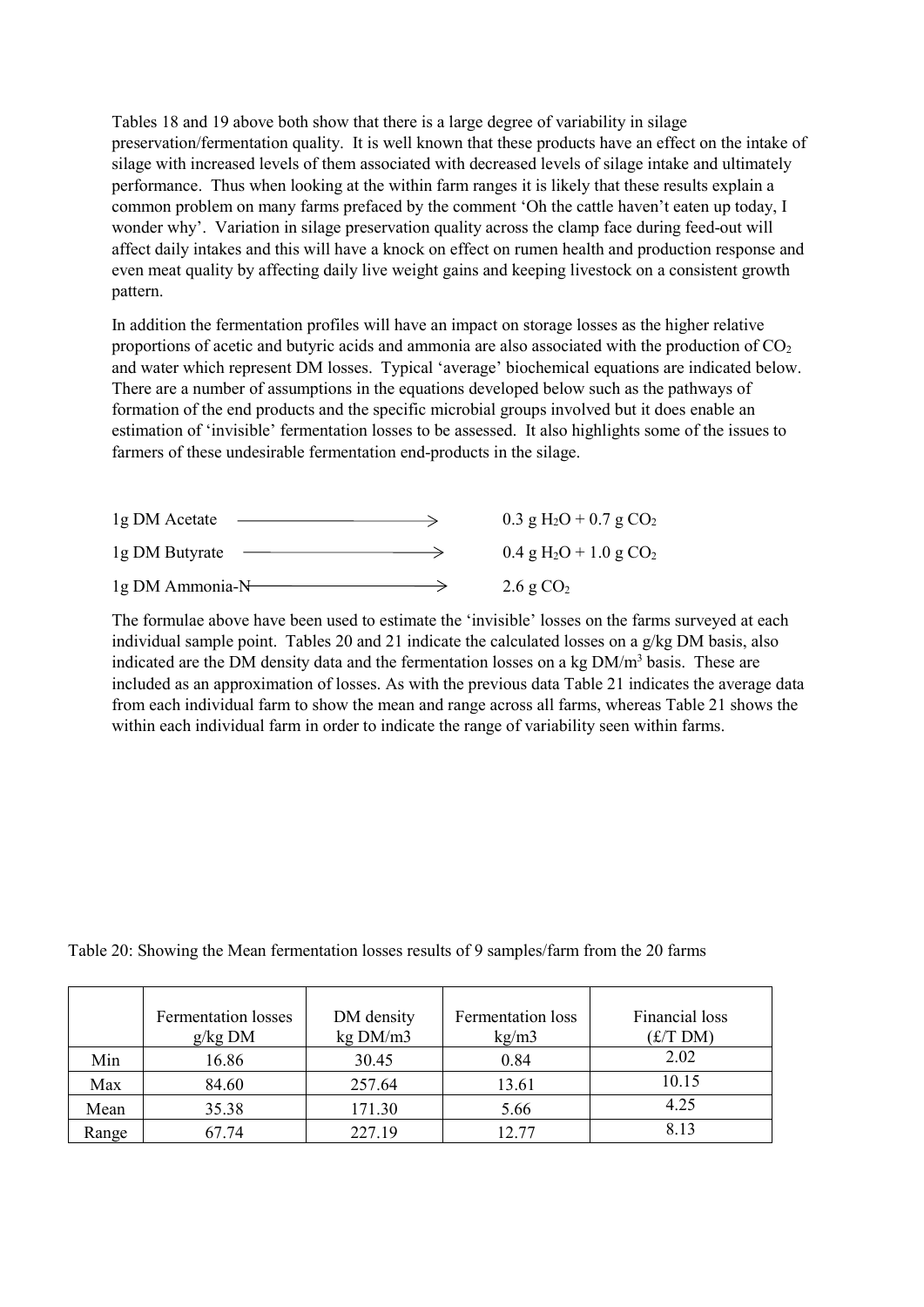|       | <b>Fermentation</b> losses<br>$g/kg$ DM | DM density<br>kg DM/m3 | Fermentation loss<br>kg/m3 | Financial loss<br>(E/T DM) |
|-------|-----------------------------------------|------------------------|----------------------------|----------------------------|
| min   | 12.27                                   | 100.10                 | 2.98                       | 1.47                       |
| Max   | 122.56                                  | 456.55                 | 24.90                      | 14.71                      |
| mean  | 56.94                                   | 201.60                 | 9.62                       | 6.83                       |
| range | 110.29                                  | 356.46                 | 21.91                      | 13.31                      |

Table 21: Showing Mean fermentation losses of the within farm ranges/farm from the 20 farms

The percentage fermentation/storage losses estimated by this methodology between farms range from 1.7% DM to 8.5% DM with a mean of 3.5% DM (Table 20). Putting the economics to these figures and using the AHDB cost of £120/T DM to make silage then the range of losses gives values ranging from £1.40 to £11.04/t DM with a mean of £4.34/T DM. This is obviously a significant cost difference between the best and the worst farms. However behind this are the within farm ranges with % DM losses (Table 21) ranging from 1.2 to 12.3 %DM and a mean of 5.7% DM, indicating a large degree of variability in the losses depending on where in the silage clamp the silage originates. These within clamp losses show economic losses ranging from £1.45 to £16.84/t DM with a mean of £7.25/t DM. This shows the effect that silage clamp management can have on both the % DM losses and also the economic cost of silage production. More importantly it shows that within each farm if they paid attention to detail across the whole clamp they have potential to reduce the losses in the weak parts to the same as the good parts to reduce their losses and therefore cost of production. By doing this they could benchmark their own performance internally and could evaluate the cost/benefit of undertaking certain decisions during the ensilaging cycle on farm.

# **Key points**

- Using the AHDB cost of production figures it is clear that silage is a significant annual investment on many farms with an average cost of production in the clamp assessed of £21k with much greater cost of production on some farms, given alongside this many of the farms had more than one clamp of silage.
- The average figure of 26% of the silage volume being within 0.5 m of the side wall or top sheet of the clamp also highlights the importance of attention to detail of these regions of the silage within the clamp.
- Visible peripheral waste as exemplified by rank un-feedable silage was variable with some farms having zero and others considerable quantities. On those farms with the waste this represents a considerable economic loss with 7 out of the 20 farms losing in excess of £1500 as a result of this lone with the worst farm it representing over £8000 worth of loss. However, 9 out of the 20 farms had no discernible visible silage waste. The biggest factors known to affect this are the quality of the compaction, side and top sheeting and the top weight applied subsequently.
- Variation of silage nutritive and preservation quality both between farms but possibly more importantly within a single silage clamp is generally very large and is likely to be having an impact on animal performance and health.
- Variation in silage density both between farms and within a single silage clamp is on average very large and this is likely to be one of the factors affecting the variability in silage quality.
- Across the farms particle distribution had no discernible effect on silage density.
- Aerobic stability was not a problem on most farms during the visit in January 2017. However, the visits coincided with a cold month and high feed-out rate and given the poor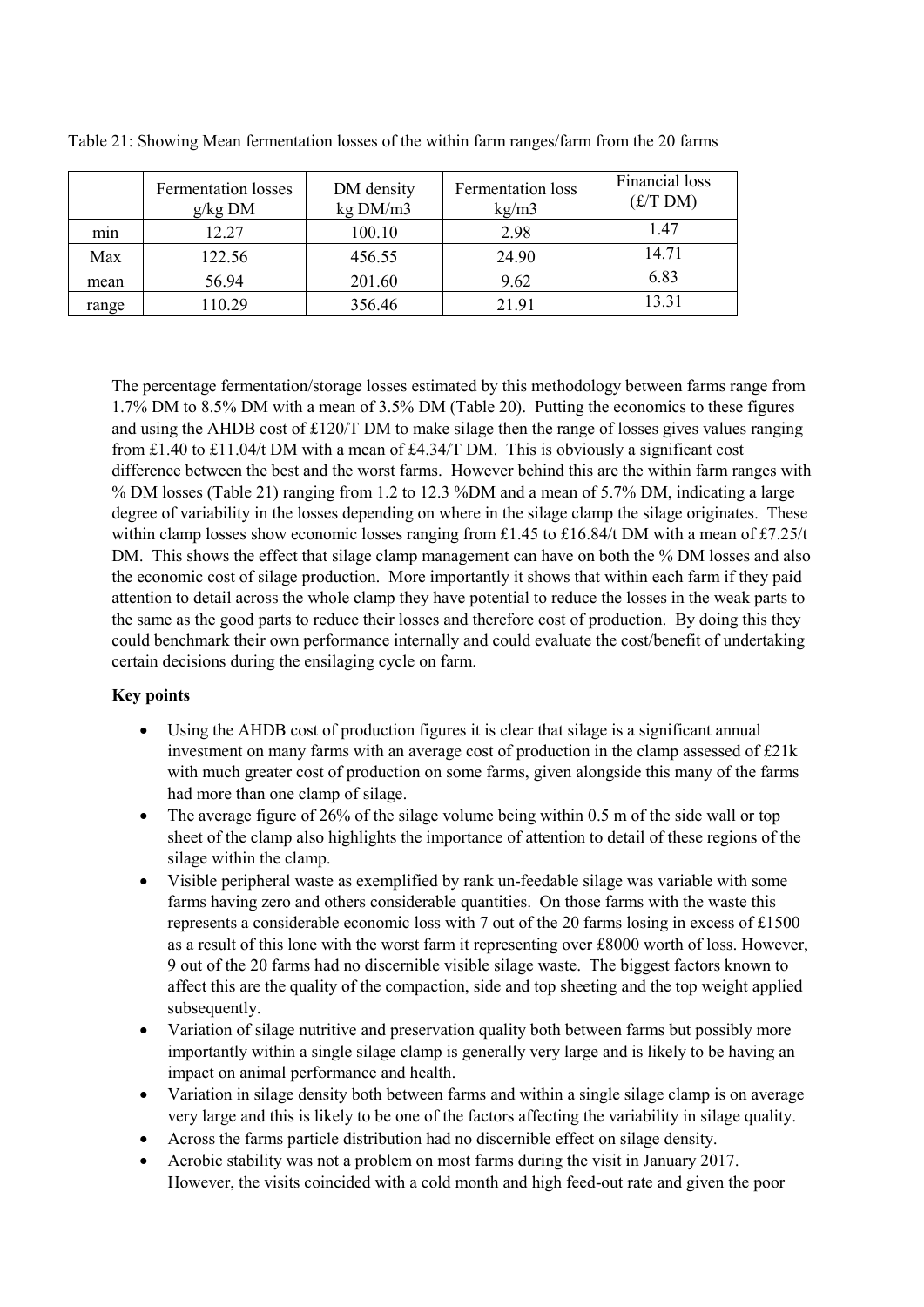density in some regions of most of the clamps visited I would expect increasing problems and DM losses during periods of elevated ambient temperatures and/or slower feed-out rates.

- The wide range of farm operations employed during silage harvesting make it difficult to draw any firm conclusions on the methods employed to reduce silage variability and silage losses.
- Fermentation quality also ranged greatly both between and within farms and these factors indicate also protein quality and silage fermentation losses. The lowest fermentation losses within the silo being 1.7% are very good however the highest of 8.5% does have a significant economic impact. The average of 3.5% is within the values quoted. However these figures represent the mean across the clamp whereas the within clamp assessments do show a higher average variability in losses of 5.7% being above the generally quoted figure and a maximum of 12.2% being considerable. Again indicating a significant economic cost of losses in weak regions within the clamp.
- The use of on farm portable NIRS devices to predict silage quality is likely to increase over the coming years. As an aside during this study it was clearly demonstrated that these devices could not simply be placed on the silage clamp face and expect a good prediction of silage quality as the NIR light does not penetrate deep enough into the silage to enable an a relevant sample to be assessed.
- The use of NIRS for many of the silage analytes was also assessed as a side issue within this project and clearly showed by comparing back to standard chemical analyses that it is important that the database used for the prediction models is updated on a regular basis to take into account, climatic, geographical and developmental variations in silage quality year on year.

# **Conclusions**

Many farms do not pay enough attention to detail when managing their silage and there is not sufficient focus at every step of the process on what the nutritional requirements of the animal/s to which the silage is intended to be fed. This is has to be the focus and is important no matter how much silage is being produced. The best practice guidelines need to be implemented on all silage clamp management and the key points highlighted from this survey are:-

- 1. Compaction density of the whole clamp. Even layers no more than 15 cm (6 inch) deep and adequate rolling layer by layer.
- 2. Good side and top sheeting with sufficient overlap between the two to ensure a good seal.
- 3. Sufficient weight around the edge of the clamp, preferably sand bags touching including down the ramp and along the front.
- 4. Sufficient top weight, again ideally mats touching.

If these points are followed then the clamp storage quality should be enhanced, DM losses between cutting and feeding reduced and thus it will also have a knock on effect at reducing the nutritional quality losses during storage. Clamp filling management is one single factor that should be under the control of all farmers even if being done by a contractor. It is the biggest single factor affecting silage quality as it drives in silo losses and feed-out losses caused by heating of silage and aerobic spoilage. It is also the one factor that should be conducted to the highest standard irrespective of stock type being fed the silage and it has a significant impact on DM losses, cost of silage in the whole feeding system and climate change gaseous emissions (on many levels).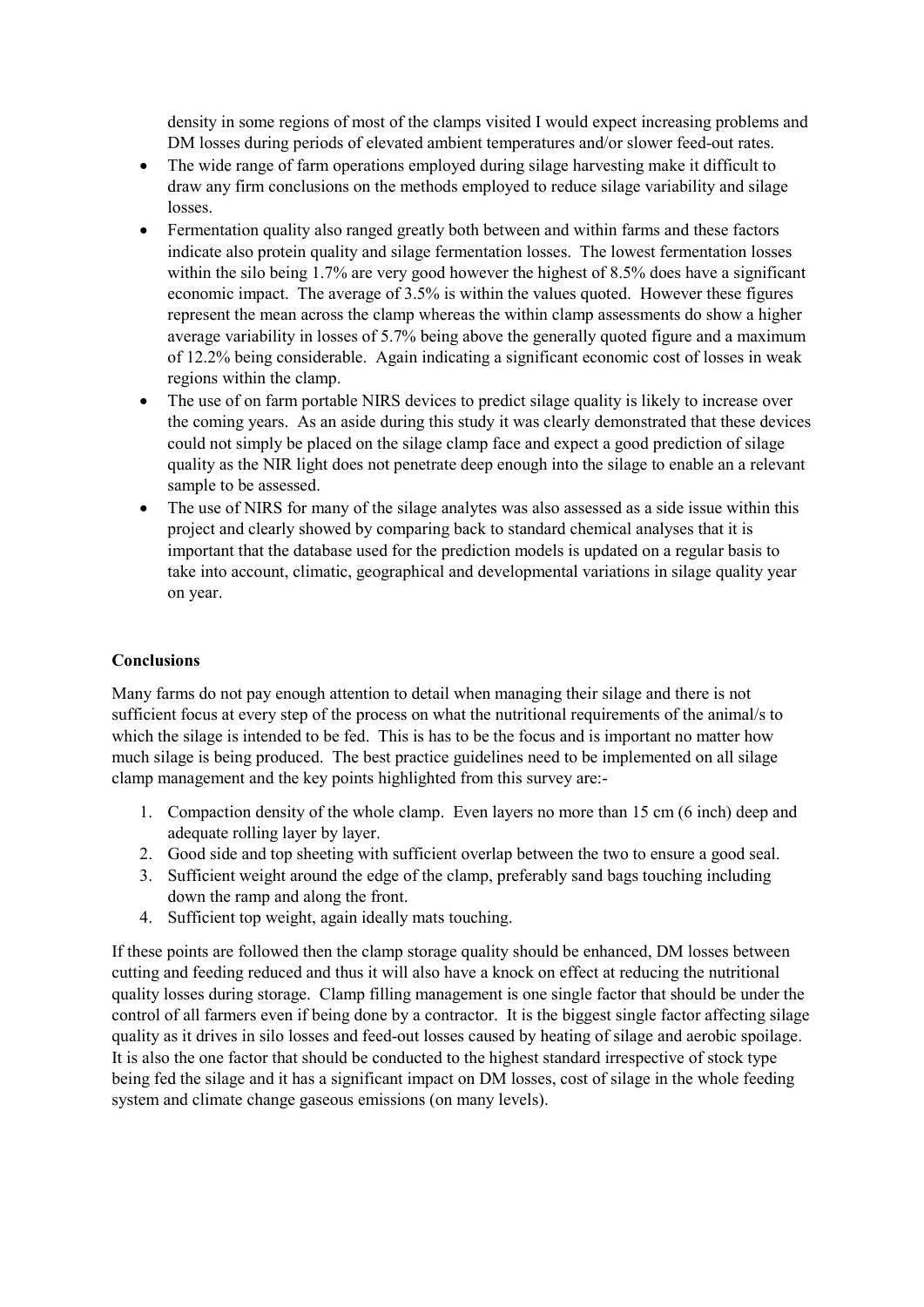Important but more difficult for farmers to manage is the crop quality at harvest to meet the requirements of the animals being fed. This should be an important target for farmers. This is more challenging due to the vagaries of the weather and the arrival of the contractor. Two key targets exist here:-

- 1. Within this target fertiliser and farm waste application rates particular nitrogen and sulphur need to be reassessed in light not only of RB209 but also meeting the yield and crude protein requirements of the silage for the respective stock being fed.
- 2. Crop maturity at harvest needs closer monitoring and the linkage between stage of maturity and digestibility/metabolisable energy (ME) content re-established in the farming community and the relationship that exists between this and DM yield. There needs to a reassessment of silage quality on the two important protein and energy parameters and the initiation of concepts such as yield of protein and energy per hectare and even yield of meat and milk based on standard ME equivalents. This will re-focus the farmers mind away from green mass yield of silage.
- 3. Alongside these methodologies to reduce variability in silage nutritive quality across the clamp need to be employed.

Finally farmers need to be provided with both the training and the tools to assess their silage on their farms. This would in the first instance require training of the trainers. In the UK the current trainers are either silage additive sales reps or feed reps and it is my belief and as a gross generalisation that neither of these groups have the skill set required to adequately inform farmers of the real factors affecting silage quality as in general they are trying to make a sale of a product.

The first step would be for every farm to possess instruments to assess aerobic spoilage namely two probe thermometers, one with a 10-15 cm long probe and a second with a 40-50 cm long probe. By using these probes as comparators a good assessment of the problems of aerobic spoilage can be made. The long probe should have a higher temperature than the short probe, with the short probe being closer to the ambient temperature of the day. In addition every farm should have the tools required to assess density. This requires a steel tube with one sharp edge with a diameter between 5 and 6 cm and approximately 1 m in length, a tape measure and a balance. By measuring density and temperature the farmer will begin to understand the relationship between aerobic spoilage, silage preservation quality and silage density.

These steps should be backed up by training courses that enable farmers to make assessments of visual and sensory silage quality on farm.

By assessing their own silage quality farmers will begin to make the link between the effects of various management decisions they make and the silage feeding value, for example since conducting this survey, I was presenting at an AHDB farm event and showed at the clamp the variation in density on the silage clamp between the left and the right hand side. The farmer acknowledged that the intake of the poorer density right hand silage was often lower than the higher density left hand side silage. This is matched to the fermentation quality as more undesirable end-products such as acetate and ammonia are produced in lower density silage, due to the greater influence of air on the initial preservation process.

Examining all the data and considering all aspects I would suggest that if this were a silage competition Farm 1 would be the winner. This farm has the lowest variability in the on-farm parameters measured and whilst this farm did have some peripheral visible waste it was small in quantity and I suspect did not move back in the clamp with feeding time. In addition this farm payed very close attention to detail of all management practices with good sealing, high density and low variability in density across the clamp face. Also the management of the top of the clamp was ideal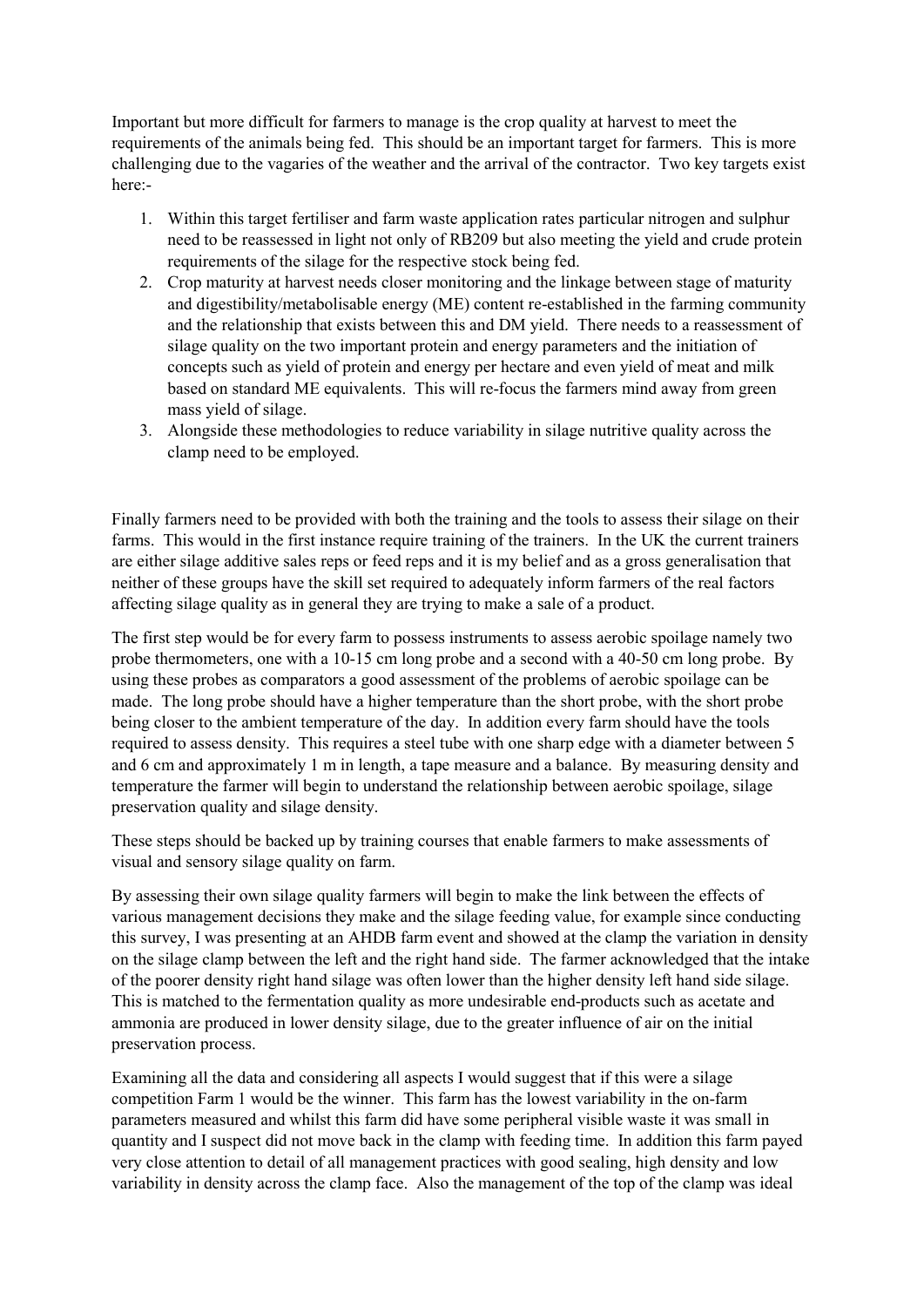with sufficient top weight to enable consolidation and density of the top region of the clamp to be maintained. This farm would be ideal for a case study.

# **Appendices Not for Publication**

# **Appendix 1**

# **Future Work**

- **1. Re-evaluation of the commonly prescribed 'W' method for obtaining a representative sample from a silage clamp face for analysis. I would suggest an intensive 1-2 week study on 2-3 farms examining the 'W' versus other methodologies to compare with the silage composition as fed. This should be done in conjunction with silage density measurements**
- **2. Considerable work is required in the area of NIRS calibrations and the accuracy of the NIRS predictions. This is a great cause for concern for key nutrients such as crude protein and predictors of energy. I would suggest that the use of NIRS as it currently stands for the prediction of fermentation parameters of Lactic acid, VFA, Ethanol, and ammonia-N is pointless. Many farmers use these parameters to assess the value or otherwise of their additive purchases. I would propose an alternative rapid methodology that warrants further investigation.**
- **3. A real assessment of losses and their impact on silage nutritive value and variability across a single clamp face at feed-out could be conducted at the time of harvest on 3 farms. Whereby every load of grass entering the clamp is sampled and analysed and at feed-out a large number of samples are also taken on a regular basis to assess total losses from the point of ensiling to the point of feed-out. With such an approach it may be able to ascertain markers for losses which could then be used in all silage analyses in the future to give an estimation of ensiling losses.**
- **4. The development of a simple mobile application to assist the farmer during filling the clamp and compacting it could be developed to ensure the optimum layer depth is maintained. This could be done very easily using simple maths and GPS systems.**
- **5. The samples obtained should be analysed for minerals to assess the variability in silage mineral content across and within farm clamps.**
- **6. The impact of the weaker points of the silage clamp namely those parts closer to the wall and top sheet on animal health should be investigated. This should involve a twin target. Firstly how these points affect diet formulation where a complete mixed ration is being fed and how the nutrient variability affects forage:concentrate ratio in the ration. This will have a knock on effect on production diseases such as acidosis, laminitis and fertility. Secondly the influence these parts of the silage clamp have on infectious diseases and disease agents, in particular** *Listeria* **sp,** *Bacillus licheniformis* **and microbial toxins such as Clostridial toxins and mycotoxins.**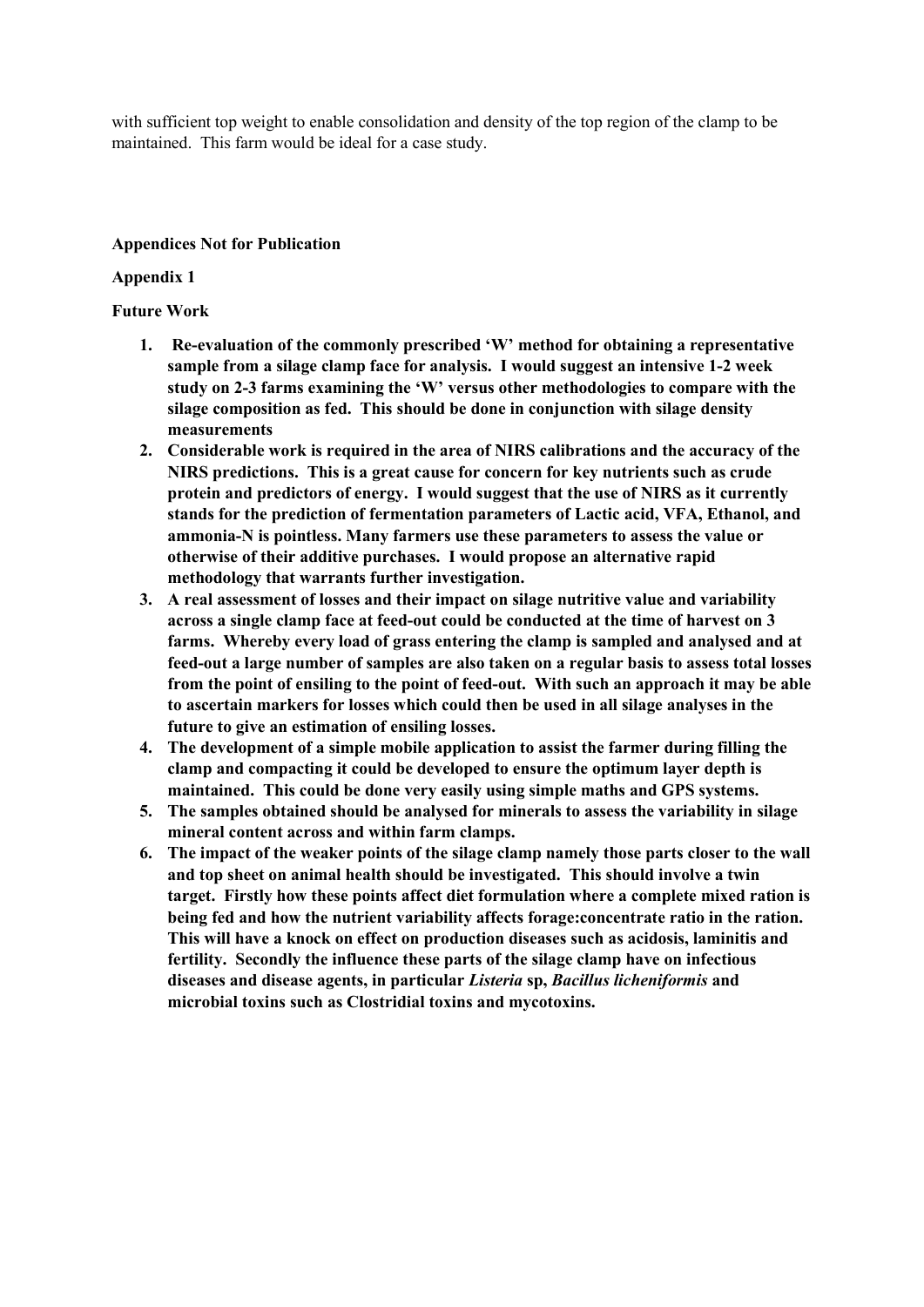# **Appendix 2 NIRS and Wet Chemistry Comparisons**



The following four figures show the regression analyses of face versus cored for the 177 samples assessed, for the analytes Dry matter, Digestibility, Crude Protein and pH.

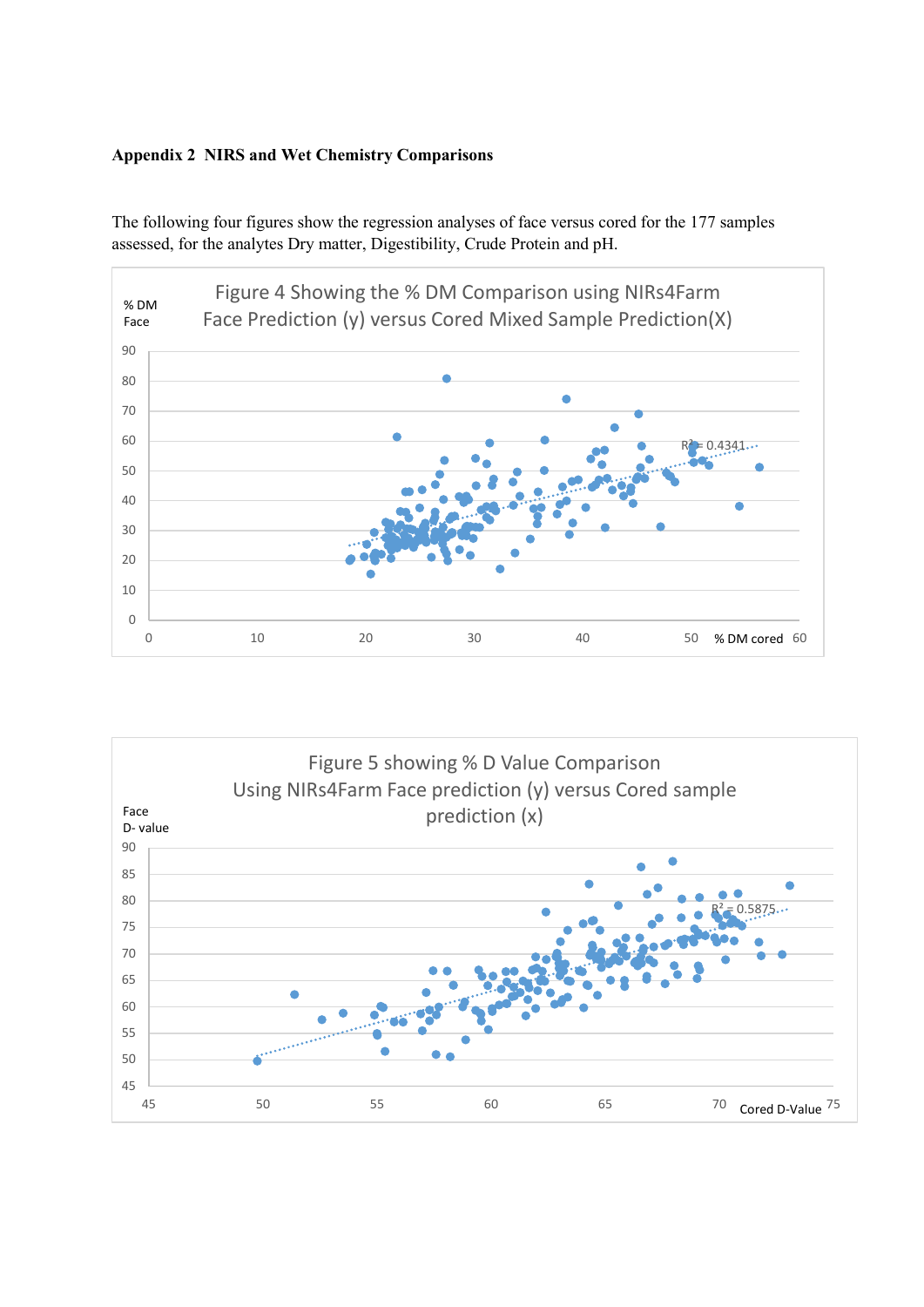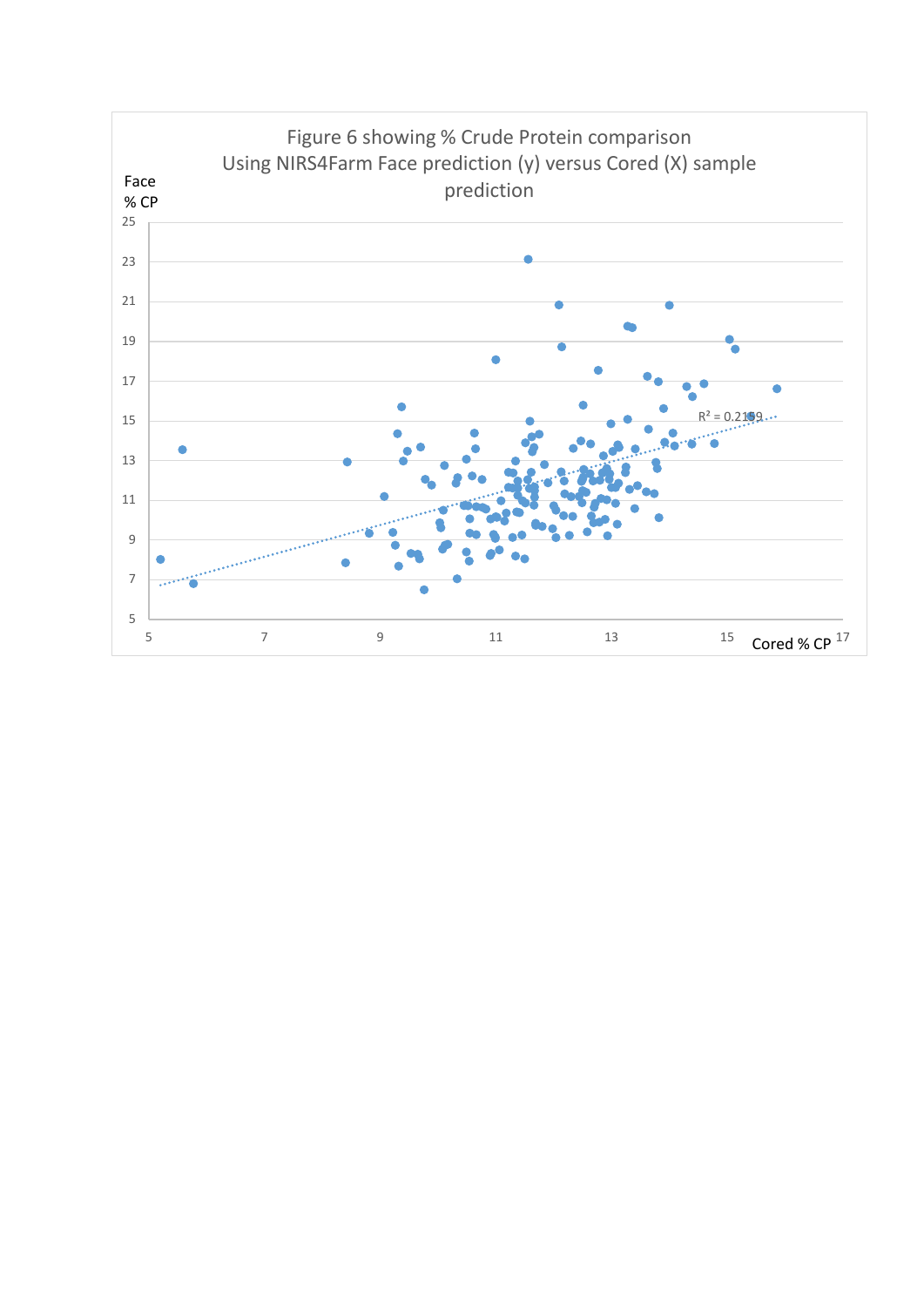

All the analyses shown (Fig 4-7) indicate that by taking the easy option of placing the NIRs analyser on the silage open face will give you an inaccurate prediction of the nutrient content. This is not surprising as the maximum depth Near Infra Red light will penetrate the sample is less than 0.5 cm and the face of any silage clamp will undergo some changes relative to the silage immediately behind it. Whilst on-farm NIRs devices are likely to increase in the coming years there still needs to be correct sample analysis and presentation to the analytical instrumentation being employed.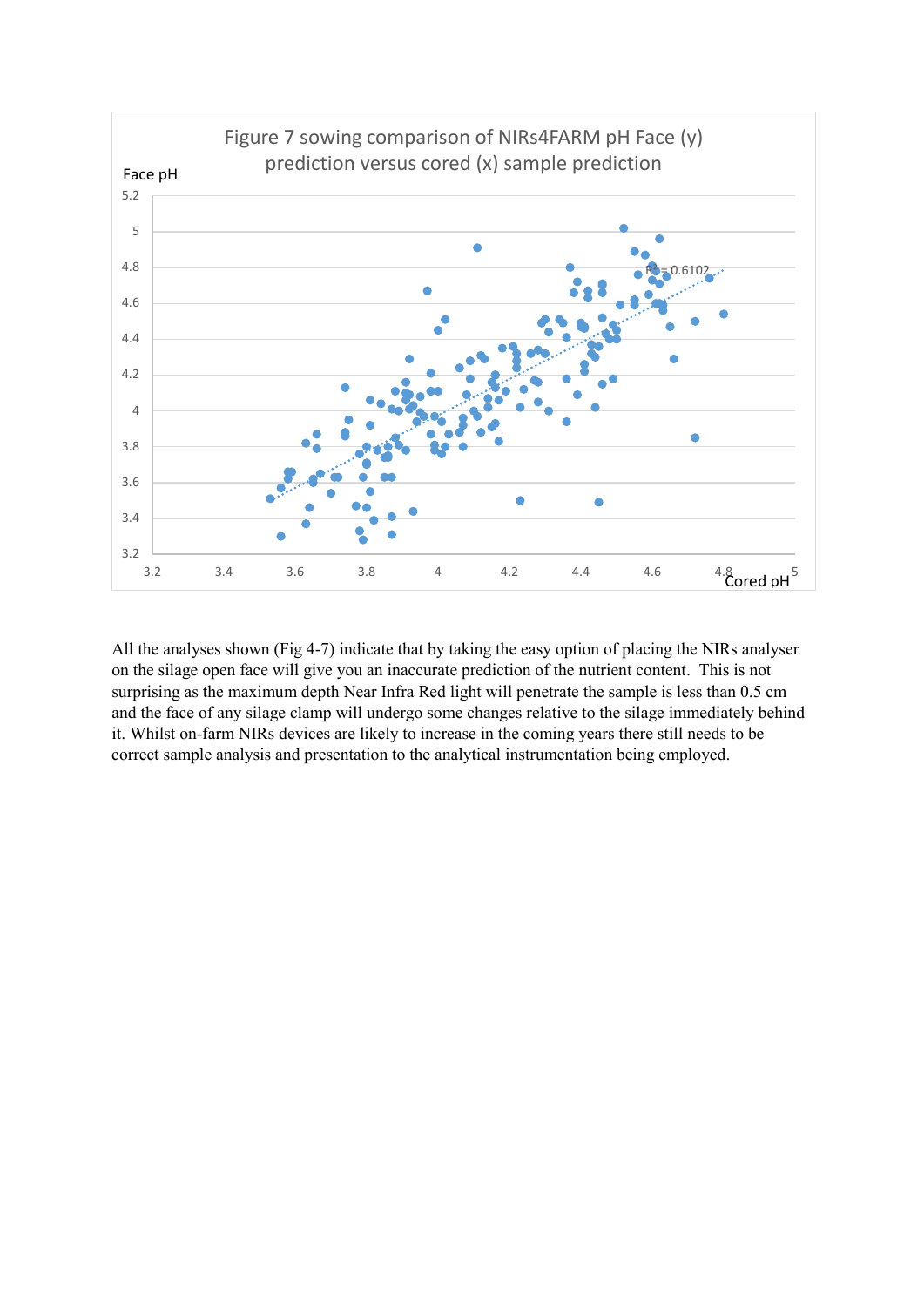

Figure 8 above shows the relationship between the on-farm NIRs prediction (in a mixing bowl?) and the laboratory NIRs prediction for %DM. The prediction is quite good with just a few outliers.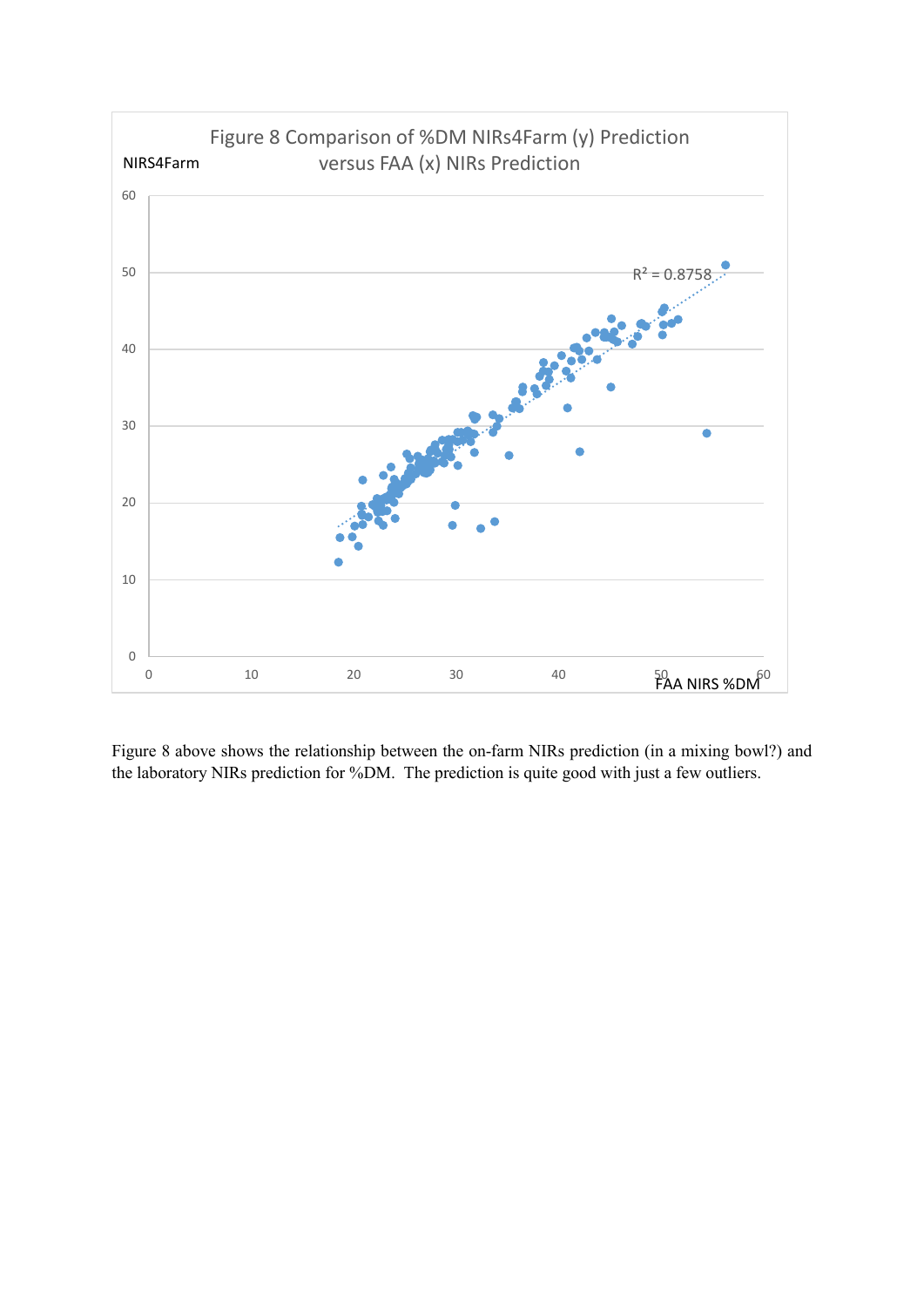

The Figure above shows the same comparitive data for on farm and lab based NIRs for % D value. Whilst the  $r^2$  value is good at 0.82 closer inspection of the values show that there are differences in the predicted values for the two methods in a number of situations and there is a skew away from the angle of 45° which would indicate a perfectly corresponding prediction for all samples.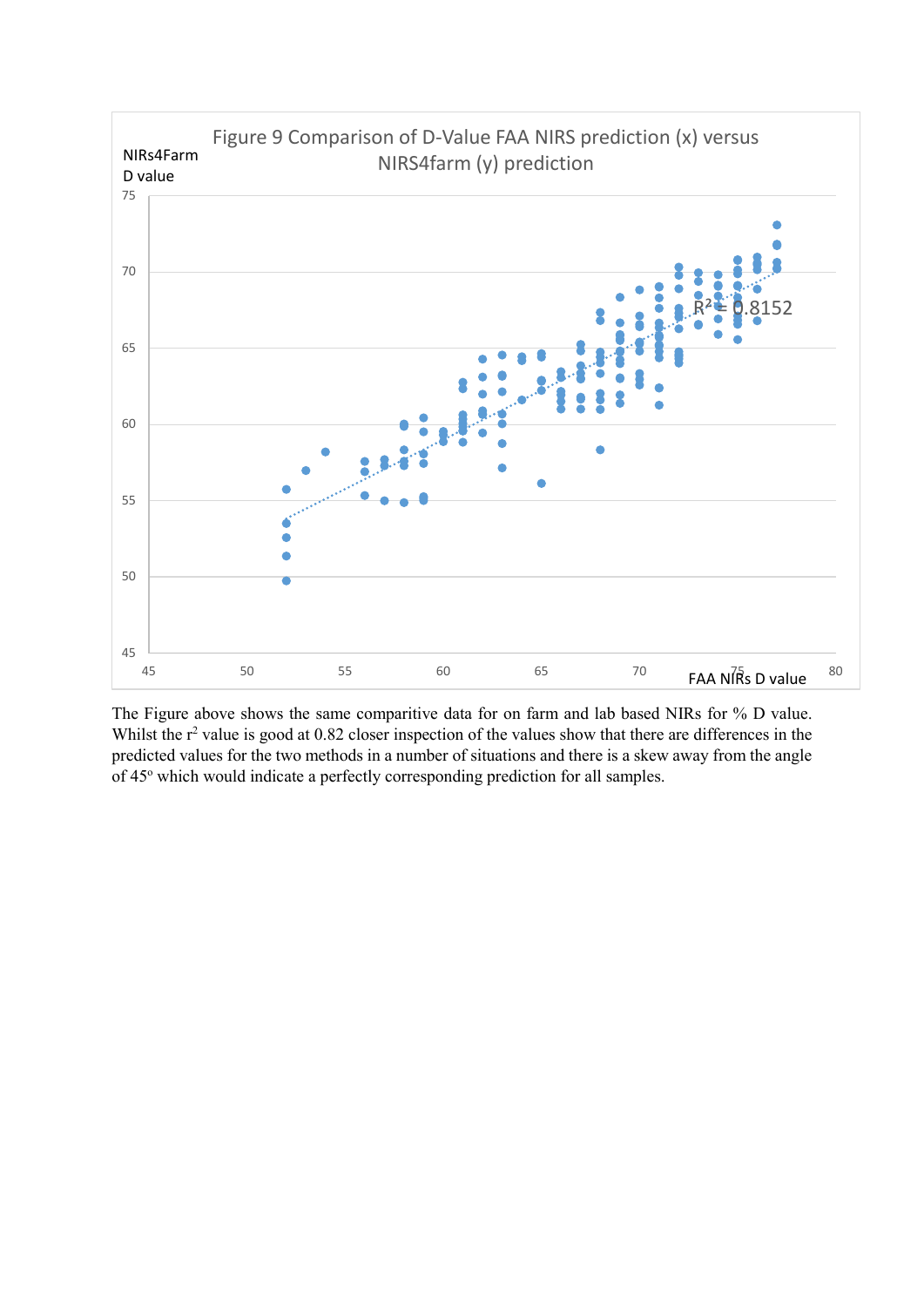

The data for protein shows a very poor correlation between the two NIRs prediction equations for crude protein and really there is no relationship between the two methodologies.



Figure 11 showing the relationship between the two NIRs methodologies for pH, the  $r^2$  value of 0.67 indicates a relatively weak relationship between the two predictions, to explain a little more looking at the value for pH of 4.4 on the x axis predicted by the Lab NIRs then the On farm NIRs gives values for those samples ranging approximately between 3.95 and 4.66.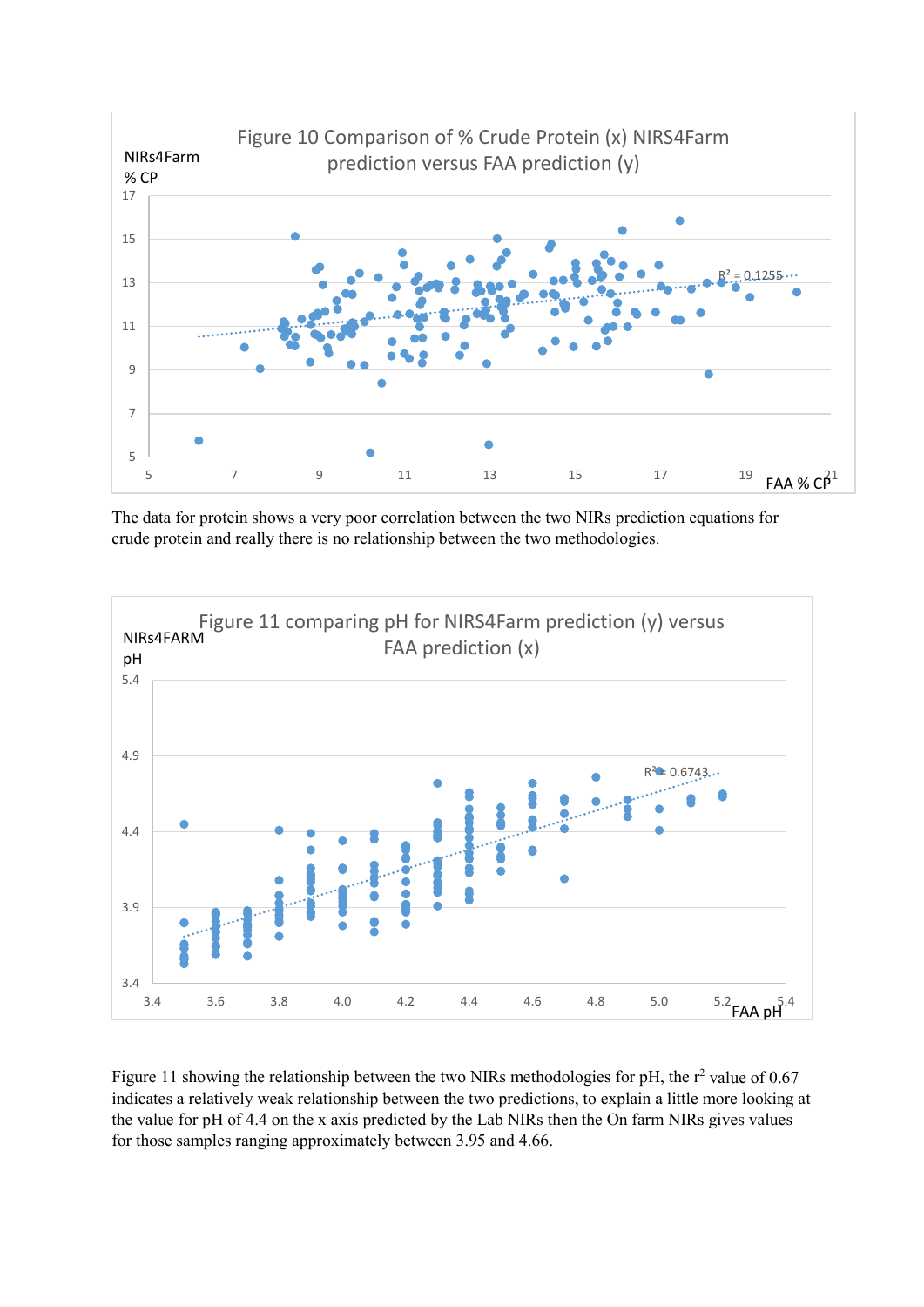

The final comparison graph shown for the two NIRs predictions is that for water soluble carbohydrate the  $r<sup>2</sup>$  value is very good but in this case is very misleading in terms of the absolute value that is reported to the end-user as the on-farm prediction is consistently under-predicting by 2-3% units.

# **Laboratory NIRs compared to wet chemical analyses**

The following section compares the laboratory NIRs results to the recognized wet chemical methodology.

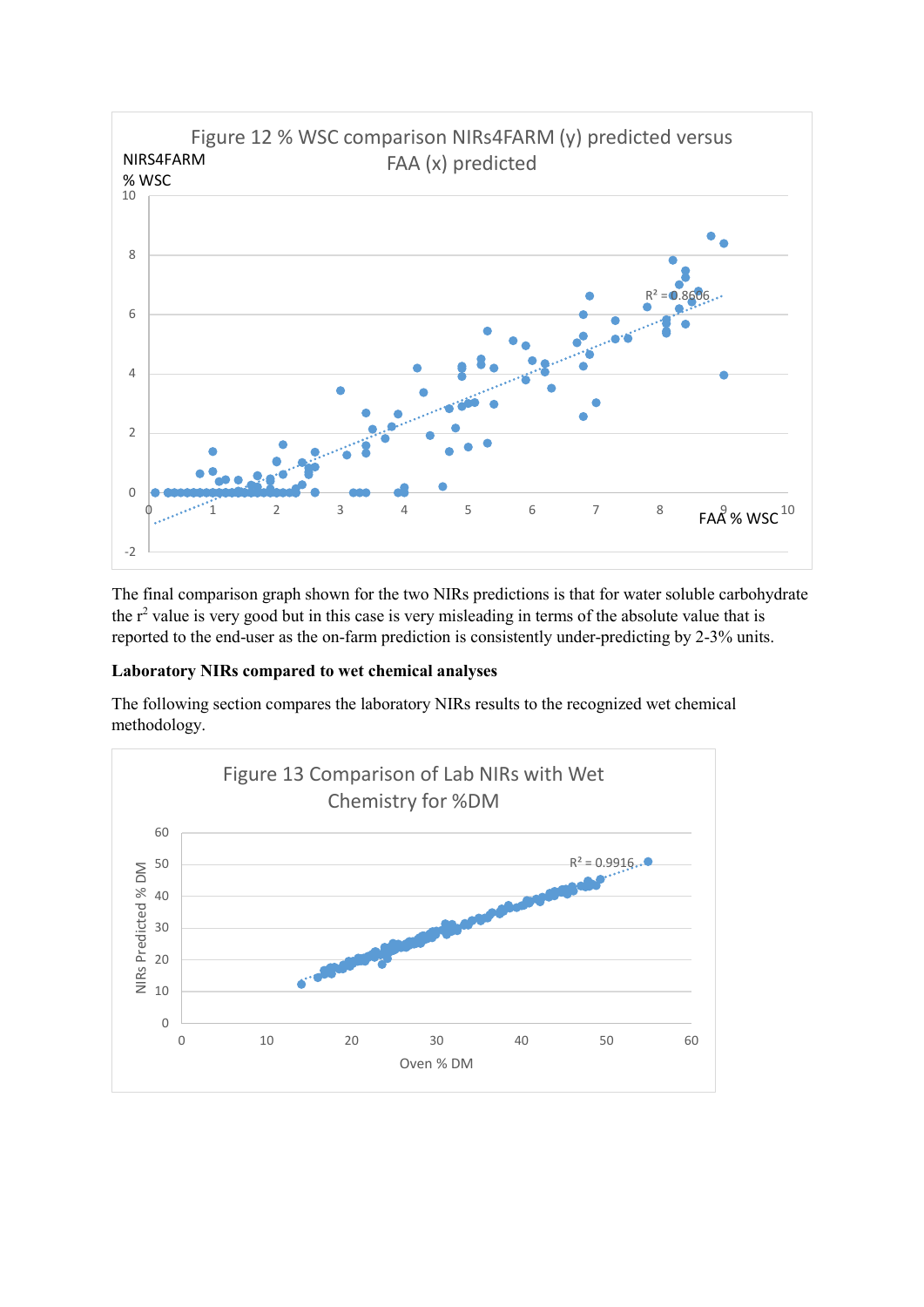Figure 13 shows the relationship between Lab based NIRs predicted DM and Oven DM and the predicted values are in very good agreement with the traditional wet chemistry methodology over a wide range of parameters.

D-value is not included in these comparisons because all the methods employed use a prediction to obtain the D-value. The only way to determine the D value precisely is in a feeding trial where the whole tract digestibility is measured by feeding a known weight of silage to a ruminant and collecting all the faeces over the feeding period and then calculating the D-value from the difference between silage weight fed and faeces weight collected. This was not possible in this project. However, given that so many of the other predictions were poor when related back to the underlying chemically determined analysis it does bring into question the accuracy of the current NIRS predicted D values for English grass silages.



The data in figure 14 show the comparison between Lab NIRs predicted % CP and Wet chemistry based on a total nitrogen analysis multiplied by 6.25 which is the agreed global standard for the average nitrogen content of forage proteins. The data shows a relative poor prediction for such an important nutrient that is used in all rationing programmes and considering that the ammonia-N and the a, b, and c protein fractions are based on a proportion of the total crude protein then these analyses will also have a lower accuracy of prediction and thus the accuracy of rations based on them, ie the proportion may be correct but the absolute  $g/kg$  DM will not be. The dotted line indicates the best fit regression line, whereas the solid line indicates the line where all values should fall if the prediction back to wet chemistry was 100% accurate. The data indicates that the low Crude protein silages are being over predicted by NIRs whereas the high crude protein silages are being under predicted by the NIRs prediction. The inaccurate prediction is as a consequence of the database that is used for the original calibration and this can be compared with the report produced by Cedar on the red clover Dairy Co funded project where one of their conclusions was that there were inaccuracies in the prediction of Crude protein concentrations of silages even when there were very low levels of clover in the silage being analysed.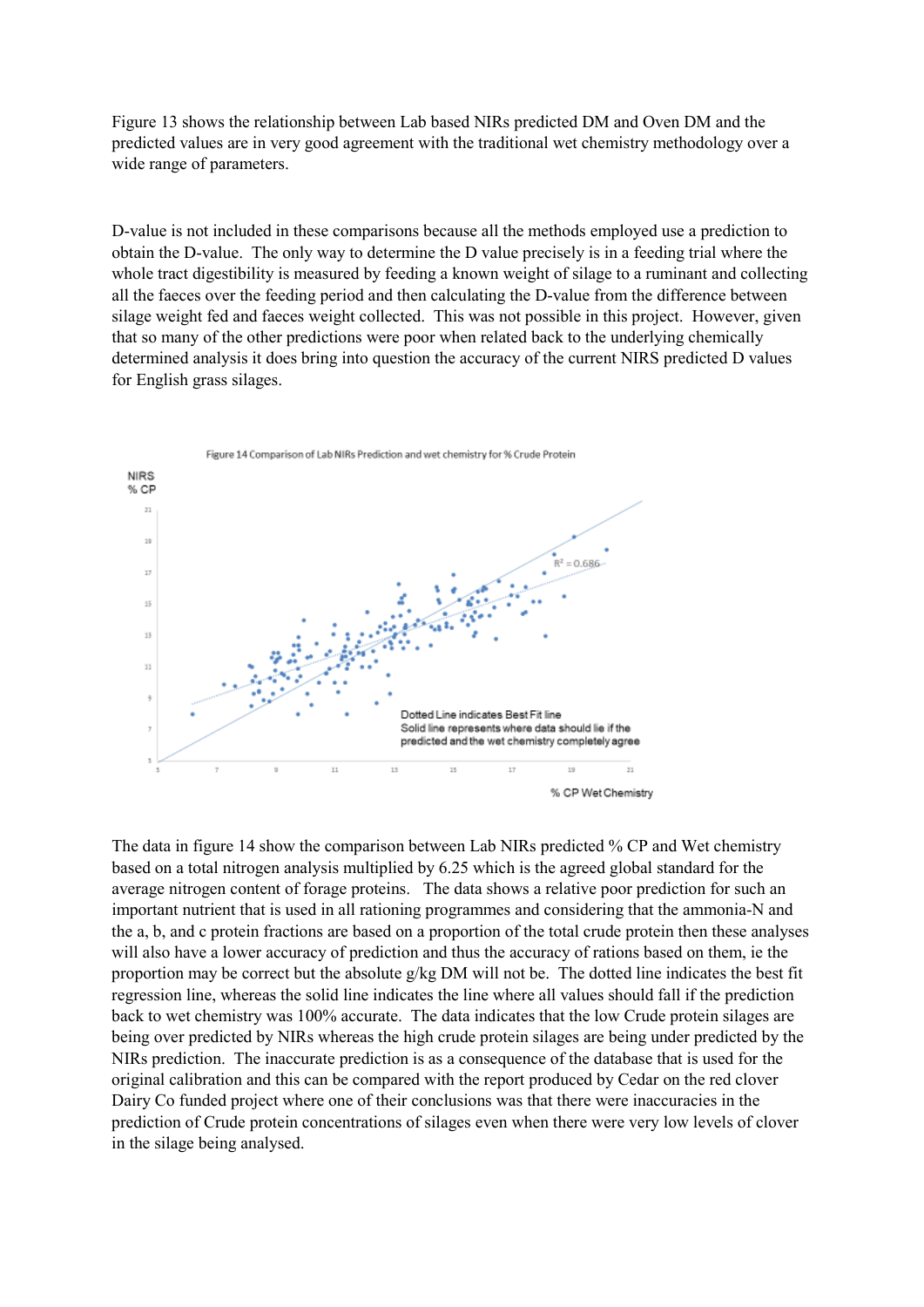Figures 15 and 16 show the comparisons between % WSC content analysed by Wet chemistry compared to Lab NIRs. Figure 15 shows the comparison graph for samples with 5% WSC of lower, this indicates an  $r^2$  of 0.529 is poor, but at this low level of WSC it is more difficult to be so precise using NIRs and at this level NIRs is generally over predicting the %WSC but the individual values are relatively close on the predicted compared to the chemical derived value. Figure 16 shows the entire dataset and indicates that whilst the  $r^2$  value is better (0.72) than the previous figure, that overall there is an under-prediction of the %WSC by the NIRS methodology. This is a reflection on the age and sample database from which the Lab NIRs prediction is based on, which were generally low in % DM, with grass cultivars that are in general not so widely used and possibly with silage additives that were not so effective.



Figure 16 Comaprison of the %WSCWet chemistry versus Lab NIRs Predicted

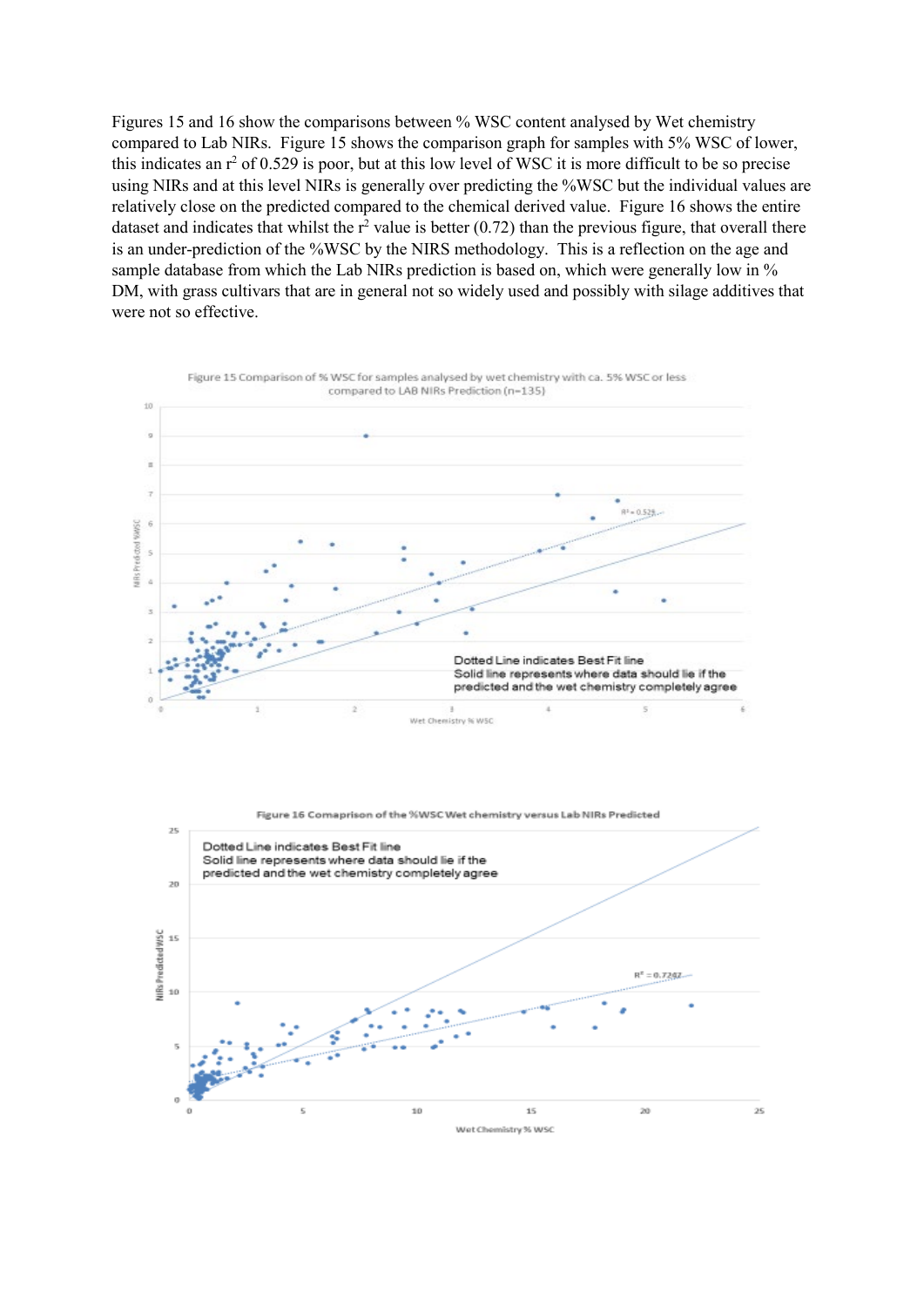

For completeness sake graph 17 shows the relationship between the two analytical methods for samples higher than 5% WSC by wet chemistry.



Figure 18 Comparison of Wet chemistry and Lab NIRs Lactic Acid Concentration (g/kg DM)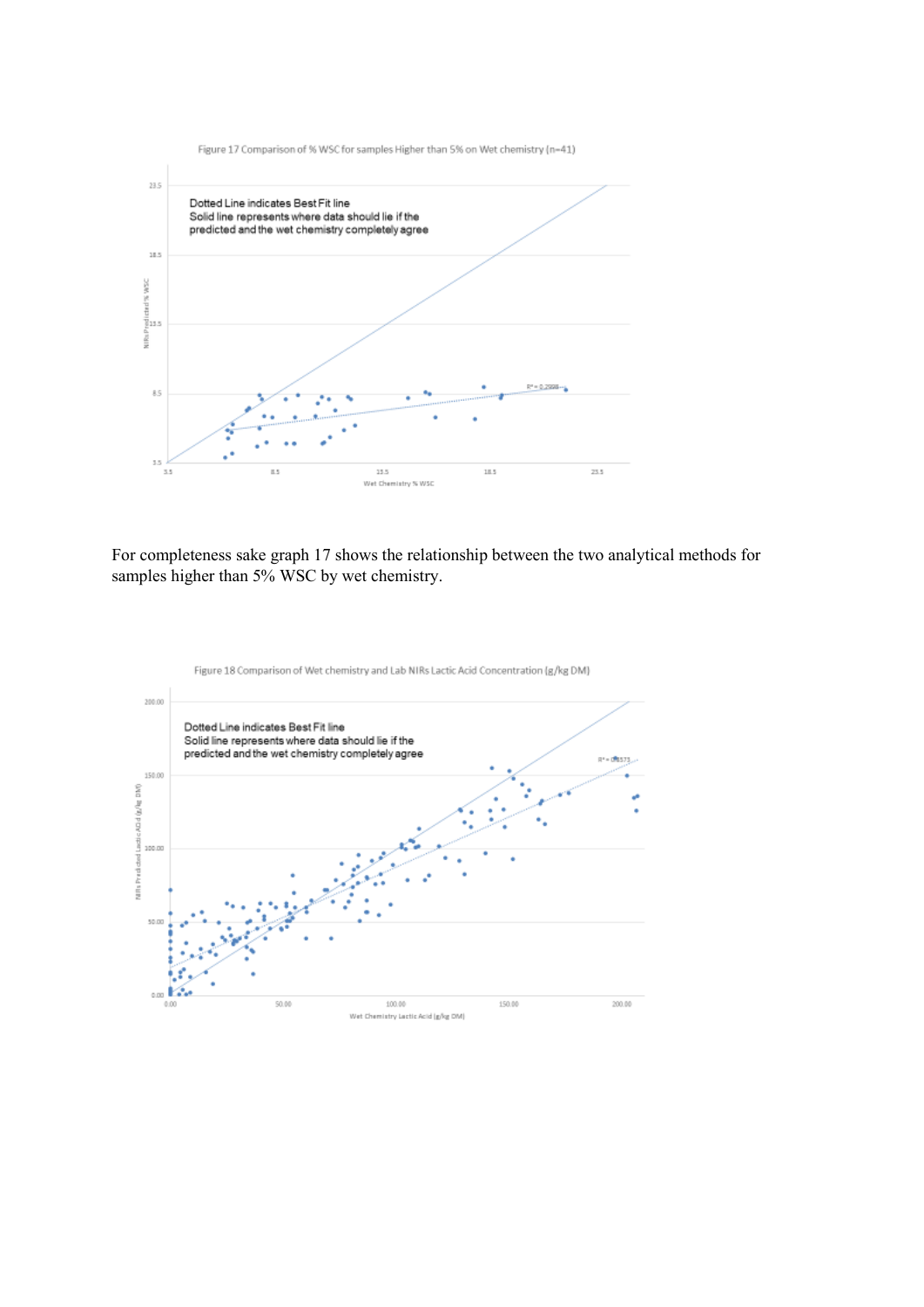

Figure 19 Comparison of Wet chemitry and Lab Nirs prediction of VFA concentrations (g/kg DM)

Figures 18, 19 and 20 show the comparisons of Wet Chemistry to lab NIRs prediction for Lactic acid (g/kg DM), Volatile Fatty Acids (g/kg DM) and Ammonia-N (% TN) respectively. These are the main markers for the estimation of silage quality along with WSC concentration. The  $r^2$  values are relatively good for lactic acid and VFA but poor for ammonia-N. However the values when compared on an absolute value comparison the data indicates that for both Lactic Acid and often Ammonia-N that the NIRs prediction is over predicting values for silages with lower concentrations and under predicting for silages with a higher concentration. However for the VFAs the opposite is true with over prediction of silage with low concentrations and under predicting for silages with a higher concentration. This alongside the results for the WSC concentrations has very important implications for the farmer and the management choices they are making. The reason being it is